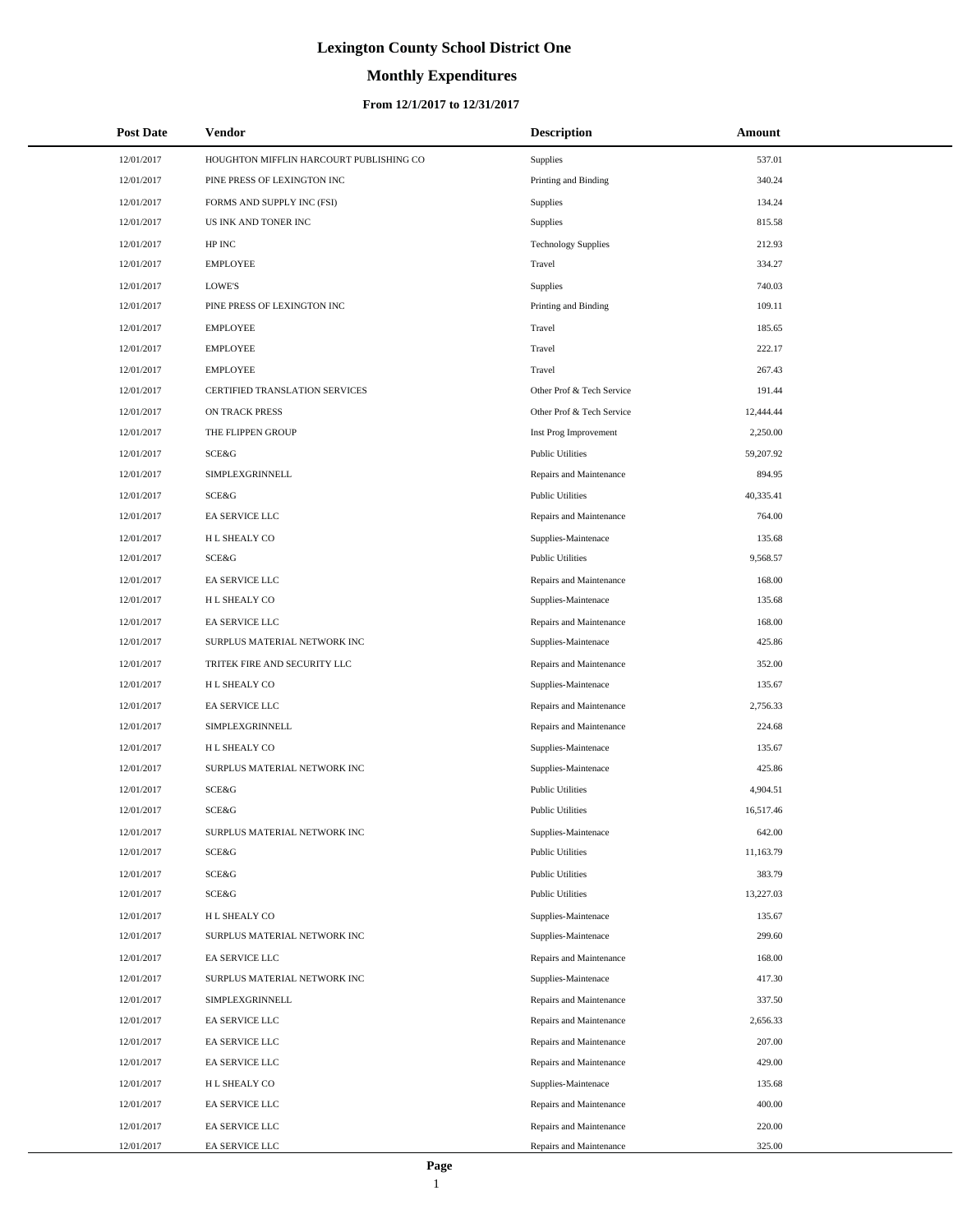# **Monthly Expenditures**

| <b>Post Date</b> | Vendor                                          | <b>Description</b>             | Amount   |
|------------------|-------------------------------------------------|--------------------------------|----------|
| 12/01/2017       | H L SHEALY CO                                   | Supplies-Maintenace            | 135.67   |
| 12/01/2017       | H L SHEALY CO                                   | Supplies-Maintenace            | 135.68   |
| 12/01/2017       | <b>EMPLOYEE</b>                                 | Travel                         | 1,139.52 |
| 12/01/2017       | <b>EMPLOYEE</b>                                 | Travel                         | 185.38   |
| 12/01/2017       | <b>EMPLOYEE</b>                                 | Travel                         | 113.42   |
| 12/01/2017       | CAMCOR                                          | <b>Technology Supplies</b>     | 5,569.24 |
| 12/01/2017       | CAMCOR                                          | <b>Technology Supplies</b>     | 2,227.70 |
| 12/01/2017       | <b>CAMCOR</b>                                   | <b>Technology Supplies</b>     | 1,113.85 |
| 12/01/2017       | CAMCOR                                          | <b>Technology Supplies</b>     | 1,113.85 |
| 12/01/2017       | <b>CAMCOR</b>                                   | <b>Technology Supplies</b>     | 556.92   |
| 12/01/2017       | CAMCOR                                          | <b>Technology Supplies</b>     | 2,227.70 |
| 12/01/2017       | <b>CAMCOR</b>                                   | <b>Technology Supplies</b>     | 3,680.78 |
| 12/01/2017       | <b>EMPLOYEE</b>                                 | Travel                         | 251.55   |
| 12/01/2017       | COMPUTER DESIGN CONSULTING SERVICE LLC          | Printing and Binding           | 687.75   |
| 12/01/2017       | <b>EMPLOYEE</b>                                 | Travel                         | 216.46   |
| 12/01/2017       | <b>EMPLOYEE</b>                                 | Travel                         | 264.08   |
| 12/01/2017       | NUIDEA SCHOOL SUPPLY CO                         | Supplies                       | 684.27   |
| 12/01/2017       | DIGITAL DOC LLC                                 | <b>Technology Supplies</b>     | 8,025.00 |
| 12/01/2017       | <b>EMPLOYEE</b>                                 | Travel                         | 122.52   |
| 12/01/2017       | SMARTPHONE MEDIC LLC                            | Pupil Activity                 | 495.00   |
| 12/01/2017       | FORMS AND SUPPLY INC (FSI)                      | Pupil Activity                 | 2,158.73 |
| 12/01/2017       | <b>BOOKSOURCE</b>                               | Pupil Activity                 | 235.66   |
| 12/01/2017       | PINE PRESS OF LEXINGTON INC                     | Pupil Activity                 | 347.42   |
| 12/01/2017       | <b>BSN SPORTS</b>                               | Pupil Activity                 | 4,365.60 |
| 12/01/2017       | T AND T SPORTS                                  | Pupil Activity                 | 307.09   |
| 12/01/2017       | <b>BSN SPORTS</b>                               | Pupil Activity                 | 926.62   |
| 12/01/2017       | CAROLINA SIGNS AND DESIGN                       | Pupil Activity                 | 1,082.68 |
| 12/01/2017       | COLUMBIA FLAG AND SIGN COMPANY LLC              | Pupil Activity                 | 224.70   |
| 12/01/2017       | <b>BSN SPORTS</b>                               | Pupil Activity                 | 518.95   |
| 12/01/2017       | THE TROPHY AND GIFT SHOP                        | Pupil Activity                 | 197.95   |
| 12/01/2017       | <b>BSN SPORTS</b>                               | Pupil Activity                 | 1,444.50 |
| 12/04/2017       | MACLASKEY JR, FLOYD JAMES                       | <b>Technology Supplies</b>     | 481.50   |
| 12/04/2017       | SHIFFLER EQUIPMENT SALES INC                    | Supplies                       | 2,443.68 |
| 12/04/2017       | APPLE INC                                       | <b>Technology Supplies</b>     | 159.43   |
| 12/04/2017       | CDWG ACCT 305089                                | Software Renewal/Agreemen      | 133.75   |
| 12/04/2017       | FULL COMPASS SYSTEMS LTD                        | Software Renewal/Agreemen      | 799.20   |
| 12/04/2017       | CDWG ACCT 305089                                | <b>Technology Supplies</b>     | 1,043.25 |
| 12/04/2017       | SC DEPARTMENT OF REVENUE (SALES TAX RETURN)     | <b>Supplies</b>                | 100.63   |
| 12/04/2017       | WALKER ENTERPRISES INC DBA TUXEDO WHOLESALER    | Supplies                       | 1,552.50 |
| 12/04/2017       | PINE PRESS OF LEXINGTON INC                     | Printing and Binding           | 215.13   |
| 12/04/2017       | <b>GARRETT BOOK COMPANY</b>                     | <b>Library Books</b>           | 3,397.26 |
| 12/04/2017       | GREENE FINNEY AND HORTON LLP                    | <b>Bd of Ed Audit Services</b> | 1,200.00 |
| 12/04/2017       | DATA MANAGEMENT INC                             | Travel                         | 1,834.87 |
| 12/04/2017       | LCJMWANDSC (LEX CTY JOINT WATER AND SEWER COMMI | <b>Public Utilities</b>        | 123.16   |
| 12/04/2017       | PALMETTO PROPANE                                | Energy                         | 156.07   |
| 12/04/2017       | MAYER ELECTRIC SUPPLY COMPANY INC               | Supplies-Maintenace            | 684.80   |
| 12/04/2017       | LCJMWANDSC (LEX CTY JOINT WATER AND SEWER COMMI | <b>Public Utilities</b>        | 2,529.31 |
| 12/04/2017       | SUBURBAN PROPANE                                | Energy                         | 1,907.25 |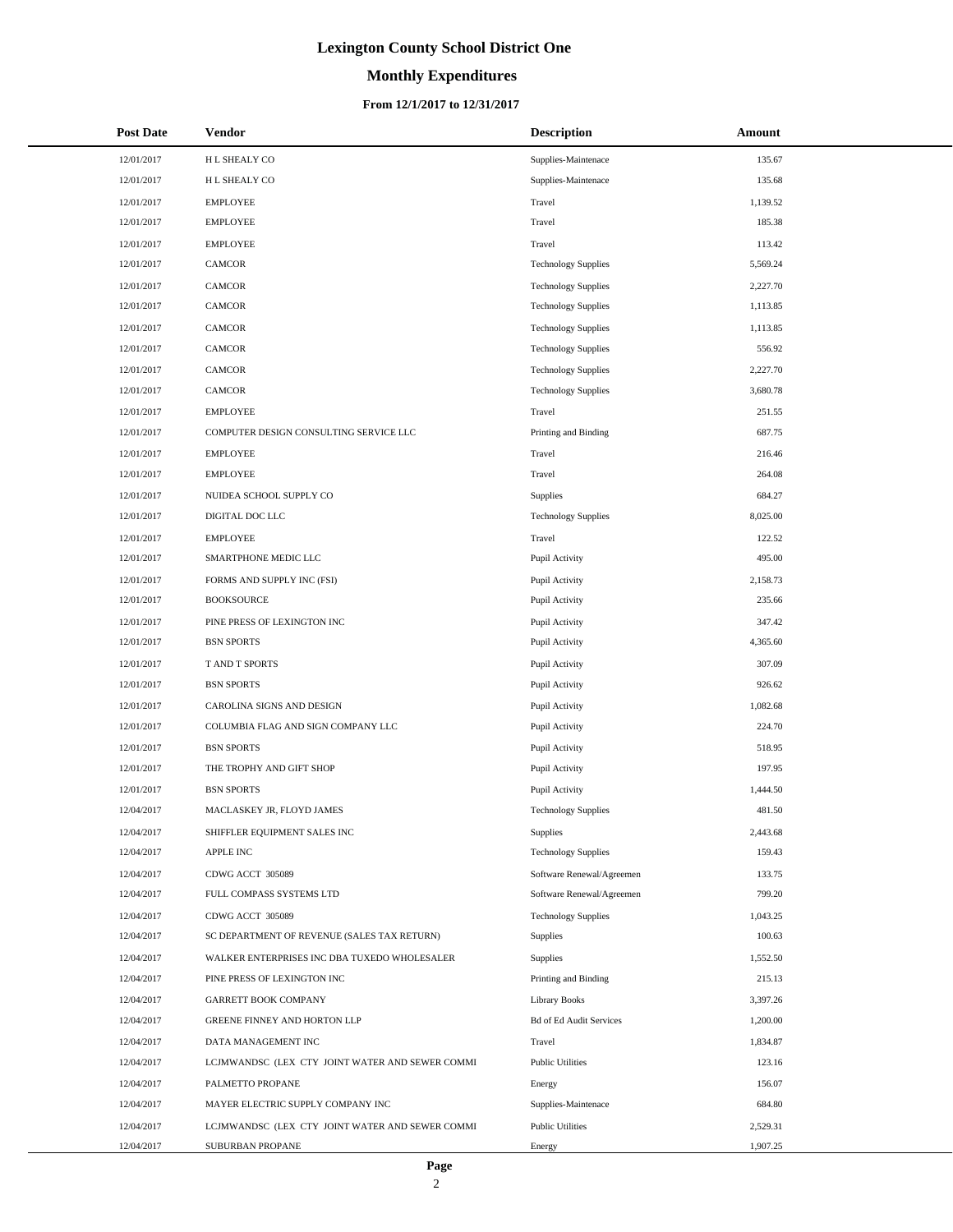# **Monthly Expenditures**

### **From 12/1/2017 to 12/31/2017**

| <b>Post Date</b> | Vendor                                          | <b>Description</b>             | Amount    |
|------------------|-------------------------------------------------|--------------------------------|-----------|
| 12/04/2017       | LCJMWANDSC (LEX CTY JOINT WATER AND SEWER COMMI | <b>Public Utilities</b>        | 1,290.37  |
| 12/04/2017       | LCJMWANDSC (LEX CTY JOINT WATER AND SEWER COMMI | <b>Public Utilities</b>        | 1,158.08  |
| 12/04/2017       | CAROLINA WATER SERVICE INC                      | <b>Public Utilities</b>        | 2,744.73  |
| 12/04/2017       | LCJMWANDSC (LEX CTY JOINT WATER AND SEWER COMMI | <b>Public Utilities</b>        | 1,891.63  |
| 12/04/2017       | LCJMWANDSC (LEX CTY JOINT WATER AND SEWER COMMI | <b>Public Utilities</b>        | 2,197.09  |
| 12/04/2017       | LCJMWANDSC (LEX CTY JOINT WATER AND SEWER COMMI | <b>Public Utilities</b>        | 7,153.32  |
| 12/04/2017       | DAKTRONICS INC                                  | Supplies-Maintenace            | 428.00    |
| 12/04/2017       | PALMETTO PROPANE                                | Energy                         | 660.37    |
| 12/04/2017       | LCJMWANDSC (LEX CTY JOINT WATER AND SEWER COMMI | <b>Public Utilities</b>        | 663.43    |
| 12/04/2017       | LCJMWANDSC (LEX CTY JOINT WATER AND SEWER COMMI | <b>Public Utilities</b>        | 656.65    |
| 12/04/2017       | LCJMWANDSC (LEX CTY JOINT WATER AND SEWER COMMI | <b>Public Utilities</b>        | 688.39    |
| 12/04/2017       | LCJMWANDSC (LEX CTY JOINT WATER AND SEWER COMMI | <b>Public Utilities</b>        | 889.41    |
| 12/04/2017       | LCJMWANDSC (LEX CTY JOINT WATER AND SEWER COMMI | <b>Public Utilities</b>        | 2,161.84  |
| 12/04/2017       | LCJMWANDSC (LEX CTY JOINT WATER AND SEWER COMMI | <b>Public Utilities</b>        | 2,435.69  |
| 12/04/2017       | LCJMWANDSC (LEX CTY JOINT WATER AND SEWER COMMI | <b>Public Utilities</b>        | 770.43    |
| 12/04/2017       | LCJMWANDSC (LEX CTY JOINT WATER AND SEWER COMMI | <b>Public Utilities</b>        | 704.43    |
| 12/04/2017       | LCJMWANDSC (LEX CTY JOINT WATER AND SEWER COMMI | <b>Public Utilities</b>        | 215.00    |
| 12/04/2017       | LCJMWANDSC (LEX CTY JOINT WATER AND SEWER COMMI | <b>Public Utilities</b>        | 2,473.61  |
| 12/04/2017       | WILFONG, MICHAEL BRIAN                          | Other Prof & Tech Service      | 120.00    |
| 12/04/2017       | LINT, CHARLES ROBERT                            | Other Prof & Tech Service      | 120.00    |
| 12/04/2017       | SPLASH OMNIMEDIA LLC                            | Other Prof & Tech Service      | 1,800.00  |
| 12/04/2017       | CDWG ACCT 305089                                | <b>Supplies</b>                | 128.40    |
| 12/04/2017       | <b>FEDEX</b>                                    | Supplies                       | 228.69    |
| 12/04/2017       | FORMS AND SUPPLY INC (FSI)                      | Supplies                       | 264.87    |
| 12/04/2017       | CHANNING BETE COMPANY                           | Supplies                       | 1,219.92  |
| 12/04/2017       | COMPUTER DESIGN CONSULTING SERVICE LLC          | Printing and Binding           | 325.02    |
| 12/04/2017       | <b>BOOKSOURCE</b>                               | Supplies                       | 314.40    |
| 12/04/2017       | LEXINGTON COUNTY SCHOOL DIST 1                  | <b>Pupil Transportation</b>    | 111.60    |
| 12/04/2017       | HAYNSWORTH SINKLER BOYD PA                      | Dues and Fees                  | 90,000.00 |
| 12/04/2017       | MOODY'S INVESTORS SERVICE                       | Dues and Fees                  | 45,000.00 |
| 12/04/2017       | HAYNSWORTH SINKLER BOYD PA                      | Dues and Fees                  | 35,000.00 |
| 12/04/2017       | ACE EDUCATIONAL SUPPLIES INC                    | Pupil Activity                 | 144.54    |
| 12/04/2017       | FORTS POND ELEMENTARY                           | Pupil Act-Fee/Collection Refnd | 141.60    |
| 12/04/2017       | LINT, CHARLES ROBERT                            | Pupil Activity                 | 105.00    |
| 12/04/2017       | KELLY, WILLIE                                   | Pupil Activity                 | 102.30    |
| 12/04/2017       | MADISON, ZELL                                   | Pupil Activity                 | 105.00    |
| 12/04/2017       | POPE, ANDREW                                    | Pupil Activity                 | 101.40    |
| 12/04/2017       | <b>BSN SPORTS</b>                               | Pupil Activity                 | 3,906.17  |
| 12/04/2017       | RIDDELL / ALL AMERICAN                          | Pupil Activity                 | 2,000.95  |
| 12/04/2017       | <b>GIVENS, MARK A</b>                           | Pupil Activity                 | 114.90    |
| 12/04/2017       | <b>GUY, PATRICK</b>                             | Pupil Activity                 | 122.10    |
| 12/04/2017       | WASHINGTON, JERRY LEE                           | Pupil Activity                 | 123.00    |
| 12/04/2017       | COMPOUND WRESTLING LLC                          | Pupil Activity                 | 2,100.00  |
| 12/04/2017       | SC DEPARTMENT OF REVENUE (SALES TAX RETURN)     | Pupil Activity                 | 147.00    |
| 12/04/2017       | PHILLIPS, AARON M                               | Pupil Activity                 | 259.80    |
| 12/04/2017       | JAMES ISLAND CHARTER HIGH SCHOOL                | Pupil Activity                 | 151.50    |
| 12/04/2017       | BROWN, THOMAS B                                 | Pupil Activity                 | 107.70    |
| 12/04/2017       | JACKSON, MICHAEL A                              | Pupil Activity                 | 104.10    |

 $\overline{a}$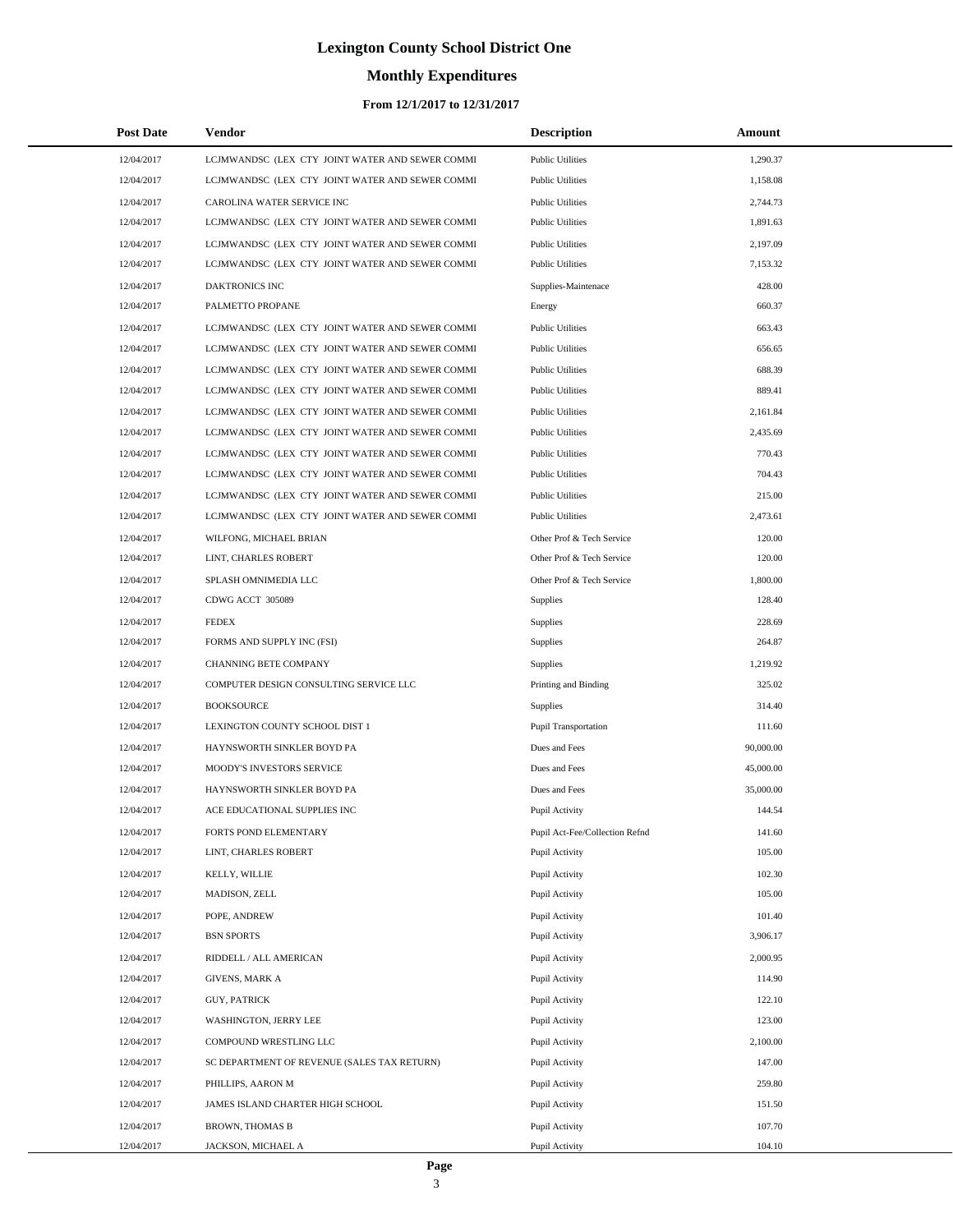# **Monthly Expenditures**

| <b>Post Date</b> | Vendor                                          | <b>Description</b>         | Amount    |
|------------------|-------------------------------------------------|----------------------------|-----------|
| 12/04/2017       | PLATTS, ERIC                                    | Pupil Activity             | 107.70    |
| 12/04/2017       | SMITH, PAUL ANTHONY                             | Pupil Activity             | 104.10    |
| 12/04/2017       | <b>BSN SPORTS</b>                               | Pupil Activity             | 409.60    |
| 12/04/2017       | PELION HIGH SCHOOL                              | Pupil Activity             | 230.00    |
| 12/04/2017       | PEE JAYS FRESH FRUIT                            | Pupil Activity             | 2,784.60  |
| 12/05/2017       | SC ASSOCIATION SCHOOL LIBRARIANS                | Travel                     | 1,890.00  |
| 12/05/2017       | SCHOOL SPECIALTY INC                            | Supplies                   | 350.79    |
| 12/05/2017       | SC DEPARTMENT OF REVENUE (SALES TAX RETURN)     | Supplies                   | 119.50    |
| 12/05/2017       | <b>SHAR PRODUCTS</b>                            | Supplies                   | 2,097.12  |
| 12/05/2017       | RATTARY, SHARON H                               | Other Prof & Tech Service  | 300.00    |
| 12/05/2017       | COMMUNICATION DYNASTY LLC                       | Other Prof & Tech Service  | 3,750.00  |
| 12/05/2017       | SCHOOL NURSE SUPPLY INC                         | <b>Supplies</b>            | 147.96    |
| 12/05/2017       | FOLLETT SCHOOL SOLUTIONS INC                    | Library Books              | 340.21    |
| 12/05/2017       | SC ASSOCIATION SCHOOL ADMINISTRATORS            | Travel                     | 585.00    |
| 12/05/2017       | CERTIFIED TRANSLATION SERVICES                  | Other Prof & Tech Service  | 164.72    |
| 12/05/2017       | SWEET MAGNOLIAS CATERING                        | Other Objects              | 182.97    |
| 12/05/2017       | SCHOOL SPECIALTY INC                            | Supplies                   | 574.34    |
| 12/05/2017       | SPIRIT COMMUNICATIONS                           | Communication              | 128.48    |
| 12/05/2017       | CITY OF WEST COLUMBIA WATER COLLECTION DIVISION | <b>Public Utilities</b>    | 971.00    |
| 12/05/2017       | CASCADE WATER SERVICES                          | Repairs and Maintenance    | 107.00    |
| 12/05/2017       | AZURA INVESTIGATIONS LLC                        | Other Prof & Tech Service  | 5,727.00  |
| 12/05/2017       | <b>EMERGENT LLC</b>                             | Software Renewal/Agreemen  | 680.52    |
| 12/05/2017       | COMMUNICATION MANAGEMENT INC                    | <b>Technology Supplies</b> | 1,943.72  |
| 12/05/2017       | SCHOOL SPECIALTY INC                            | Supplies                   | 131.50    |
| 12/05/2017       | 4IMPRINT INC                                    | Supplies                   | 503.64    |
| 12/05/2017       | RIFTON EQUIPMENT                                | Supplies                   | 272.86    |
| 12/05/2017       | <b>LEARNING LABS INC</b>                        | Supplies                   | 2,100.00  |
| 12/05/2017       | AIKIDO ACADEMY OF SELF DEFENSE LLC              | Other Prof & Tech Service  | 200.00    |
| 12/05/2017       | SHAMPY, MADELAINE DAISY                         | Other Prof & Tech Service  | 345.00    |
| 12/05/2017       | <b>ATHENS PAPER</b>                             | Technology Equipment D F   | 28,707.04 |
| 12/05/2017       | AECOM TECHNICAL SERVICES INC                    | Land                       | 1,100.00  |
| 12/05/2017       | <b>CAMCOR</b>                                   | <b>Technology Supplies</b> | 43,726.92 |
| 12/05/2017       | ISITE SOFTWARE LLC                              | Software Renewal/Agreemen  | 695.00    |
| 12/05/2017       | SMARTPHONE MEDIC LLC                            | Pupil Activity             | 149.00    |
| 12/05/2017       | EAST COAST SPECIAL TEES INC                     | Pupil Activity             | 425.41    |
| 12/05/2017       | <b>EVERBIND BOOKS</b>                           | Pupil Activity             | 568.50    |
| 12/05/2017       | CAROLINA BIOLOGICAL SUPPLY CO                   | Pupil Activity             | 487.38    |
| 12/05/2017       | <b>BSN SPORTS</b>                               | Pupil Activity             | 340.26    |
| 12/05/2017       | TOTAL STRENGTH AND SPEED                        | Pupil Activity             | 1,626.86  |
| 12/05/2017       | MOORE MEDICAL CORP                              | Pupil Activity             | 1,272.82  |
| 12/05/2017       | T AND T SPORTS                                  | Pupil Activity             | 157.56    |
| 12/05/2017       | THREADS EMBROIDERY LLC                          | Pupil Activity             | 337.05    |
| 12/05/2017       | <b>BSN SPORTS</b>                               | Pupil Activity             | 11,440.30 |
| 12/05/2017       | <b>IMAGE INK</b>                                | Pupil Activity             | 268.99    |
| 12/05/2017       | <b>BSN SPORTS</b>                               | Pupil Activity             | 1,123.50  |
| 12/05/2017       | <b>BSN SPORTS</b>                               | Pupil Activity             | 385.14    |
| 12/05/2017       | 323 SPORTS                                      | Pupil Activity             | 552.00    |
| 12/05/2017       | <b>BSN SPORTS</b>                               | Pupil Activity             | 385.14    |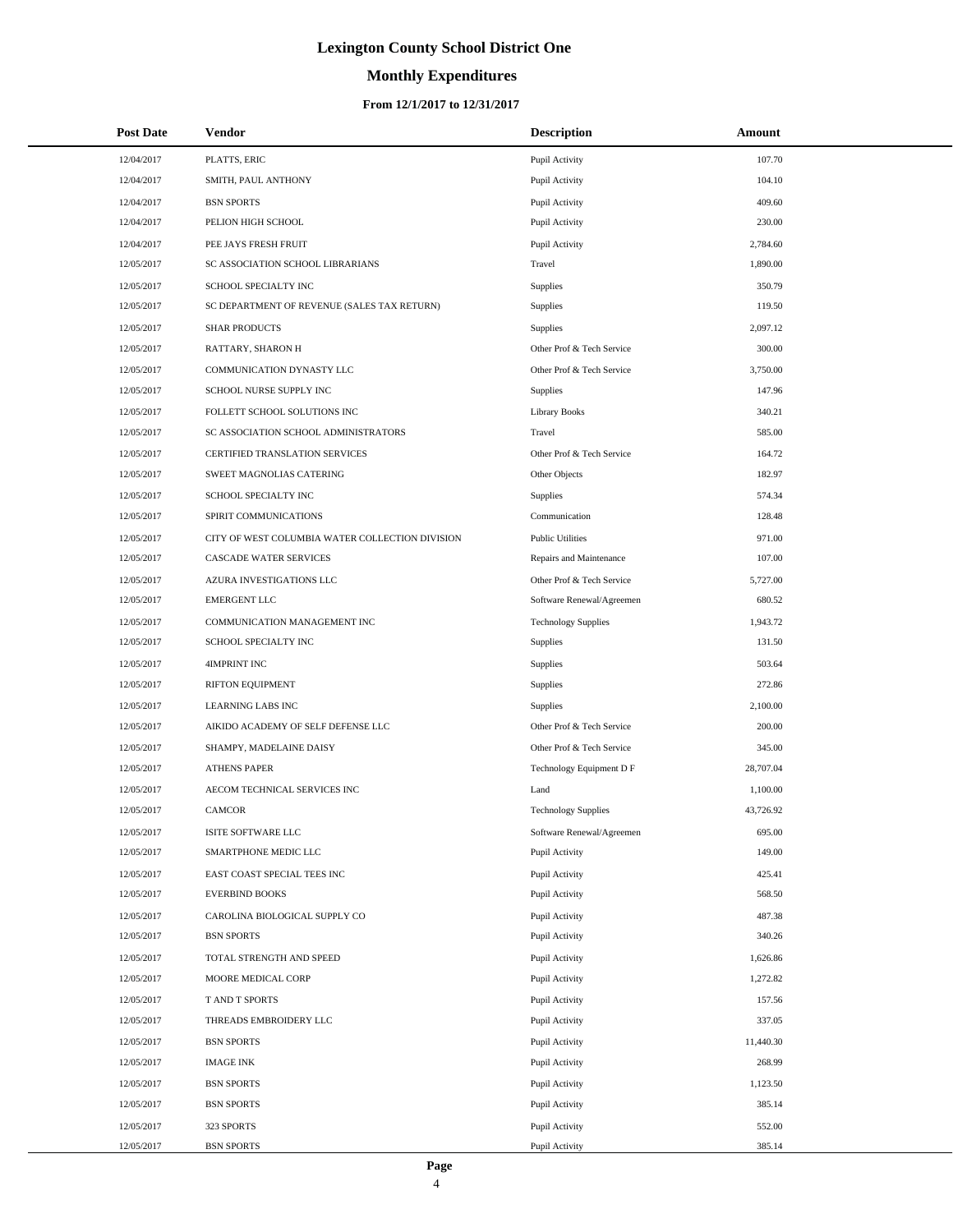# **Monthly Expenditures**

### **From 12/1/2017 to 12/31/2017**

| <b>Post Date</b> | Vendor                                            | <b>Description</b>          | Amount    |
|------------------|---------------------------------------------------|-----------------------------|-----------|
| 12/05/2017       | T AND T SPORTS                                    | Pupil Activity              | 177.35    |
| 12/05/2017       | <b>BSN SPORTS</b>                                 | Pupil Activity              | 2,067.24  |
| 12/05/2017       | <b>BSN SPORTS</b>                                 | Pupil Activity              | 179.76    |
| 12/05/2017       | <b>GSPORTS WRESTLING</b>                          | Pupil Activity              | 139.00    |
| 12/05/2017       | <b>BSN SPORTS</b>                                 | Pupil Activity              | 321.00    |
| 12/05/2017       | <b>BSN SPORTS</b>                                 | Pupil Activity              | 321.00    |
| 12/05/2017       | DREHER HIGH SCHOOL                                | Pupil Activity              | 820.00    |
| 12/05/2017       | HUDSON'S SMOKEHOUSE OF LEXINGTON LLC              | Pupil Activity              | 2,236.30  |
| 12/05/2017       | T AND T SPORTS                                    | Pupil Activity              | 271.78    |
| 12/05/2017       | <b>BSN SPORTS</b>                                 | Pupil Activity              | 4,355.97  |
| 12/05/2017       | <b>BSN SPORTS</b>                                 | Pupil Activity              | 9,762.02  |
| 12/05/2017       | <b>BSN SPORTS</b>                                 | Pupil Activity              | 279.27    |
| 12/05/2017       | <b>BSN SPORTS</b>                                 | Pupil Activity              | 2,973.20  |
| 12/05/2017       | CARNEGIE LEARNING INC                             | Software Renewal/Agreemen   | 42,665.00 |
| 12/05/2017       | DISCOVERY EDUCATION INC                           | Software Renewal/Agreemen   | 49,155.00 |
| 12/05/2017       | SC DEPARTMENT OF REVENUE (SALES TAX RETURN)       | Software Renewal/Agreemen   | 8,522.89  |
| 12/05/2017       | SCHOLARBUYS LLC                                   | Software Renewal/Agreemen   | 29,935.62 |
| 12/06/2017       | SC BAND DIRECTORS ASSOCIATION                     | <b>Pupil Transportation</b> | 250.00    |
| 12/06/2017       | <b>COSENTINO, ANDREW A</b>                        | Supplies                    | 1,200.00  |
| 12/06/2017       | EXPEDITIONARY LEARNING OUTWARD BOUND INC          | Inst Prog Improvement       | 22,575.00 |
| 12/06/2017       | PITSCO EDUCATION HEARILY AND COMPANY              | Supplies                    | 284.09    |
| 12/06/2017       | FOLLETT SCHOOL SOLUTIONS INC                      | <b>Library Books</b>        | 633.80    |
| 12/06/2017       | <b>GARRETT BOOK COMPANY</b>                       | <b>Library Books</b>        | 3,991.54  |
| 12/06/2017       | FOLLETT SCHOOL SOLUTIONS INC                      | <b>Library Books</b>        | 111.08    |
| 12/06/2017       | FOLLETT SCHOOL SOLUTIONS INC                      | <b>Library Books</b>        | 549.73    |
| 12/06/2017       | CERTIFIED TRANSLATION SERVICES                    | Other Prof & Tech Service   | 166.96    |
| 12/06/2017       | EGGS UP GRILL 16                                  | Other Objects               | 492.20    |
| 12/06/2017       | <b>EMPLOYEE</b>                                   | Travel                      | 380.23    |
| 12/06/2017       | TOWN OF LEXINGTON                                 | <b>Public Utilities</b>     | 554.14    |
| 12/06/2017       | TOWN OF LEXINGTON                                 | <b>Public Utilities</b>     | 3,737.75  |
| 12/06/2017       | TOWN OF LEXINGTON                                 | <b>Public Utilities</b>     | 1,227.27  |
| 12/06/2017       | <b>BARNES PROPANE</b>                             | Energy                      | 618.91    |
| 12/06/2017       | TOWN OF LEXINGTON                                 | <b>Public Utilities</b>     | 303.45    |
| 12/06/2017       | TOWN OF LEXINGTON                                 | <b>Public Utilities</b>     | 1,434.38  |
| 12/06/2017       | PRECISION FIRE SOLUTIONS                          | Repairs and Maintenance     | 196.00    |
| 12/06/2017       | <b>WW GRAINGER</b>                                | Supplies-Maintenace         | 462.78    |
| 12/06/2017       | CUNNINGHAM ASSOCIATES DBA CUNNINGHAM RECREATION   | Supplies-Maintenace         | 922.39    |
| 12/06/2017       | TOWN OF LEXINGTON                                 | <b>Public Utilities</b>     | 1,150.43  |
| 12/06/2017       | TOWN OF LEXINGTON                                 | <b>Public Utilities</b>     | 760.77    |
| 12/06/2017       | TOWN OF LEXINGTON                                 | <b>Public Utilities</b>     | 801.36    |
| 12/06/2017       | TOWN OF LEXINGTON                                 | <b>Public Utilities</b>     | 1,096.31  |
| 12/06/2017       | TOWN OF LEXINGTON                                 | <b>Public Utilities</b>     | 331.56    |
| 12/06/2017       | TOWN OF LEXINGTON                                 | <b>Public Utilities</b>     | 709.35    |
| 12/06/2017       | TOWN OF LEXINGTON                                 | <b>Public Utilities</b>     | 1,602.82  |
| 12/06/2017       | TOWN OF LEXINGTON                                 | <b>Public Utilities</b>     | 1,713.18  |
| 12/06/2017       | TOWN OF LEXINGTON                                 | <b>Public Utilities</b>     | 2,725.69  |
| 12/06/2017       | SMITH AND JONES JANITORIAL SUPPLIES AND EQUIP INC | Supplies-Maintenace         | 369.09    |
| 12/06/2017       | ASMAR, HAYA A                                     | Pupil Transportation        | 247.86    |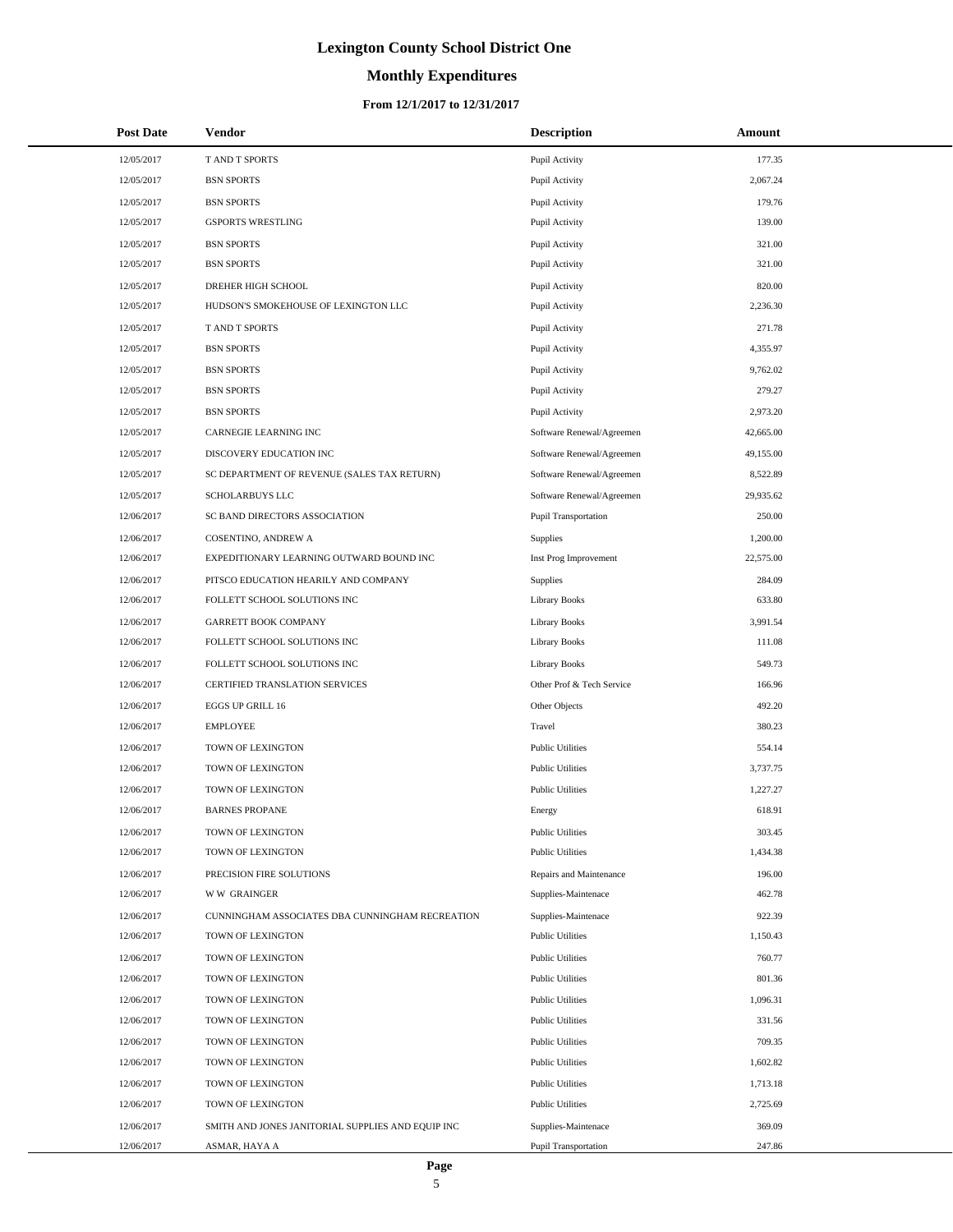# **Monthly Expenditures**

### **From 12/1/2017 to 12/31/2017**

| <b>Post Date</b> | <b>Vendor</b>                               | <b>Description</b>        | Amount     |
|------------------|---------------------------------------------|---------------------------|------------|
| 12/06/2017       | <b>BATCHLER, NICHOLE</b>                    | Pupil Transportation      | 267.84     |
| 12/06/2017       | COLE, SUSAN                                 | Pupil Transportation      | 281.88     |
| 12/06/2017       | FOGLE, PAM                                  | Pupil Transportation      | 324.00     |
| 12/06/2017       | <b>EMPLOYEE</b>                             | Pupil Transportation      | 1,069.20   |
| 12/06/2017       | HEADDEN, CYNTHIA                            | Pupil Transportation      | 343.98     |
| 12/06/2017       | LEXINGTON COUNTY SCHOOL DIST 1              | Pupil Transportation      | 4,289.82   |
| 12/06/2017       | PEARCE, TIM                                 | Pupil Transportation      | 820.80     |
| 12/06/2017       | SABBAGHA, THERESA                           | Pupil Transportation      | 226.80     |
| 12/06/2017       | SIMUEL, DEATRU                              | Pupil Transportation      | 291.60     |
| 12/06/2017       | <b>EMPLOYEE</b>                             | Pupil Transportation      | 233.28     |
| 12/06/2017       | VAUGHN, DANA                                | Pupil Transportation      | 738.72     |
| 12/06/2017       | MOORE, MARK                                 | Other Prof & Tech Service | 120.00     |
| 12/06/2017       | MCMANUS, JOHN-PATRICK A.                    | Other Prof & Tech Service | 240.00     |
| 12/06/2017       | MOORE, MARK                                 | Other Prof & Tech Service | 120.00     |
| 12/06/2017       | AT&T                                        | Software Renewal/Agreemen | 154,000.00 |
| 12/06/2017       | SC DEPARTMENT OF REVENUE (SALES TAX RETURN) | Software Renewal/Agreemen | 10,780.00  |
| 12/06/2017       | <b>COMPORIUM</b>                            | Communication             | 101.08     |
| 12/06/2017       | <b>GROVE MEDICAL</b>                        | Supplies                  | 100.79     |
| 12/06/2017       | NUIDEA SCHOOL SUPPLY CO                     | Supplies                  | 684.27     |
| 12/06/2017       | NUIDEA SCHOOL SUPPLY CO                     | Supplies                  | 10,821.33  |
| 12/06/2017       | PRO KITCHEN ONLINE LLC                      | Supplies                  | 668.18     |
| 12/06/2017       | PRO KITCHEN ONLINE LLC                      | Supplies                  | 2,428.90   |
| 12/06/2017       | PRO KITCHEN ONLINE LLC                      | Supplies                  | 609.77     |
| 12/06/2017       | PRO KITCHEN ONLINE LLC                      | Supplies                  | 210.60     |
| 12/06/2017       | <b>REALITYWORKS</b>                         | Pupil Activity            | 517.00     |
| 12/06/2017       | DELL COMPUTERS                              | Pupil Activity            | 1,271.07   |
| 12/06/2017       | PITSCO EDUCATION HEARILY AND COMPANY        | Pupil Activity            | 375.05     |
| 12/06/2017       | <b>SALSARITA'S</b>                          | Pupil Activity            | 650.00     |
| 12/06/2017       | PALMETTO SPORTS FLOORS LLC                  | Pupil Activity            | 500.00     |
| 12/06/2017       | REED, JOHN MARCUS                           | Pupil Activity            | 105.00     |
| 12/06/2017       | <b>OSBORNE, ARTHUR</b>                      | Pupil Activity            | 107.70     |
| 12/06/2017       | THOMPSON, MARCO                             | Pupil Activity            | 104.10     |
| 12/06/2017       | SCOTT, STEPHANIE APRIL                      | Pupil Activity            | 120.00     |
| 12/06/2017       | CAROLINA SPRINGS MIDDLE SCHOOL              | Pupil Activity            | 300.00     |
| 12/06/2017       | SOUTHERN SCRIPT LLC                         | Pupil Activity            | 674.10     |
| 12/06/2017       | LIBERTY HIGH SCHOOL                         | Pupil Activity            | 250.00     |
| 12/06/2017       | <b>BSN SPORTS</b>                           | Pupil Activity            | 215.09     |
| 12/06/2017       | <b>EMPLOYEE</b>                             | Pupil Activity            | 226.24     |
| 12/06/2017       | <b>GTM SPORTSWEAR</b>                       | Pupil Activity            | 720.00     |
| 12/06/2017       | <b>EMPLOYEE</b>                             | Pupil Activity            | 354.75     |
| 12/06/2017       | SCHOOL SPECIALTY INC                        | Pupil Activity            | 767.29     |
| 12/07/2017       | DELL COMPUTERS                              | Supplies                  | 1,775.24   |
| 12/07/2017       | PINE PRESS OF LEXINGTON INC                 | Printing and Binding      | 185.45     |
| 12/07/2017       | PECKNEL MUSIC CO INC                        | Supplies                  | 126.00     |
| 12/07/2017       | FREESTYLE PHOTOGRAPHIC SUPPLIES             | Supplies                  | 135.99     |
| 12/07/2017       | <b>SHAR PRODUCTS</b>                        | Supplies                  | 390.21     |
| 12/07/2017       | PINE PRESS OF LEXINGTON INC                 | Printing and Binding      | 1,370.26   |
| 12/07/2017       | <b>EMPLOYEE</b>                             | Travel                    | 105.93     |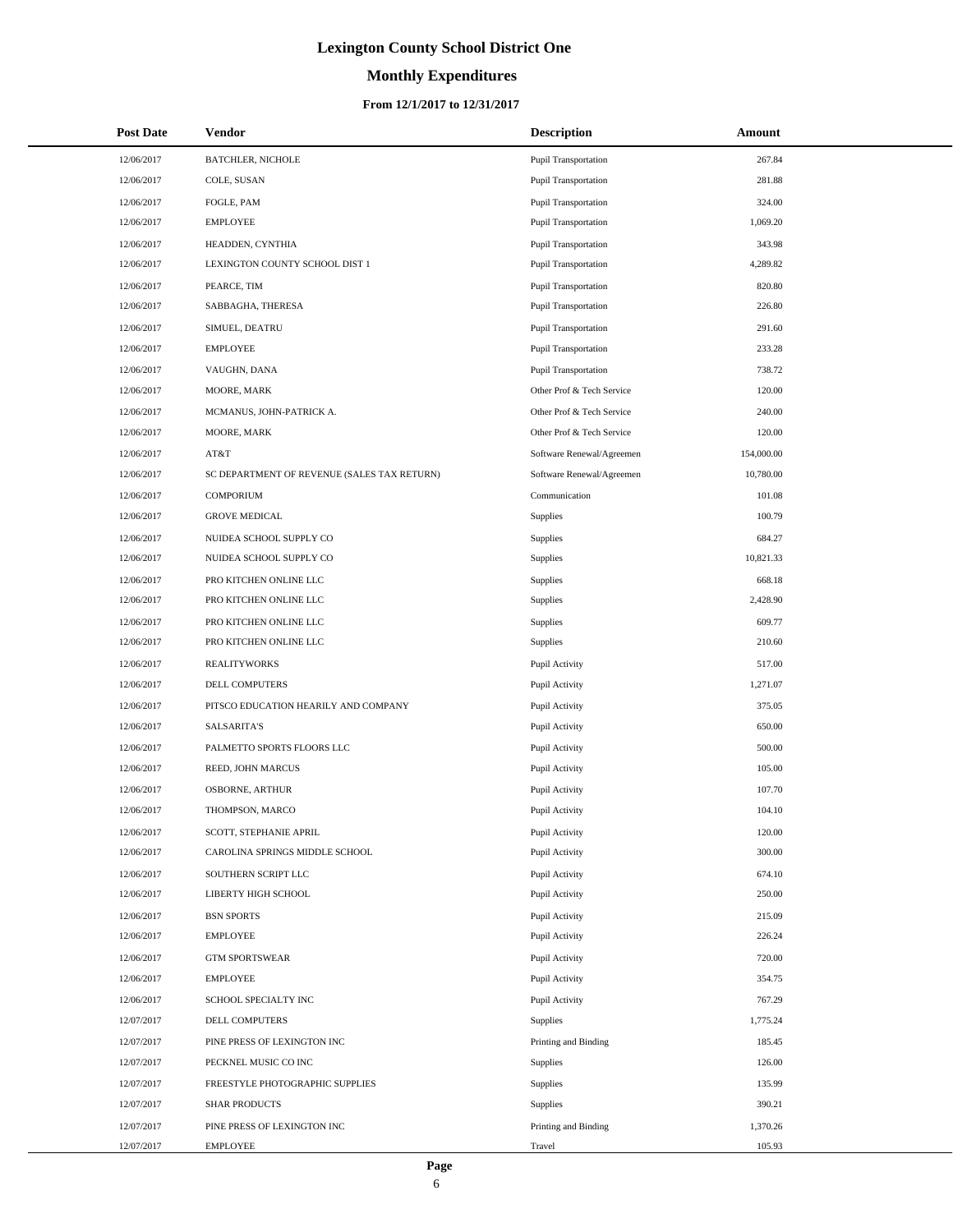# **Monthly Expenditures**

| <b>Post Date</b> | Vendor                                      | <b>Description</b>        | Amount   |
|------------------|---------------------------------------------|---------------------------|----------|
| 12/07/2017       | <b>EMPLOYEE</b>                             | Travel                    | 108.61   |
| 12/07/2017       | <b>EMPLOYEE</b>                             | Travel                    | 237.54   |
| 12/07/2017       | <b>EMPLOYEE</b>                             | Travel                    | 224.11   |
| 12/07/2017       | <b>EMPLOYEE</b>                             | Travel                    | 101.12   |
| 12/07/2017       | <b>EMPLOYEE</b>                             | Travel                    | 434.33   |
| 12/07/2017       | <b>EMPLOYEE</b>                             | Travel                    | 182.97   |
| 12/07/2017       | <b>EMPLOYEE</b>                             | Travel                    | 296.93   |
| 12/07/2017       | UNIVERSITY OF SOUTH CAROLINA                | Travel                    | 105.00   |
| 12/07/2017       | MCNAIR LAW FIRM PA                          | Legal Services            | 2,318.54 |
| 12/07/2017       | <b>EMPLOYEE</b>                             | Travel                    | 369.15   |
| 12/07/2017       | <b>EMPLOYEE</b>                             | Travel                    | 138.03   |
| 12/07/2017       | HILTON TAMPA DOWNTOWM                       | Travel                    | 987.12   |
| 12/07/2017       | <b>EMPLOYEE</b>                             | Travel                    | 189.93   |
| 12/07/2017       | <b>EMPLOYEE</b>                             | Travel                    | 142.31   |
| 12/07/2017       | <b>EMPLOYEE</b>                             | Travel                    | 108.07   |
| 12/07/2017       | <b>JIM HUDSON FORD</b>                      | Supplies-Maintenace       | 366.58   |
| 12/07/2017       | MANSFIELD OIL CO OF GAINESVILLE INC         | Supplies-Maintenace       | 5,077.82 |
| 12/07/2017       | PALMETTO PROPANE                            | Energy                    | 196.65   |
| 12/07/2017       | WP LAW INC                                  | Supplies-Maintenace       | 958.45   |
| 12/07/2017       | WP LAW INC                                  | Supplies-Maintenace       | 114.17   |
| 12/07/2017       | NUIDEA SCHOOL SUPPLY CO                     | Supplies-Maintenace       | 839.95   |
| 12/07/2017       | SOUTHEASTERN PAPER                          | Supplies-Maintenace       | 231.12   |
| 12/07/2017       | ATLANTIC FALL PROTECTION INC                | Supplies-Maintenace       | 5,769.44 |
| 12/07/2017       | REBEL YELL INC                              | Supplies-Maintenace       | 224.70   |
| 12/07/2017       | PINNACLE DRYER CORP                         | Supplies-Maintenace       | 2,125.00 |
| 12/07/2017       | SC DEPARTMENT OF REVENUE (SALES TAX RETURN) | Supplies-Maintenace       | 148.75   |
| 12/07/2017       | <b>CARTS PLUS</b>                           | Supplies-Maintenace       | 387.32   |
| 12/07/2017       | MOORE, MARK                                 | Other Prof & Tech Service | 120.00   |
| 12/07/2017       | SC DEPARTMENT OF REVENUE (SALES TAX RETURN) | Sales Tax on Adult Meals  | 2,454.45 |
| 12/07/2017       | SMARTPHONE MEDIC LLC                        | Pupil Activity            | 297.00   |
| 12/07/2017       | SMARTPHONE MEDIC LLC                        | Pupil Activity            | 396.00   |
| 12/07/2017       | PECKNEL MUSIC CO INC                        | Pupil Activity            | 123.05   |
| 12/07/2017       | T AND T SPORTS                              | Pupil Activity            | 1,450.92 |
| 12/07/2017       | <b>BSN SPORTS</b>                           | Pupil Activity            | 853.06   |
| 12/07/2017       | CHAPIN HIGH SCHOOL                          | Pupil Activity            | 300.00   |
| 12/07/2017       | DREHER HIGH SCHOOL                          | Pupil Activity            | 225.00   |
| 12/07/2017       | BLYTHEWOOD HIGH SCHOOL                      | Pupil Activity            | 200.00   |
| 12/07/2017       | T AND T SPORTS                              | Pupil Activity            | 269.64   |
| 12/07/2017       | <b>IRMO HIGH SCHOOL</b>                     | Pupil Activity            | 200.00   |
| 12/07/2017       | SOUTHERN SHEETS                             | Pupil Activity            | 1,508.70 |
| 12/07/2017       | NUIDEA SCHOOL SUPPLY CO                     | Supplies                  | 2,901.55 |
| 12/08/2017       | SCHOOL SPECIALTY INC                        | Supplies                  | 991.35   |
| 12/08/2017       | FORMS AND SUPPLY INC (FSI)                  | Supplies                  | 2,689.26 |
| 12/08/2017       | DELL COMPUTERS                              | Supplies                  | 1,000.95 |
| 12/08/2017       | <b>LRADAC</b>                               | Other Prof & Tech Service | 6,813.05 |
| 12/08/2017       | MACKIN LIBRARY MEDIA                        | Library Books             | 195.85   |
| 12/08/2017       | <b>EBSCO</b>                                | Periodicals               | 1,050.22 |
| 12/08/2017       | FORMS AND SUPPLY INC (FSI)                  | Supplies                  | 128.37   |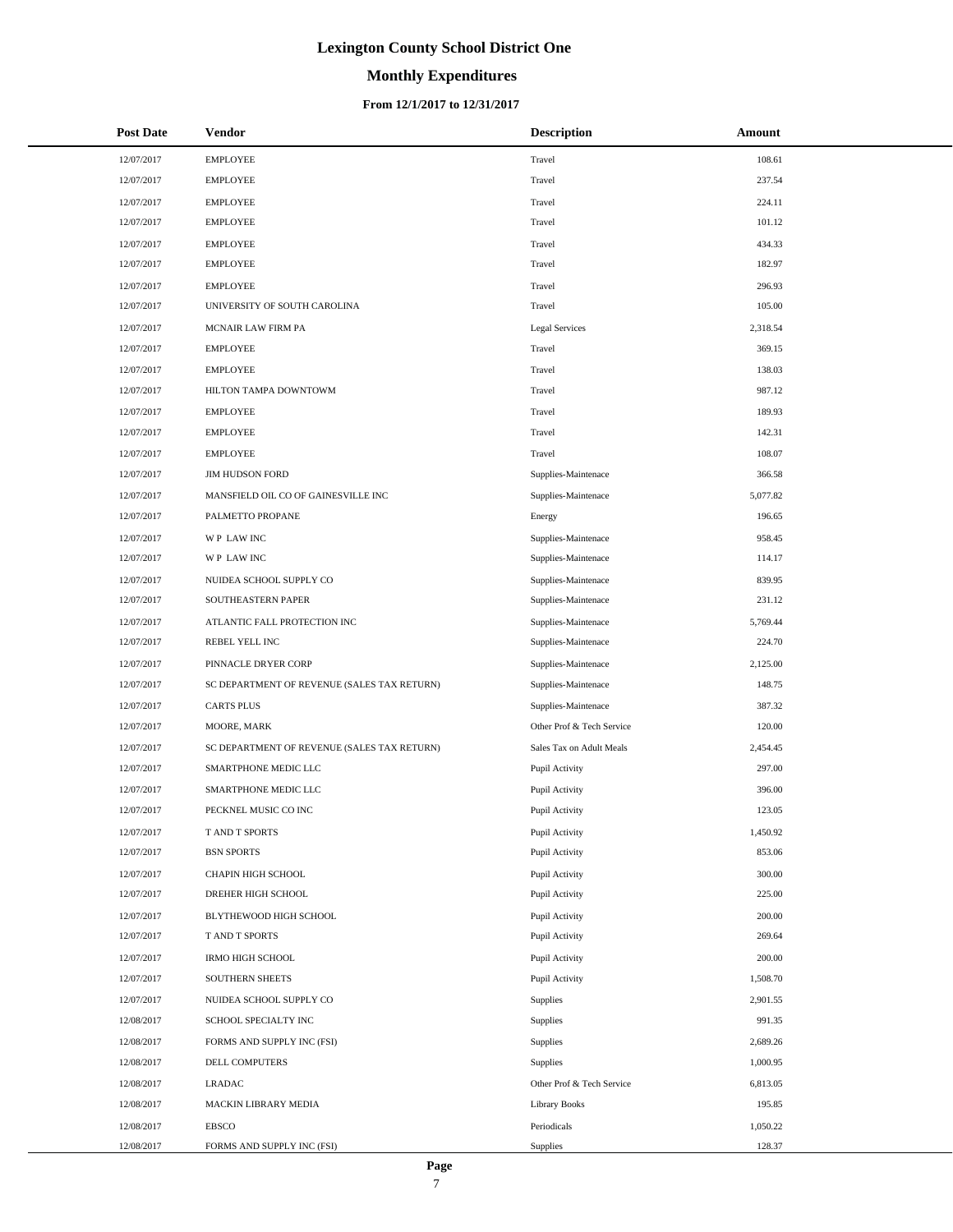# **Monthly Expenditures**

### **From 12/1/2017 to 12/31/2017**

| <b>Post Date</b> | Vendor                                             | <b>Description</b>            | Amount    |
|------------------|----------------------------------------------------|-------------------------------|-----------|
| 12/08/2017       | <b>WW GRAINGER</b>                                 | Supplies-Maintenace           | 902.22    |
| 12/08/2017       | A Z LAWN MOWER PARTS                               | Supplies-Maintenace           | 342.36    |
| 12/08/2017       | <b>WW GRAINGER</b>                                 | Supplies-Maintenace           | 338.55    |
| 12/08/2017       | <b>WW GRAINGER</b>                                 | Supplies-Maintenace           | 338.55    |
| 12/08/2017       | <b>WW GRAINGER</b>                                 | Supplies-Maintenace           | 338.55    |
| 12/08/2017       | <b>WW GRAINGER</b>                                 | Supplies-Maintenace           | 338.55    |
| 12/08/2017       | MECHANICAL DESIGN                                  | Other Prof & Tech Service     | 700.00    |
| 12/08/2017       | SC DEPARTMENT OF EDUCATION OFFICE OF TRANSPORTATIO | Pupil Transportation          | 4,289.82  |
| 12/08/2017       | LINT, CHARLES ROBERT                               | Other Prof & Tech Service     | 120.00    |
| 12/08/2017       | SPIVEY, STEPHEN J                                  | Other Prof & Tech Service     | 120.00    |
| 12/08/2017       | FRANKLIN, TIMOTHY WILLIAM                          | Other Prof & Tech Service     | 120.00    |
| 12/08/2017       | <b>EMPLOYEE</b>                                    | Other Prof & Tech Service     | 367.00    |
| 12/08/2017       | MOTOROLA SOLUTIONS                                 | <b>Technology Supplies</b>    | 211.91    |
| 12/08/2017       | MOTOROLA SOLUTIONS                                 | <b>Technology Supplies</b>    | 423.84    |
| 12/08/2017       | MOTOROLA SOLUTIONS                                 | <b>Technology Supplies</b>    | 211.91    |
| 12/08/2017       | MOTOROLA SOLUTIONS                                 | <b>Technology Supplies</b>    | 423.83    |
| 12/08/2017       | MOTOROLA SOLUTIONS                                 | <b>Technology Supplies</b>    | 211.91    |
| 12/08/2017       | MOTOROLA SOLUTIONS                                 | <b>Technology Supplies</b>    | 423.83    |
| 12/08/2017       | MOTOROLA SOLUTIONS                                 | <b>Technology Supplies</b>    | 211.91    |
| 12/08/2017       | HARMONY EDUCATION CENTER NSRF                      | Inst Prog Improvement         | 8,348.90  |
| 12/08/2017       | MUSIC AND ARTS CENTER                              | Supplies                      | 1,164.16  |
| 12/08/2017       | <b>US FOODS</b>                                    | Supplies                      | 681.13    |
| 12/08/2017       | SYSCO FOOD SERV OF COLUMBIA                        | Food                          | 14,248.40 |
| 12/08/2017       | EARTHGRAINS BAKING COMPANIES INC                   | <b>Bread</b>                  | 115.00    |
| 12/08/2017       | BORDEN DAIRY CO OF SC LLC                          | Milk                          | 685.40    |
| 12/08/2017       | SENN BROTHERS INC                                  | Produce                       | 140.50    |
| 12/08/2017       | <b>US FOODS</b>                                    | Commodity Distribution Charge | 154.35    |
| 12/08/2017       | <b>US FOODS</b>                                    | Supplies                      | 382.74    |
| 12/08/2017       | SYSCO FOOD SERV OF COLUMBIA                        | Food                          | 3,637.13  |
| 12/08/2017       | EARTHGRAINS BAKING COMPANIES INC                   | <b>Bread</b>                  | 228.75    |
| 12/08/2017       | BORDEN DAIRY CO OF SC LLC                          | Milk                          | 845.52    |
| 12/08/2017       | <b>US FOODS</b>                                    | Commodity Distribution Charge | 160.65    |
| 12/08/2017       | <b>US FOODS</b>                                    | Supplies                      | 1,021.56  |
| 12/08/2017       | SYSCO FOOD SERV OF COLUMBIA                        | Food                          | 10,858.93 |
| 12/08/2017       | BORDEN DAIRY CO OF SC LLC                          | Milk                          | 475.65    |
| 12/08/2017       | <b>US FOODS</b>                                    | Commodity Distribution Charge | 154.35    |
| 12/08/2017       | <b>US FOODS</b>                                    | Supplies                      | 811.28    |
| 12/08/2017       | SYSCO FOOD SERV OF COLUMBIA                        | Food                          | 7,531.00  |
| 12/08/2017       | EARTHGRAINS BAKING COMPANIES INC                   | <b>Bread</b>                  | 111.00    |
| 12/08/2017       | BORDEN DAIRY CO OF SC LLC                          | Milk                          | 1,433.14  |
| 12/08/2017       | <b>US FOODS</b>                                    | Commodity Distribution Charge | 157.50    |
| 12/08/2017       | <b>US FOODS</b>                                    | Supplies                      | 376.92    |
| 12/08/2017       | SYSCO FOOD SERV OF COLUMBIA                        | Food                          | 7,172.20  |
| 12/08/2017       | BORDEN DAIRY CO OF SC LLC                          | Milk                          | 688.30    |
| 12/08/2017       | SENN BROTHERS INC                                  | Produce                       | 125.75    |
| 12/08/2017       | <b>US FOODS</b>                                    | Commodity Distribution Charge | 154.35    |
| 12/08/2017       | <b>US FOODS</b>                                    | Supplies                      | 808.65    |
| 12/08/2017       | SYSCO FOOD SERV OF COLUMBIA                        | Food                          | 7,067.00  |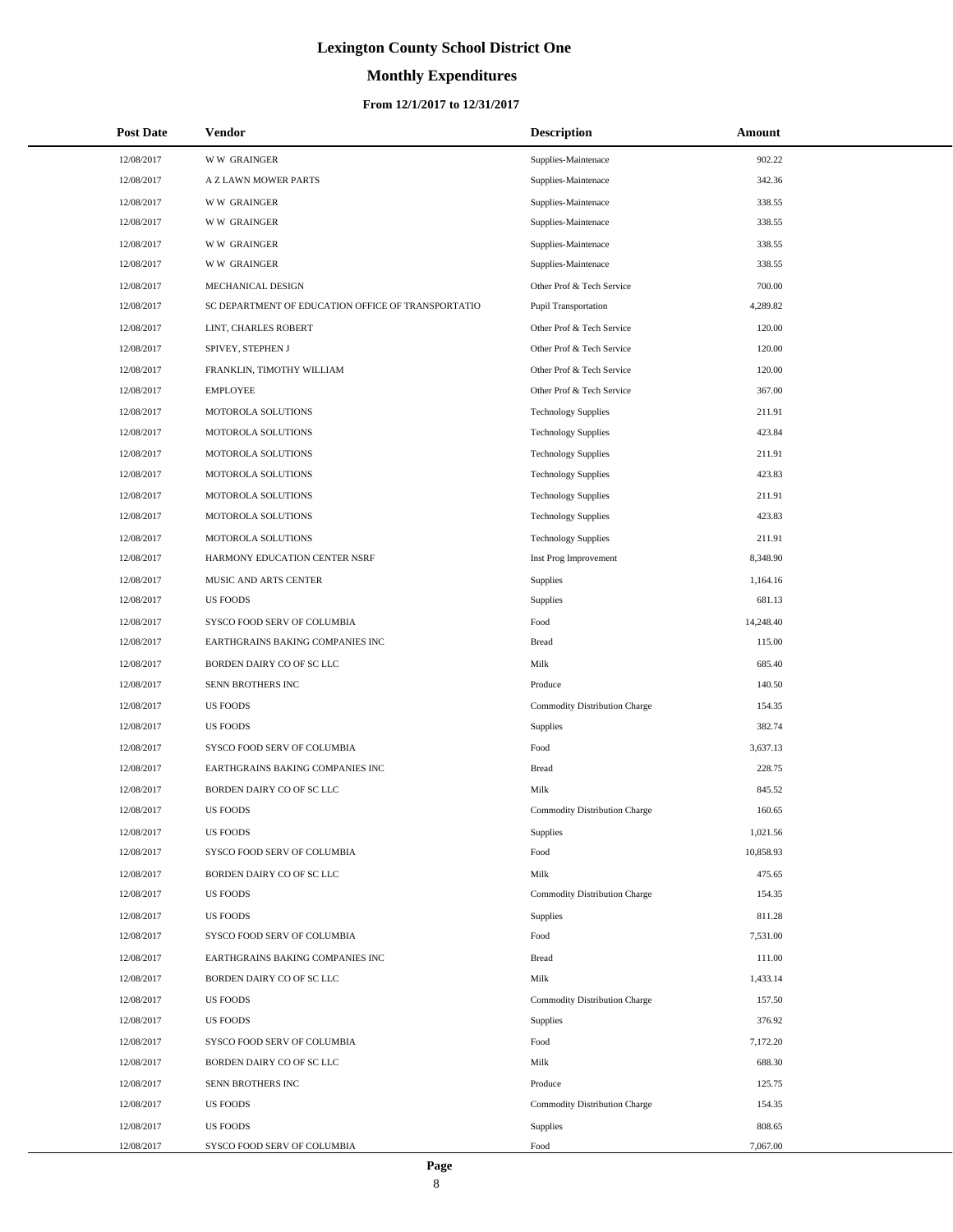### **Monthly Expenditures**

### **From 12/1/2017 to 12/31/2017**

| <b>Post Date</b> | <b>Vendor</b>               | <b>Description</b>            | Amount    |
|------------------|-----------------------------|-------------------------------|-----------|
| 12/08/2017       | BORDEN DAIRY CO OF SC LLC   | Milk                          | 1,599.46  |
| 12/08/2017       | SENN BROTHERS INC           | Produce                       | 247.67    |
| 12/08/2017       | <b>US FOODS</b>             | Commodity Distribution Charge | 160.65    |
| 12/08/2017       | <b>US FOODS</b>             | Supplies                      | 155.71    |
| 12/08/2017       | SYSCO FOOD SERV OF COLUMBIA | Food                          | 2,527.66  |
| 12/08/2017       | <b>US FOODS</b>             | Supplies                      | 690.68    |
| 12/08/2017       | SYSCO FOOD SERV OF COLUMBIA | Food                          | 7,527.87  |
| 12/08/2017       | BORDEN DAIRY CO OF SC LLC   | Milk                          | 329.12    |
| 12/08/2017       | SENN BROTHERS INC           | Produce                       | 198.25    |
| 12/08/2017       | <b>US FOODS</b>             | Commodity Distribution Charge | 153.82    |
| 12/08/2017       | <b>US FOODS</b>             | Supplies                      | 542.61    |
| 12/08/2017       | SYSCO FOOD SERV OF COLUMBIA | Food                          | 4,002.66  |
| 12/08/2017       | BORDEN DAIRY CO OF SC LLC   | Milk                          | 927.68    |
| 12/08/2017       | SENN BROTHERS INC           | Produce                       | 111.00    |
| 12/08/2017       | <b>US FOODS</b>             | Commodity Distribution Charge | 157.50    |
| 12/08/2017       | <b>US FOODS</b>             | Supplies                      | 650.31    |
| 12/08/2017       | SYSCO FOOD SERV OF COLUMBIA | Food                          | 3,706.30  |
| 12/08/2017       | BORDEN DAIRY CO OF SC LLC   | Milk                          | 941.38    |
| 12/08/2017       | <b>US FOODS</b>             | Commodity Distribution Charge | 170.10    |
| 12/08/2017       | <b>US FOODS</b>             | Supplies                      | 428.15    |
| 12/08/2017       | SYSCO FOOD SERV OF COLUMBIA | Food                          | 7,662.39  |
| 12/08/2017       | BORDEN DAIRY CO OF SC LLC   | Milk                          | 1,434.46  |
| 12/08/2017       | SENN BROTHERS INC           | Produce                       | 145.00    |
| 12/08/2017       | <b>US FOODS</b>             | Commodity Distribution Charge | 166.95    |
| 12/08/2017       | <b>US FOODS</b>             | Supplies                      | 737.96    |
| 12/08/2017       | SYSCO FOOD SERV OF COLUMBIA | Food                          | 3,257.23  |
| 12/08/2017       | BORDEN DAIRY CO OF SC LLC   | Milk                          | 794.82    |
| 12/08/2017       | <b>US FOODS</b>             | Commodity Distribution Charge | 163.80    |
| 12/08/2017       | <b>US FOODS</b>             | Supplies                      | 528.25    |
| 12/08/2017       | SYSCO FOOD SERV OF COLUMBIA | Food                          | 5,577.78  |
| 12/08/2017       | BORDEN DAIRY CO OF SC LLC   | Milk                          | 727.52    |
| 12/08/2017       | SENN BROTHERS INC           | Produce                       | 102.00    |
| 12/08/2017       | <b>US FOODS</b>             | Commodity Distribution Charge | 148.05    |
| 12/08/2017       | <b>US FOODS</b>             | Supplies                      | 1,023.63  |
| 12/08/2017       | SYSCO FOOD SERV OF COLUMBIA | Food                          | 15,429.26 |
| 12/08/2017       | BORDEN DAIRY CO OF SC LLC   | Milk                          | 1,162.13  |
| 12/08/2017       | SENN BROTHERS INC           | Produce                       | 266.25    |
| 12/08/2017       | US FOODS                    | Commodity Distribution Charge | 163.80    |
| 12/08/2017       | SYSCO FOOD SERV OF COLUMBIA | Food                          | 252.11    |
| 12/08/2017       | BORDEN DAIRY CO OF SC LLC   | Milk                          | 290.18    |
| 12/08/2017       | <b>US FOODS</b>             | Supplies                      | 587.97    |
| 12/08/2017       | SYSCO FOOD SERV OF COLUMBIA | Food                          | 7,201.61  |
| 12/08/2017       | BORDEN DAIRY CO OF SC LLC   | Milk                          | 542.93    |
| 12/08/2017       | SENN BROTHERS INC           | Produce                       | 106.50    |
| 12/08/2017       | <b>US FOODS</b>             | Commodity Distribution Charge | 154.35    |
| 12/08/2017       | US FOODS                    | Supplies                      | 218.58    |
| 12/08/2017       | SYSCO FOOD SERV OF COLUMBIA | Food                          | 5,823.77  |
| 12/08/2017       | BORDEN DAIRY CO OF SC LLC   | Milk                          | 726.07    |

 $\overline{a}$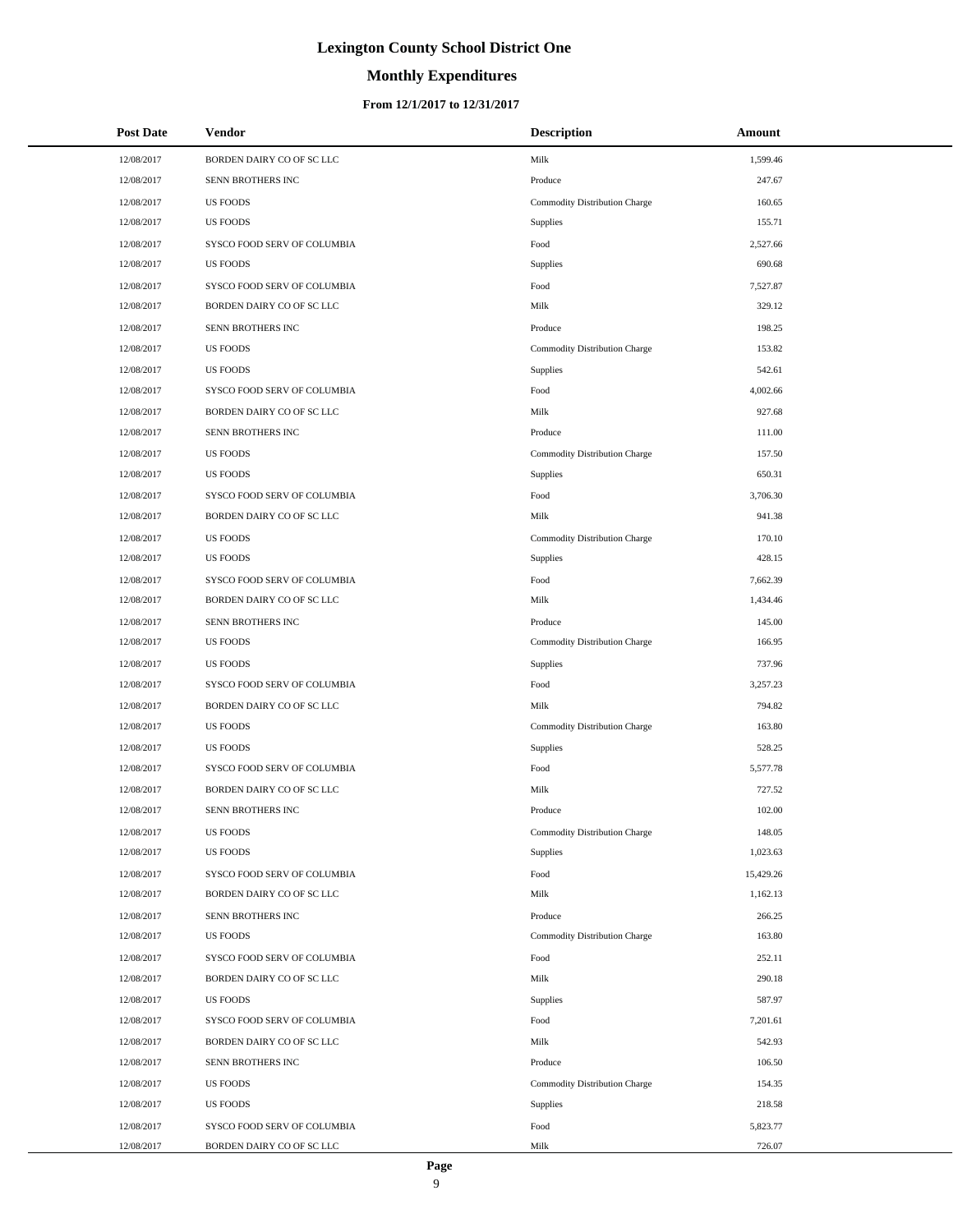# **Monthly Expenditures**

| <b>Post Date</b> | <b>Vendor</b>                    | <b>Description</b>            | Amount   |
|------------------|----------------------------------|-------------------------------|----------|
| 12/08/2017       | <b>US FOODS</b>                  | Commodity Distribution Charge | 154.35   |
| 12/08/2017       | <b>US FOODS</b>                  | Supplies                      | 457.15   |
| 12/08/2017       | SYSCO FOOD SERV OF COLUMBIA      | Food                          | 5,156.88 |
| 12/08/2017       | BORDEN DAIRY CO OF SC LLC        | Milk                          | 720.15   |
| 12/08/2017       | SENN BROTHERS INC                | Produce                       | 111.00   |
| 12/08/2017       | <b>US FOODS</b>                  | Commodity Distribution Charge | 144.90   |
| 12/08/2017       | <b>US FOODS</b>                  | Supplies                      | 839.24   |
| 12/08/2017       | SYSCO FOOD SERV OF COLUMBIA      | Food                          | 7,998.10 |
| 12/08/2017       | BORDEN DAIRY CO OF SC LLC        | Milk                          | 1,155.37 |
| 12/08/2017       | <b>US FOODS</b>                  | Commodity Distribution Charge | 141.75   |
| 12/08/2017       | <b>US FOODS</b>                  | Supplies                      | 616.50   |
| 12/08/2017       | SYSCO FOOD SERV OF COLUMBIA      | Food                          | 9,379.98 |
| 12/08/2017       | BORDEN DAIRY CO OF SC LLC        | Milk                          | 569.15   |
| 12/08/2017       | SENN BROTHERS INC                | Produce                       | 106.50   |
| 12/08/2017       | <b>US FOODS</b>                  | Commodity Distribution Charge | 154.35   |
| 12/08/2017       | <b>US FOODS</b>                  | Supplies                      | 539.34   |
| 12/08/2017       | SYSCO FOOD SERV OF COLUMBIA      | Food                          | 5,598.91 |
| 12/08/2017       | BORDEN DAIRY CO OF SC LLC        | Milk                          | 826.84   |
| 12/08/2017       | SENN BROTHERS INC                | Produce                       | 106.50   |
| 12/08/2017       | <b>US FOODS</b>                  | Commodity Distribution Charge | 157.50   |
| 12/08/2017       | <b>US FOODS</b>                  | Supplies                      | 461.42   |
| 12/08/2017       | SYSCO FOOD SERV OF COLUMBIA      | Food                          | 7,581.08 |
| 12/08/2017       | EARTHGRAINS BAKING COMPANIES INC | <b>Bread</b>                  | 138.50   |
| 12/08/2017       | BORDEN DAIRY CO OF SC LLC        | Milk                          | 900.00   |
| 12/08/2017       | SENN BROTHERS INC                | Produce                       | 285.18   |
| 12/08/2017       | <b>US FOODS</b>                  | Commodity Distribution Charge | 154.35   |
| 12/08/2017       | <b>US FOODS</b>                  | Supplies                      | 356.83   |
| 12/08/2017       | SYSCO FOOD SERV OF COLUMBIA      | Food                          | 2,496.28 |
| 12/08/2017       | BORDEN DAIRY CO OF SC LLC        | Milk                          | 554.13   |
| 12/08/2017       | SENN BROTHERS INC                | Produce                       | 100.75   |
| 12/08/2017       | <b>US FOODS</b>                  | Commodity Distribution Charge | 148.05   |
| 12/08/2017       | <b>US FOODS</b>                  | Supplies                      | 783.10   |
| 12/08/2017       | SYSCO FOOD SERV OF COLUMBIA      | Food                          | 4,713.81 |
| 12/08/2017       | BORDEN DAIRY CO OF SC LLC        | Milk                          | 789.89   |
| 12/08/2017       | SENN BROTHERS INC                | Produce                       | 125.75   |
| 12/08/2017       | <b>US FOODS</b>                  | Commodity Distribution Charge | 166.95   |
| 12/08/2017       | <b>US FOODS</b>                  | Supplies                      | 679.13   |
| 12/08/2017       | SYSCO FOOD SERV OF COLUMBIA      | Food                          | 1,975.16 |
| 12/08/2017       | BORDEN DAIRY CO OF SC LLC        | Milk                          | 391.61   |
| 12/08/2017       | <b>US FOODS</b>                  | Commodity Distribution Charge | 154.35   |
| 12/08/2017       | <b>US FOODS</b>                  | <b>Supplies</b>               | 646.11   |
| 12/08/2017       | SYSCO FOOD SERV OF COLUMBIA      | Food                          | 3,961.77 |
| 12/08/2017       | BORDEN DAIRY CO OF SC LLC        | Milk                          | 799.71   |
| 12/08/2017       | <b>US FOODS</b>                  | Commodity Distribution Charge | 154.35   |
| 12/08/2017       | <b>US FOODS</b>                  | Supplies                      | 840.21   |
| 12/08/2017       | SYSCO FOOD SERV OF COLUMBIA      | Food                          | 2,346.40 |
| 12/08/2017       | BORDEN DAIRY CO OF SC LLC        | Milk                          | 469.70   |
| 12/08/2017       | US FOODS                         | Commodity Distribution Charge | 163.80   |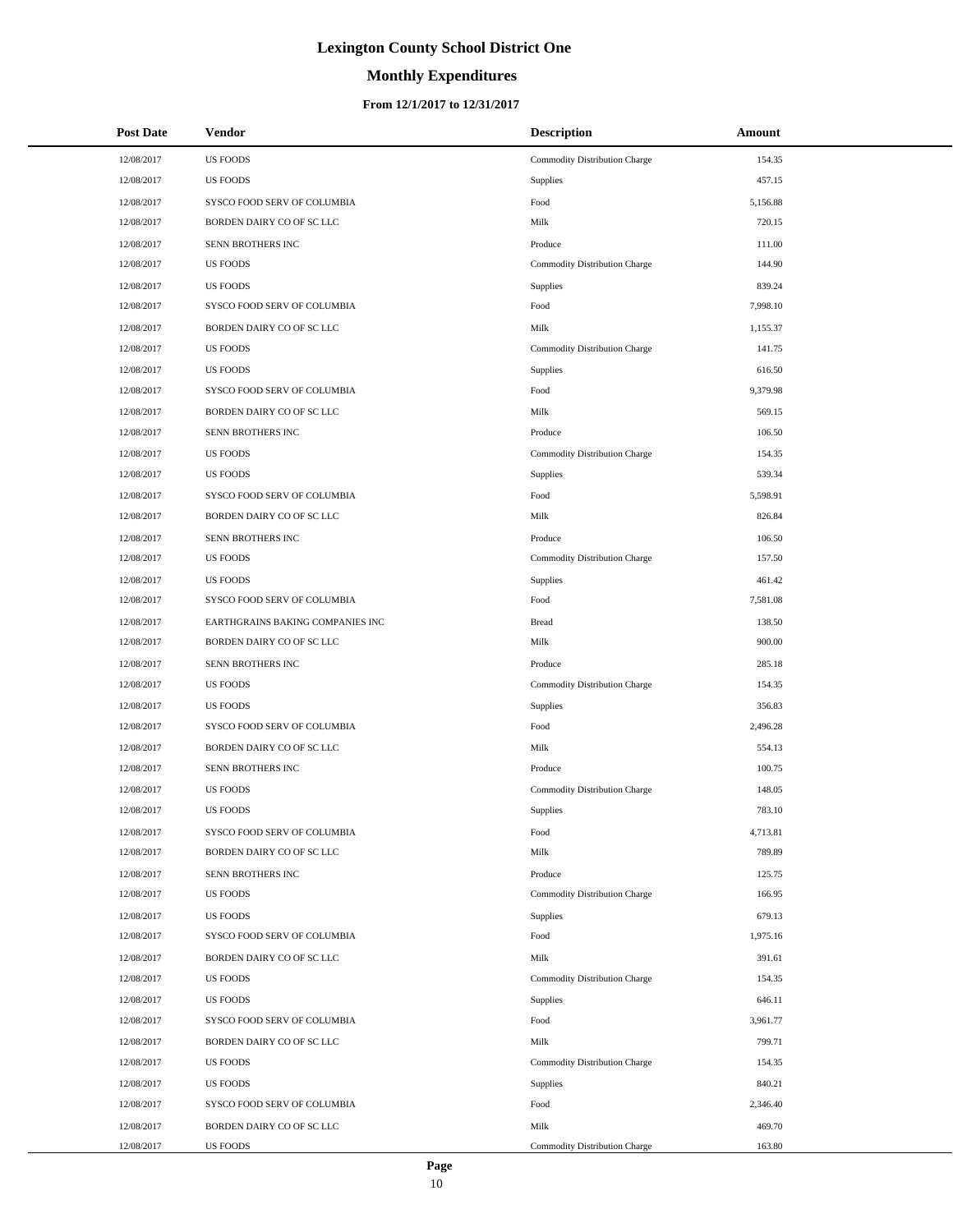# **Monthly Expenditures**

### **From 12/1/2017 to 12/31/2017**

| <b>Post Date</b> | Vendor                                         | <b>Description</b>            | Amount    |
|------------------|------------------------------------------------|-------------------------------|-----------|
| 12/08/2017       | <b>US FOODS</b>                                | Supplies                      | 398.86    |
| 12/08/2017       | SYSCO FOOD SERV OF COLUMBIA                    | Food                          | 7,250.06  |
| 12/08/2017       | BORDEN DAIRY CO OF SC LLC                      | Milk                          | 578.35    |
| 12/08/2017       | <b>US FOODS</b>                                | Commodity Distribution Charge | 157.50    |
| 12/08/2017       | <b>US FOODS</b>                                | <b>Supplies</b>               | 1,416.83  |
| 12/08/2017       | SYSCO FOOD SERV OF COLUMBIA                    | Food                          | 13,921.25 |
| 12/08/2017       | BORDEN DAIRY CO OF SC LLC                      | Milk                          | 1,148.45  |
| 12/08/2017       | <b>SENN BROTHERS INC</b>                       | Produce                       | 161.67    |
| 12/08/2017       | <b>US FOODS</b>                                | Commodity Distribution Charge | 165.16    |
| 12/08/2017       | <b>US FOODS</b>                                | <b>Supplies</b>               | 686.62    |
| 12/08/2017       | SYSCO FOOD SERV OF COLUMBIA                    | Food                          | 2,356.71  |
| 12/08/2017       | BORDEN DAIRY CO OF SC LLC                      | Milk                          | 483.13    |
| 12/08/2017       | SENN BROTHERS INC                              | Produce                       | 111.00    |
| 12/08/2017       | <b>US FOODS</b>                                | Commodity Distribution Charge | 155.04    |
| 12/08/2017       | FORMS AND SUPPLY INC (FSI)                     | Pupil Activity                | $-0.37$   |
| 12/08/2017       | YANKEE CANDLE FUNDRAISER                       | Pupil Activity                | 1,510.18  |
| 12/11/2017       | DELL COMPUTERS                                 | Supplies                      | 586.81    |
| 12/11/2017       | <b>HEINEMANN</b>                               | Supplies                      | 479.00    |
| 12/11/2017       | US INK AND TONER INC                           | Supplies                      | 337.72    |
| 12/11/2017       | FORMS AND SUPPLY INC (FSI)                     | Supplies                      | 858.21    |
| 12/11/2017       | DELL COMPUTERS                                 | Supplies                      | 597.40    |
| 12/11/2017       | EXPEDITIONARY LEARNING OUTWARD BOUND INC       | Inst Prog Improvement         | 20,300.00 |
| 12/11/2017       | SWEETWATER MUSIC EDUCATION TECHNOLOGY          | <b>Supplies</b>               | 623.00    |
| 12/11/2017       | SC MUSIC EDUCATORS ASSOCIATION CHORAL DIVISION | Pupil Transportation-Inst     | 720.00    |
| 12/11/2017       | INTERNATIONAL BACCALAUREATE ORGANIZATION       | Other Prof & Tech Service     | 14,797.00 |
| 12/11/2017       | SC DEPARTMENT OF REVENUE (SALES TAX RETURN)    | Other Prof & Tech Service     | 1,035.79  |
| 12/11/2017       | OCCUPATIONAL HEALTH                            | <b>Supplies</b>               | 729.00    |
| 12/11/2017       | DEMCO INC                                      | Supplies                      | 487.23    |
| 12/11/2017       | FORMS AND SUPPLY INC (FSI)                     | Supplies                      | 250.32    |
| 12/11/2017       | FOLLETT SCHOOL SOLUTIONS INC                   | <b>Library Books</b>          | 102.70    |
| 12/11/2017       | FOLLETT SCHOOL SOLUTIONS INC                   | <b>Library Books</b>          | 259.33    |
| 12/11/2017       | HP INC                                         | <b>Technology Supplies</b>    | 1,038.97  |
| 12/11/2017       | HARMONY EDUCATION CENTER NSRF                  | Dues and Fees                 | 375.00    |
| 12/11/2017       | CULLUM SERVICES INC                            | Repairs and Maintenance       | 1,343.75  |
| 12/11/2017       | JENKINS HANCOCK AND SIDES                      | Other Prof & Tech Service     | 500.00    |
| 12/11/2017       | CULLUM SERVICES INC                            | Repairs and Maintenance       | 4,792.50  |
| 12/11/2017       | CULLUM SERVICES INC                            | Repairs and Maintenance       | 1,108.08  |
| 12/11/2017       | CULLUM SERVICES INC                            | Repairs and Maintenance       | 3,937.50  |
| 12/11/2017       | CULLUM SERVICES INC                            | Repairs and Maintenance       | 1,023.75  |
| 12/11/2017       | <b>CULLUM SERVICES INC</b>                     | Repairs and Maintenance       | 360.00    |
| 12/11/2017       | CULLUM SERVICES INC                            | Repairs and Maintenance       | 1,379.17  |
| 12/11/2017       | CULLUM SERVICES INC                            | Repairs and Maintenance       | 440.63    |
| 12/11/2017       | CULLUM SERVICES INC                            | Repairs and Maintenance       | 2,730.00  |
| 12/11/2017       | COOK & BOARDMAN LLC                            | Supplies-Maintenace           | 240.75    |
| 12/11/2017       | CULLUM SERVICES INC                            | Repairs and Maintenance       | 757.50    |
| 12/11/2017       | CULLUM SERVICES INC                            | Repairs and Maintenance       | 1,372.50  |
| 12/11/2017       | <b>WW GRAINGER</b>                             | Supplies-Maintenace           | 126.90    |
| 12/11/2017       | CULLUM SERVICES INC                            | Repairs and Maintenance       | 1,355.63  |

 $\overline{a}$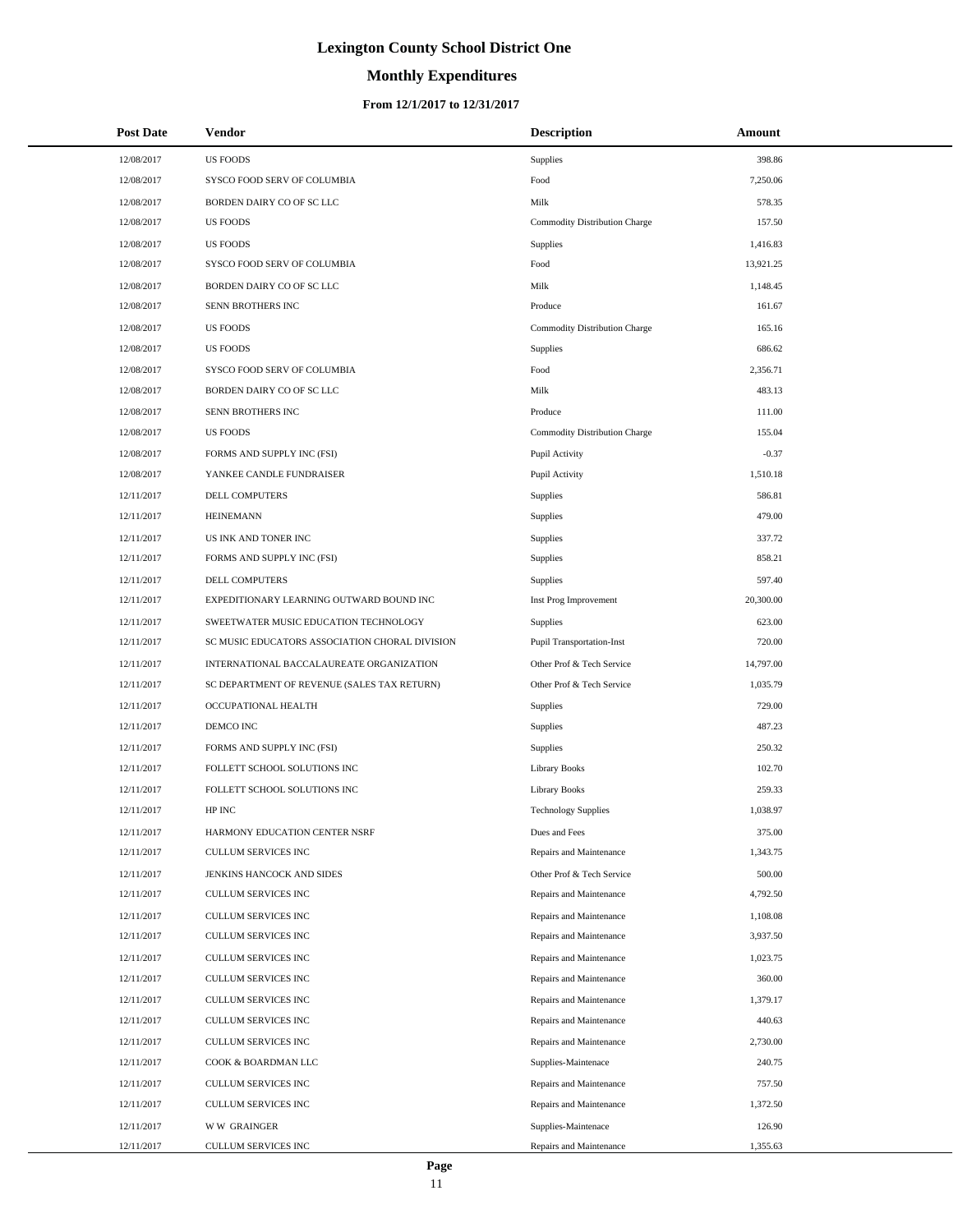# **Monthly Expenditures**

| <b>Post Date</b> | Vendor                                             | <b>Description</b>             | Amount    |
|------------------|----------------------------------------------------|--------------------------------|-----------|
| 12/11/2017       | CULLUM SERVICES INC                                | Repairs and Maintenance        | 1,059.38  |
| 12/11/2017       | <b>CULLUM SERVICES INC</b>                         | Repairs and Maintenance        | 1,331.25  |
| 12/11/2017       | COOK & BOARDMAN LLC                                | Supplies-Maintenace            | 240.75    |
| 12/11/2017       | CULLUM SERVICES INC                                | Repairs and Maintenance        | 1,792.50  |
| 12/11/2017       | CULLUM SERVICES INC                                | Repairs and Maintenance        | 3,788.54  |
| 12/11/2017       | CULLUM SERVICES INC                                | Repairs and Maintenance        | 1,691.25  |
| 12/11/2017       | CULLUM SERVICES INC                                | Repairs and Maintenance        | 1,537.50  |
| 12/11/2017       | <b>CULLUM SERVICES INC</b>                         | Repairs and Maintenance        | 1,149.38  |
| 12/11/2017       | CULLUM SERVICES INC                                | Repairs and Maintenance        | 2,651.25  |
| 12/11/2017       | CULLUM SERVICES INC                                | Repairs and Maintenance        | 1,125.00  |
| 12/11/2017       | CULLUM SERVICES INC                                | Repairs and Maintenance        | 1,515.00  |
| 12/11/2017       | CULLUM SERVICES INC                                | Repairs and Maintenance        | 1,376.25  |
| 12/11/2017       | CULLUM SERVICES INC                                | Repairs and Maintenance        | 1,530.00  |
| 12/11/2017       | <b>CULLUM SERVICES INC</b>                         | Repairs and Maintenance        | 1,205.60  |
| 12/11/2017       | CULLUM SERVICES INC                                | Repairs and Maintenance        | 1,276.88  |
| 12/11/2017       | CULLUM SERVICES INC                                | Repairs and Maintenance        | 620.62    |
| 12/11/2017       | CULLUM SERVICES INC                                | Repairs and Maintenance        | 2,371.88  |
| 12/11/2017       | <b>CULLUM SERVICES INC</b>                         | Repairs and Maintenance        | 1,453.12  |
| 12/11/2017       | CULLUM SERVICES INC                                | Repairs and Maintenance        | 2,437.50  |
| 12/11/2017       | CULLUM SERVICES INC                                | Repairs and Maintenance        | 5,887.50  |
| 12/11/2017       | CULLUM SERVICES INC                                | Repairs and Maintenance        | 1,453.13  |
| 12/11/2017       | SC DEPARTMENT OF EDUCATION OFFICE OF TRANSPORTATIO | Repairs and Maintenance        | 499.89    |
| 12/11/2017       | MANSFIELD OIL CO OF GAINESVILLE INC                | Pupil Transportation           | 2,328.00  |
| 12/11/2017       | DATA IMAGING AND ASSOCIATES                        | <b>Supplies</b>                | 347.75    |
| 12/11/2017       | COMMUNICATION MANAGEMENT INC                       | <b>Technology Supplies</b>     | 3,225.75  |
| 12/11/2017       | COMMUNICATION MANAGEMENT INC                       | <b>Technology Supplies</b>     | 1,236.84  |
| 12/11/2017       | COMMUNICATION MANAGEMENT INC                       | <b>Technology Supplies</b>     | 1,247.38  |
| 12/11/2017       | CAMCOR                                             | <b>Technology Supplies</b>     | 903.96    |
| 12/11/2017       | FORMS AND SUPPLY INC (FSI)                         | Supplies                       | 122.75    |
| 12/11/2017       | <b>GROVE MEDICAL</b>                               | Supplies                       | 218.09    |
| 12/11/2017       | MOORE MEDICAL CORP                                 | Supplies                       | 847.06    |
| 12/11/2017       | TELCOM OF SOUTH CAROLINA INC                       | Technology Equipment D F       | 26,860.55 |
| 12/11/2017       | JENKINS HANCOCK AND SIDES                          | Improv Other Than Bldg         | 4,504.20  |
| 12/11/2017       | BIG TIME ENTERTAINMENT LLC                         | Pupil Activity                 | 500.00    |
| 12/11/2017       | PLEASANT HILL MIDDLE SCHOOL                        | Pupil Act-Fee/Collection Refnd | 154.00    |
| 12/11/2017       | US INK AND TONER INC                               | Pupil Activity                 | 2,401.29  |
| 12/11/2017       | SCHOOL SPECIALTY INC                               | Pupil Activity                 | 489.63    |
| 12/11/2017       | FREY SCIENTIFIC                                    | Pupil Activity                 | 291.04    |
| 12/11/2017       | <b>GE APPLIANCES</b>                               | Pupil Activity                 | 203.00    |
| 12/11/2017       | STOKES, JAMES LEE                                  | Pupil Activity                 | 105.00    |
| 12/11/2017       | DURRELL, RONALD G                                  | Pupil Activity                 | 102.30    |
| 12/11/2017       | LEYEN, THOMAS                                      | Pupil Activity                 | 262.50    |
| 12/11/2017       | SAUTTER, BRIAN                                     | Pupil Activity                 | 265.20    |
| 12/11/2017       | WILLIAMS, WALTER L                                 | Pupil Activity                 | 114.90    |
| 12/11/2017       | NATIONAL ATHLETIC TRAINERS ASSOC (NATA)            | Pupil Activity                 | 193.00    |
| 12/11/2017       | T AND T SPORTS                                     | Pupil Activity                 | 1,861.80  |
| 12/11/2017       | REED, JOHN MARCUS                                  | Pupil Activity                 | 105.00    |
| 12/11/2017       | CUMMINGS, KEVIN                                    | Pupil Activity                 | 101.40    |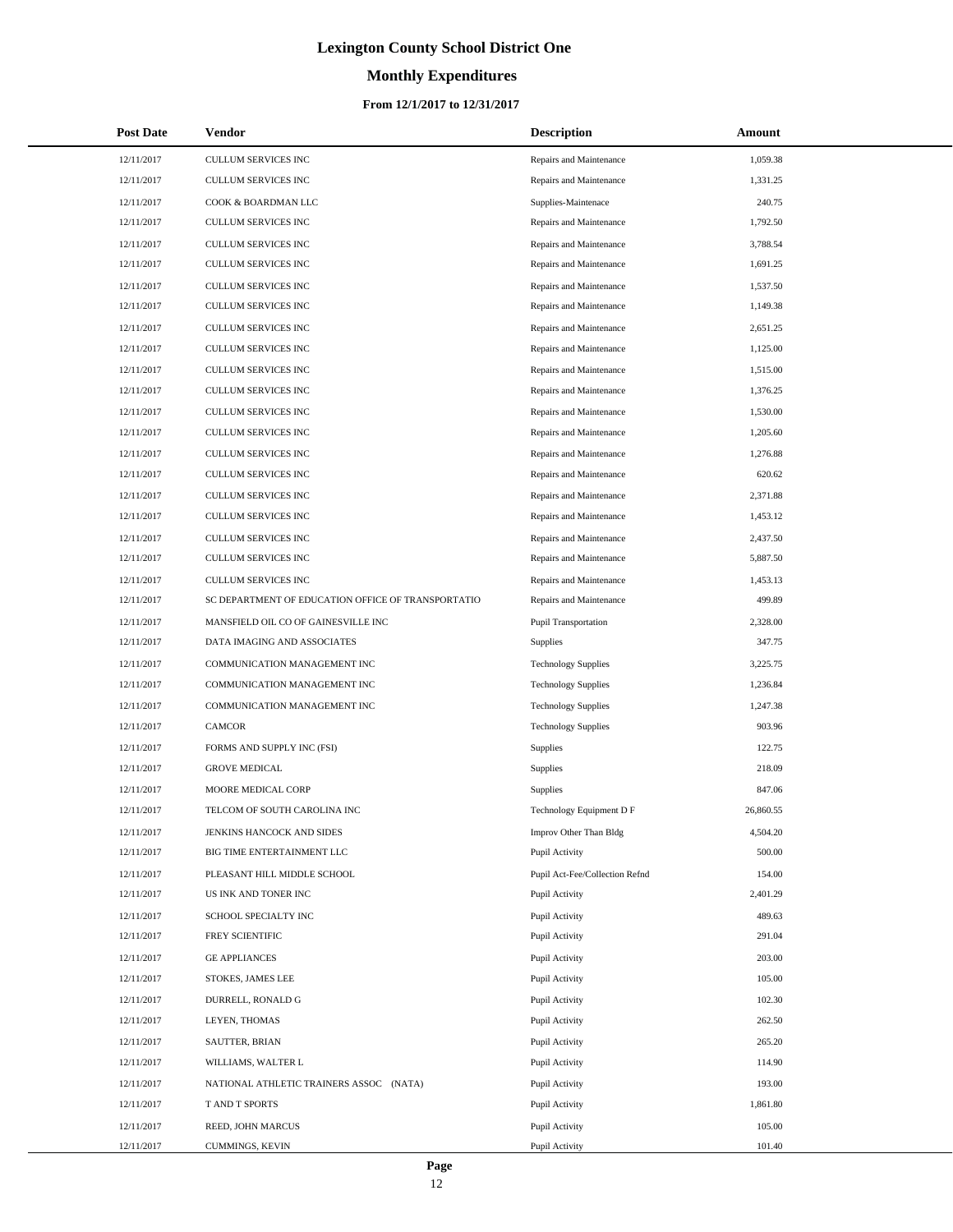# **Monthly Expenditures**

### **From 12/1/2017 to 12/31/2017**

| <b>Post Date</b> | <b>Vendor</b>                                   | <b>Description</b>        | <b>Amount</b> |
|------------------|-------------------------------------------------|---------------------------|---------------|
| 12/11/2017       | FRANKLIN, STACEY                                | Pupil Activity            | 122.10        |
| 12/11/2017       | JONES, TERRY D                                  | Pupil Activity            | 130.20        |
| 12/11/2017       | RHODES, REGINAL L                               | Pupil Activity            | 117.60        |
| 12/11/2017       | NESBITT, JOHNNIE A                              | Pupil Activity            | 105.00        |
| 12/11/2017       | SHUMPERT, GROVER KEITH                          | Pupil Activity            | 120.00        |
| 12/11/2017       | <b>BROWN, ERIC</b>                              | Pupil Activity            | 116.70        |
| 12/11/2017       | FAUTH, DAVID J                                  | Pupil Activity            | 120.30        |
| 12/11/2017       | GRAY, SIDNEY L                                  | Pupil Activity            | 113.10        |
| 12/11/2017       | JUSINO, ARMANDO                                 | Pupil Activity            | 114.00        |
| 12/11/2017       | MASON, JOHN ALLEN                               | Pupil Activity            | 108.60        |
| 12/11/2017       | WILLIAMS, PAMELA                                | Pupil Activity            | 123.90        |
| 12/11/2017       | CUTHBERTSON HIGH SCHOOL                         | Pupil Activity            | 200.00        |
| 12/11/2017       | SPARTANBURG HIGH SCHOOL                         | Pupil Activity            | 110.00        |
| 12/11/2017       | PIGGIE PARK ENTERPRISES INC                     | Pupil Activity            | 5,897.00      |
| 12/12/2017       | <b>HEINEMANN</b>                                | <b>Supplies</b>           | 1,484.45      |
| 12/12/2017       | FORMS AND SUPPLY INC (FSI)                      | <b>Supplies</b>           | 127.54        |
| 12/12/2017       | PECKNEL MUSIC CO INC                            | <b>Supplies</b>           | 179.74        |
| 12/12/2017       | <b>EMPLOYEE</b>                                 | Travel                    | 925.10        |
| 12/12/2017       | PECKNEL MUSIC CO INC                            | Repairs and Maintenance   | 450.00        |
| 12/12/2017       | <b>SHAR PRODUCTS</b>                            | <b>Supplies</b>           | 344.70        |
| 12/12/2017       | FOLLETT SCHOOL SOLUTIONS INC                    | Library Books             | 168.65        |
| 12/12/2017       | BOUND TO STAY BOUND BOOKS INC                   | Library Books             | 172.01        |
| 12/12/2017       | <b>CAPSTONE</b>                                 | Software Renewal/Agreemen | 707.75        |
| 12/12/2017       | <b>EMPLOYEE</b>                                 | Travel                    | 320.38        |
| 12/12/2017       | <b>EMPLOYEE</b>                                 | Travel                    | 114.49        |
| 12/12/2017       | <b>EMPLOYEE</b>                                 | Travel                    | 460.85        |
| 12/12/2017       | <b>EMPLOYEE</b>                                 | Travel                    | 405.50        |
| 12/12/2017       | <b>EMPLOYEE</b>                                 | Travel                    | 130.54        |
| 12/12/2017       | CERTIFIED TRANSLATION SERVICES                  | Other Prof & Tech Service | 173.68        |
| 12/12/2017       | APPLE INC                                       | Supplies                  | 147.66        |
| 12/12/2017       | OTICON INC                                      | Supplies                  | 1,447.00      |
| 12/12/2017       | <b>EMPLOYEE</b>                                 | Travel                    | 439.10        |
| 12/12/2017       | <b>EMPLOYEE</b>                                 | Travel                    | 131.00        |
| 12/12/2017       | <b>TRAVEL</b>                                   | Travel                    | 197.33        |
| 12/12/2017       | <b>EMPLOYEE</b>                                 | Travel                    | 447.18        |
| 12/12/2017       | FORMS AND SUPPLY INC (FSI)                      | Supplies                  | 326.24        |
| 12/12/2017       | SC ASSOCIATION EDUCATIONAL OFFICE PROFESSIONALS | Travel                    | 460.00        |
| 12/12/2017       | FORMS AND SUPPLY INC (FSI)                      | Supplies                  | 415.42        |
| 12/12/2017       | COOK & BOARDMAN LLC                             | Supplies-Maintenace       | 755.08        |
| 12/12/2017       | EA SERVICE LLC                                  | Supplies-Maintenace       | 1,242.27      |
| 12/12/2017       | COOK & BOARDMAN LLC                             | Supplies-Maintenace       | 321.00        |
| 12/12/2017       | EA SERVICE LLC                                  | Supplies-Maintenace       | 1,449.32      |
| 12/12/2017       | CULLUM SERVICES INC                             | Repairs and Maintenance   | 1,588.62      |
| 12/12/2017       | CULLUM SERVICES INC                             | Repairs and Maintenance   | 1,196.85      |
| 12/12/2017       | CITY OF CAYCE                                   | <b>Public Utilities</b>   | 5,650.76      |
| 12/12/2017       | PRECISION FIRE SOLUTIONS                        | Repairs and Maintenance   | 147.00        |
| 12/12/2017       | CITY OF CAYCE                                   | <b>Public Utilities</b>   | 5,396.44      |
| 12/12/2017       | CULLUM SERVICES INC                             | Repairs and Maintenance   | 5,381.51      |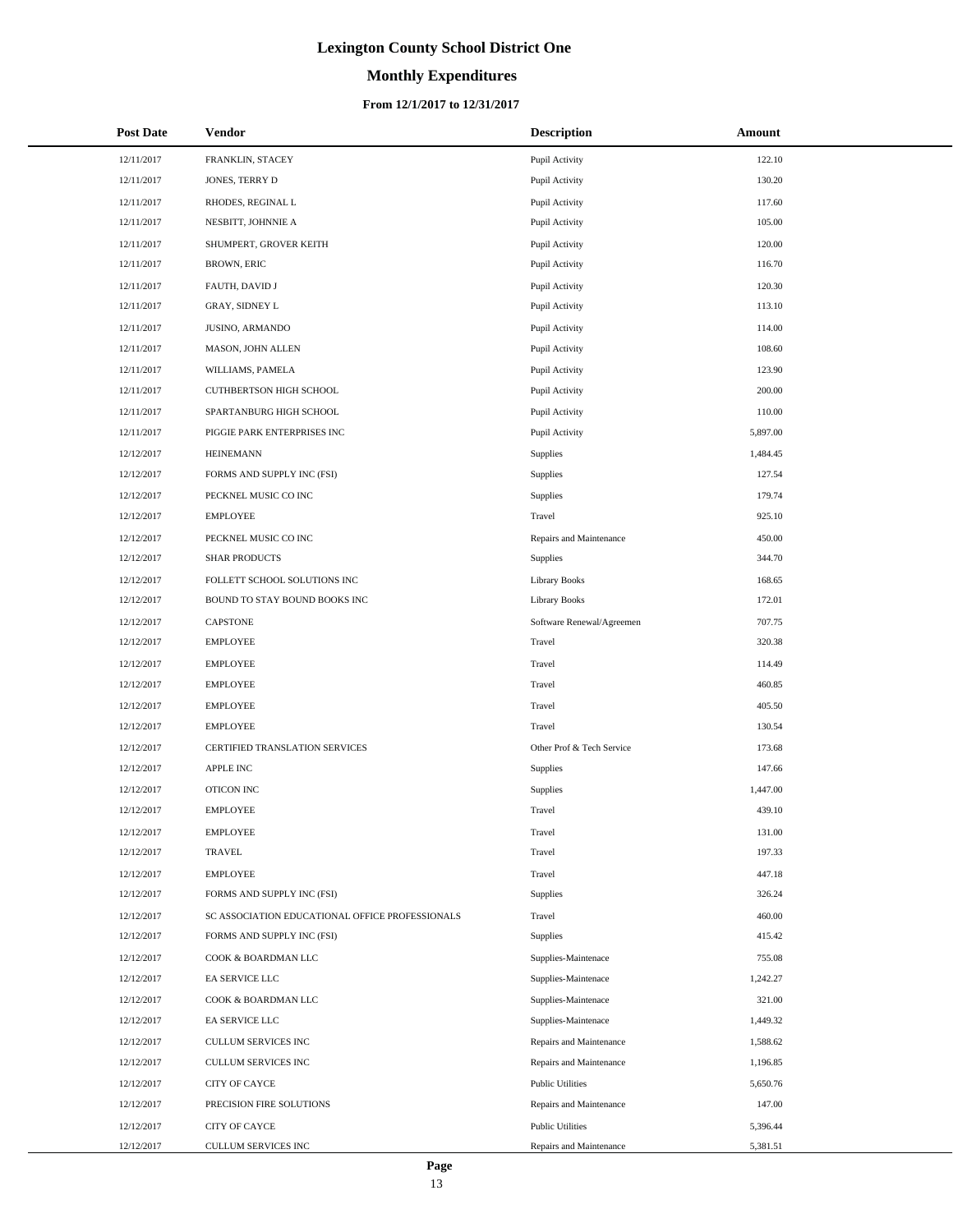# **Monthly Expenditures**

### **From 12/1/2017 to 12/31/2017**

| <b>Post Date</b> | <b>Vendor</b>                          | <b>Description</b>         | Amount    |
|------------------|----------------------------------------|----------------------------|-----------|
| 12/12/2017       | COOK & BOARDMAN LLC                    | Supplies-Maintenace        | 338.25    |
| 12/12/2017       | COOK & BOARDMAN LLC                    | Supplies-Maintenace        | 755.07    |
| 12/12/2017       | <b>GOVAN, TERRY</b>                    | Other Prof & Tech Service  | 120.00    |
| 12/12/2017       | HINZ, BRIAN E                          | Other Prof & Tech Service  | 120.00    |
| 12/12/2017       | YOUNG, MATTHEW                         | Other Prof & Tech Service  | 120.00    |
| 12/12/2017       | <b>COMPORIUM</b>                       | Communication              | 7,194.30  |
| 12/12/2017       | <b>LENOVO US</b>                       | <b>Technology Supplies</b> | 171.20    |
| 12/12/2017       | SC ATHLETIC ADMINISTRATORS ASSOCIATION | Dues and Fees              | 120.00    |
| 12/12/2017       | <b>COMPORIUM</b>                       | Communication              | 581.32    |
| 12/12/2017       | <b>COMPORIUM</b>                       | Communication              | 269.62    |
| 12/12/2017       | <b>APPLE INC</b>                       | <b>Technology Supplies</b> | 169.06    |
| 12/12/2017       | <b>COMPORIUM</b>                       | Communication              | 290.45    |
| 12/12/2017       | <b>COMPORIUM</b>                       | Communication              | 180.03    |
| 12/12/2017       | <b>COMPORIUM</b>                       | Communication              | 374.00    |
| 12/12/2017       | <b>COMPORIUM</b>                       | Communication              | 397.07    |
| 12/12/2017       | <b>COMPORIUM</b>                       | Communication              | 244.73    |
| 12/12/2017       | <b>COMPORIUM</b>                       | Communication              | 252.92    |
| 12/12/2017       | <b>APPLE INC</b>                       | <b>Technology Supplies</b> | 124.12    |
| 12/12/2017       | <b>COMPORIUM</b>                       | Communication              | 289.86    |
| 12/12/2017       | <b>COMPORIUM</b>                       | Communication              | 305.25    |
| 12/12/2017       | <b>COMPORIUM</b>                       | Communication              | 167.78    |
| 12/12/2017       | <b>APPLE INC</b>                       | <b>Technology Supplies</b> | 169.06    |
| 12/12/2017       | <b>COMPORIUM</b>                       | Communication              | 342.29    |
| 12/12/2017       | <b>COMPORIUM</b>                       | Communication              | 329.78    |
| 12/12/2017       | <b>APPLE INC</b>                       | <b>Technology Supplies</b> | 169.06    |
| 12/12/2017       | <b>COMPORIUM</b>                       | Communication              | 605.36    |
| 12/12/2017       | <b>COMPORIUM</b>                       | Communication              | 534.07    |
| 12/12/2017       | <b>COMPORIUM</b>                       | Communication              | 164.44    |
| 12/12/2017       | <b>COMPORIUM</b>                       | Communication              | 188.00    |
| 12/12/2017       | <b>COMPORIUM</b>                       | Communication              | $-122.69$ |
| 12/12/2017       | <b>COMPORIUM</b>                       | Communication              | 108.63    |
| 12/12/2017       | <b>COMPORIUM</b>                       | Communication              | 172.13    |
| 12/12/2017       | APPLE INC                              | <b>Technology Supplies</b> | 124.12    |
| 12/12/2017       | <b>COMPORIUM</b>                       | Communication              | 329.40    |
| 12/12/2017       | <b>COMPORIUM</b>                       | Communication              | 445.49    |
| 12/12/2017       | <b>COMPORIUM</b>                       | Communication              | 174.35    |
| 12/12/2017       | <b>COMPORIUM</b>                       | Communication              | 176.88    |
| 12/12/2017       | <b>COMPORIUM</b>                       | Communication              | 167.38    |
| 12/12/2017       | APPLE INC                              | <b>Technology Supplies</b> | 169.06    |
| 12/12/2017       | <b>COMPORIUM</b>                       | Communication              | 376.61    |
| 12/12/2017       | <b>COMPORIUM</b>                       | Communication              | 393.65    |
| 12/12/2017       | <b>COMPORIUM</b>                       | Communication              | 128.47    |
| 12/12/2017       | <b>COMPORIUM</b>                       | Communication              | 488.74    |
| 12/12/2017       | <b>COMPORIUM</b>                       | Communication              | 502.91    |
| 12/12/2017       | <b>APPLE INC</b>                       | <b>Technology Supplies</b> | 169.06    |
| 12/12/2017       | <b>COMPORIUM</b>                       | Communication              | 194.72    |
| 12/12/2017       | HP INC                                 | <b>Technology Supplies</b> | 234.33    |
| 12/12/2017       | <b>EMPLOYEE</b>                        | Travel                     | 128.00    |

 $\overline{a}$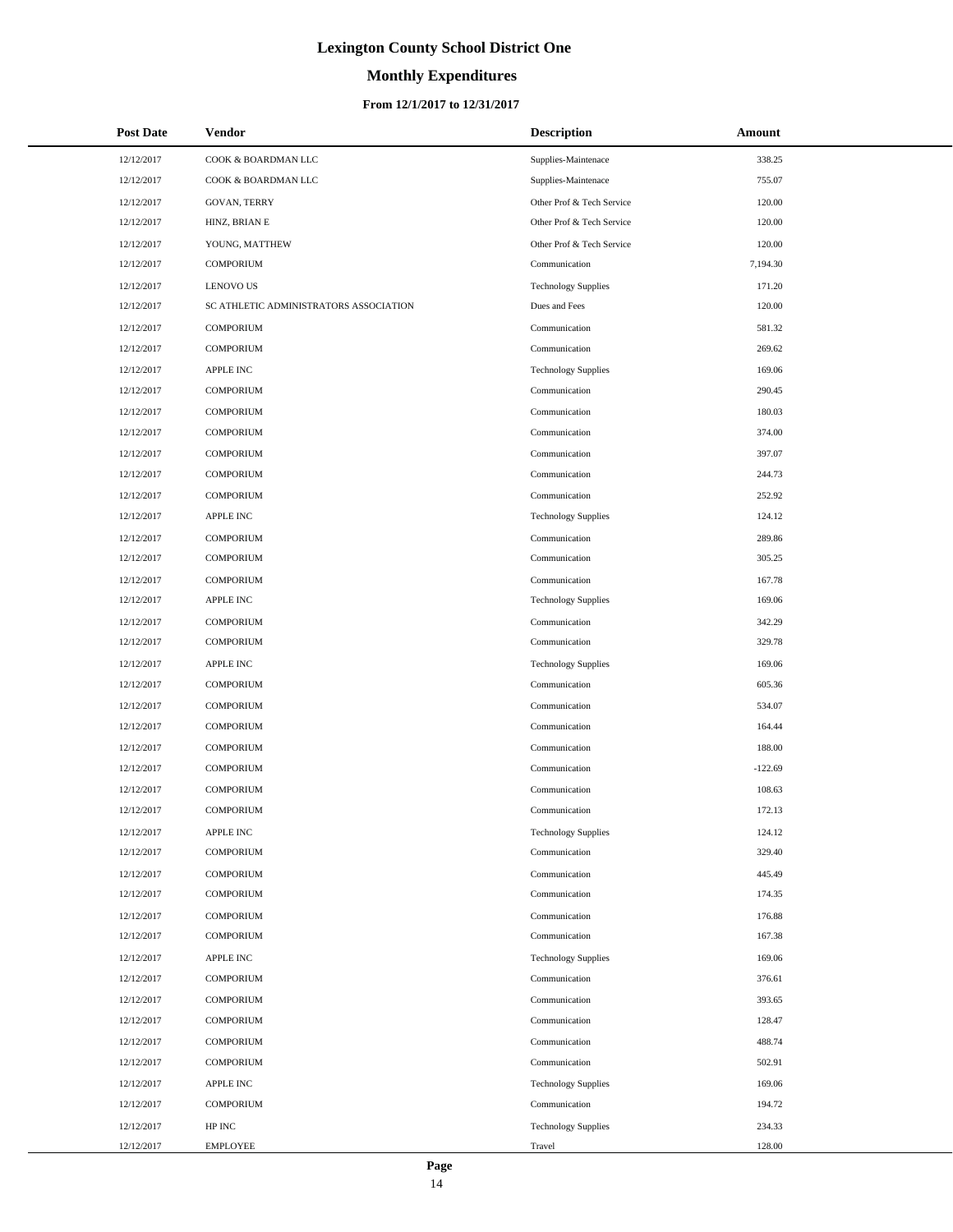# **Monthly Expenditures**

### **From 12/1/2017 to 12/31/2017**

| <b>Post Date</b> | Vendor                                            | <b>Description</b>         | Amount    |
|------------------|---------------------------------------------------|----------------------------|-----------|
| 12/12/2017       | <b>EMPLOYEE</b>                                   | Travel                     | 138.94    |
| 12/12/2017       | <b>STEMFINITY</b>                                 | Supplies                   | 1,204.39  |
| 12/12/2017       | <b>EMPLOYEE</b>                                   | Travel                     | 267.60    |
| 12/12/2017       | CDWG ACCT 305089                                  | Software Renewal/Agreemen  | 3,477.50  |
| 12/12/2017       | <b>HEINEMANN</b>                                  | Supplies                   | 596.03    |
| 12/12/2017       | <b>EMPLOYEE</b>                                   | Travel                     | 420.72    |
| 12/12/2017       | <b>EMPLOYEE</b>                                   | Travel                     | 239.68    |
| 12/12/2017       | ALL MEDICAL                                       | Supplies                   | 41,608.00 |
| 12/12/2017       | SC DEPARTMENT OF REVENUE (SALES TAX RETURN)       | Supplies                   | 2,912.56  |
| 12/12/2017       | CDWG ACCT 305089                                  | <b>Technology Supplies</b> | 203.30    |
| 12/12/2017       | MONOPRICE.COM                                     | <b>Technology Supplies</b> | 100.07    |
| 12/12/2017       | <b>EMPLOYEE</b>                                   | Travel                     | 170.93    |
| 12/12/2017       | TRIDENT BEVERAGE INC                              | Food                       | 612.00    |
| 12/12/2017       | HERSHEYS ICE CREAM                                | Food                       | 144.00    |
| 12/12/2017       | TRIDENT BEVERAGE INC                              | Food                       | 1,326.00  |
| 12/12/2017       | TRIDENT BEVERAGE INC                              | Food                       | 918.00    |
| 12/12/2017       | HERSHEYS ICE CREAM                                | Food                       | 144.00    |
| 12/12/2017       | TRIDENT BEVERAGE INC                              | Food                       | 204.00    |
| 12/12/2017       | TRIDENT BEVERAGE INC                              | Food                       | 918.00    |
| 12/12/2017       | HERSHEYS ICE CREAM                                | Food                       | 240.00    |
| 12/12/2017       | HERSHEYS ICE CREAM                                | Food                       | 216.00    |
| 12/12/2017       | HERSHEYS ICE CREAM                                | Food                       | 300.00    |
| 12/12/2017       | LEXINGTON PRINTING LLC                            | Pupil Activity             | 223.63    |
| 12/12/2017       | MOVIE LICENSING USA SWANK MOTION PICTURES INC     | Pupil Activity             | 298.00    |
| 12/12/2017       | MOVIE LICENSING USA SWANK MOTION PICTURES INC     | Pupil Activity             | 200.00    |
| 12/12/2017       | MOORE MEDICAL CORP                                | Pupil Activity             | 180.72    |
| 12/12/2017       | <b>EMPLOYEE</b>                                   | Pupil Activity             | 110.21    |
| 12/12/2017       | VARSITY SPIRIT FASHIONS AND SUPPLIES LLC          | Pupil Activity             | 909.18    |
| 12/12/2017       | MID CAROLINA CLUB                                 | Pupil Activity             | 1,625.00  |
| 12/13/2017       | RAPTOR TECHNOLOGIES LLC                           | <b>Technology Supplies</b> | 495.00    |
| 12/13/2017       | <b>HEINEMANN</b>                                  | Supplies                   | 353.50    |
| 12/13/2017       | <b>HIGHWATER CLAYS</b>                            | Supplies                   | 135.63    |
| 12/13/2017       | US INK AND TONER INC                              | Supplies                   | 152.92    |
| 12/13/2017       | US INK AND TONER INC                              | Supplies                   | 191.49    |
| 12/13/2017       | OSWALD WHOLESALE LUMBER INC                       | Supplies                   | 1,098.18  |
| 12/13/2017       | DELL COMPUTERS                                    | <b>Technology Supplies</b> | 2,148.45  |
| 12/13/2017       | US INK AND TONER INC                              | Supplies                   | 174.96    |
| 12/13/2017       | FERGUSON ENTERPRISES INC FEI 27                   | Supplies-Maintenace        | 208.28    |
| 12/13/2017       | PALMETTO PROPANE                                  | Energy                     | 381.42    |
| 12/13/2017       | LOWE'S                                            | Supplies-Maintenace        | 506.22    |
| 12/13/2017       | NAPA AUTO PARTS                                   | Supplies-Maintenace        | 793.89    |
| 12/13/2017       | CULLUM SERVICES INC                               | Repairs and Maintenance    | 513.34    |
| 12/13/2017       | H L SHEALY CO                                     | Supplies-Maintenace        | 500.76    |
| 12/13/2017       | CULLUM SERVICES INC                               | Repairs and Maintenance    | 718.92    |
| 12/13/2017       | CULLUM SERVICES INC                               | Repairs and Maintenance    | 195.00    |
| 12/13/2017       | <b>BARNES PROPANE</b>                             | Energy                     | 651.43    |
| 12/13/2017       | SMITH AND JONES JANITORIAL SUPPLIES AND EQUIP INC | Supplies-Maintenace        | 283.33    |
| 12/13/2017       | <b>CENTURY GLASS</b>                              | Repairs and Maintenance    | 834.90    |

 $\overline{a}$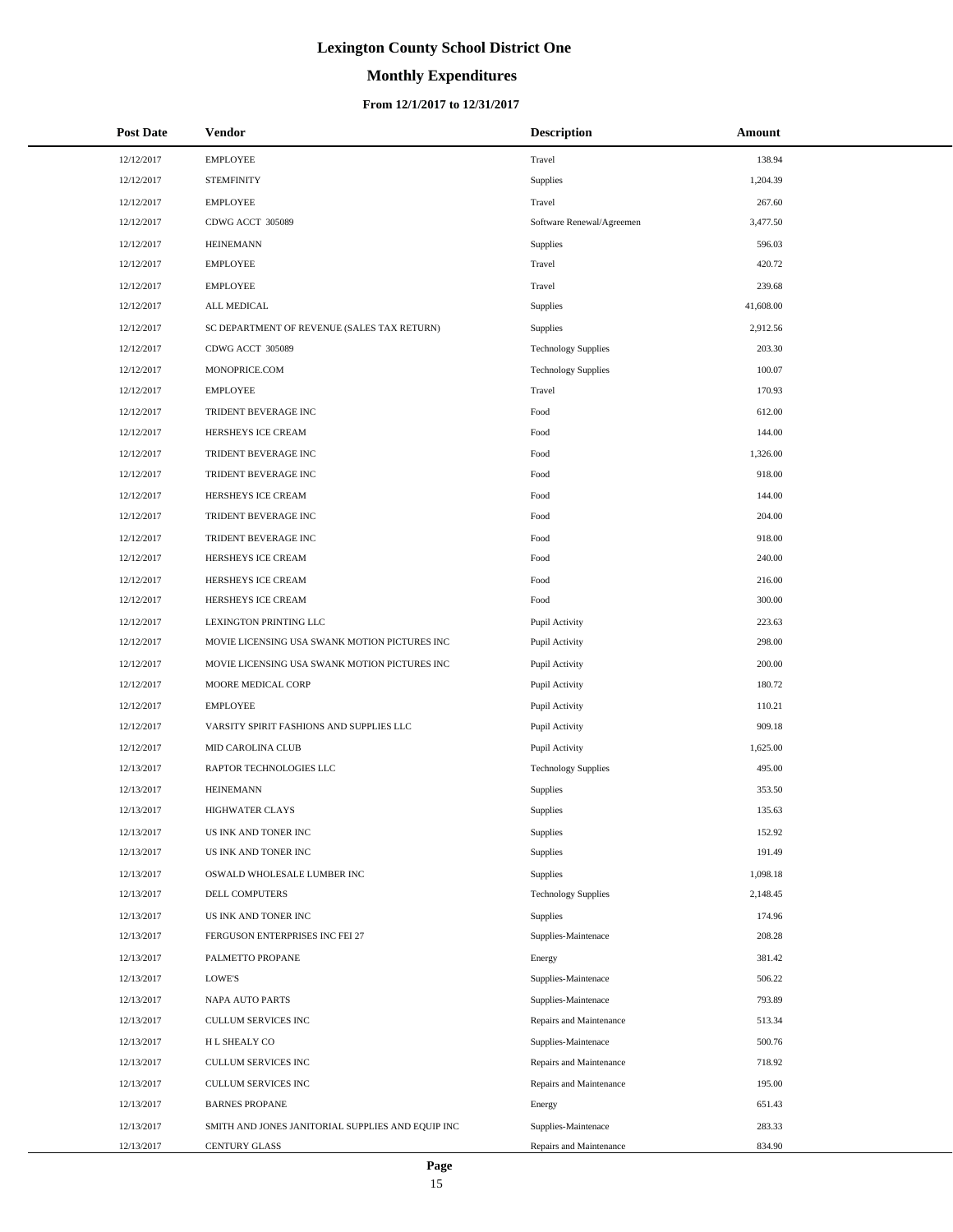# **Monthly Expenditures**

| <b>Post Date</b> | Vendor                                            | <b>Description</b>         | Amount   |
|------------------|---------------------------------------------------|----------------------------|----------|
| 12/13/2017       | FERGUSON ENTERPRISES INC FEI 27                   | Supplies-Maintenace        | 848.90   |
| 12/13/2017       | PALMETTO PROPANE                                  | Energy                     | 534.24   |
| 12/13/2017       | <b>CULLUM SERVICES INC</b>                        | Repairs and Maintenance    | 1,182.35 |
| 12/13/2017       | SMITH AND JONES JANITORIAL SUPPLIES AND EQUIP INC | Supplies-Maintenace        | 1,362.76 |
| 12/13/2017       | COLE, SUSAN                                       | Pupil Transportation       | 250.56   |
| 12/13/2017       | <b>EMPLOYEE</b>                                   | Pupil Transportation       | 126.36   |
| 12/13/2017       | TREVATHAN, TAMMY                                  | Pupil Transportation       | 260.00   |
| 12/13/2017       | FRANKLIN, TIMOTHY WILLIAM                         | Other Prof & Tech Service  | 120.00   |
| 12/13/2017       | COLLINS, STEPHEN M                                | Other Prof & Tech Service  | 120.00   |
| 12/13/2017       | PARKER, NICHOLAS                                  | Other Prof & Tech Service  | 120.00   |
| 12/13/2017       | SNIDER, JASON GREGORY                             | Other Prof & Tech Service  | 120.00   |
| 12/13/2017       | <b>READABLE INK</b>                               | Other Prof & Tech Service  | 1,080.00 |
| 12/13/2017       | NATIONAL SCHOOL PUBLIC RELATIONS ASSOC            | Dues and Fees              | 285.00   |
| 12/13/2017       | THE TROPHY & AWARDS CENTER                        | Other Objects              | 658.05   |
| 12/13/2017       | <b>COMPORIUM</b>                                  | Communication              | 6,133.48 |
| 12/13/2017       | SMOOTHWALL INC                                    | Software Renewal/Agreemen  | 2,129.30 |
| 12/13/2017       | <b>APPLE INC</b>                                  | <b>Technology Supplies</b> | 9,972.40 |
| 12/13/2017       | <b>COMPORIUM</b>                                  | Communication              | 5,443.75 |
| 12/13/2017       | <b>COMPORIUM</b>                                  | Communication              | 1,868.58 |
| 12/13/2017       | <b>COMPORIUM</b>                                  | Communication              | 3,419.30 |
| 12/13/2017       | <b>COMPORIUM</b>                                  | Communication              | 1,924.79 |
| 12/13/2017       | <b>COMPORIUM</b>                                  | Communication              | 2,691.33 |
| 12/13/2017       | <b>COMPORIUM</b>                                  | Communication              | 2,319.56 |
| 12/13/2017       | <b>COMPORIUM</b>                                  | Communication              | 1,183.58 |
| 12/13/2017       | <b>COMPORIUM</b>                                  | Communication              | 2,430.60 |
| 12/13/2017       | <b>COMPORIUM</b>                                  | Communication              | 1,815.88 |
| 12/13/2017       | <b>COMPORIUM</b>                                  | Communication              | 1,783.45 |
| 12/13/2017       | <b>COMPORIUM</b>                                  | Communication              | 1,865.00 |
| 12/13/2017       | <b>COMPORIUM</b>                                  | Communication              | 2,025.18 |
| 12/13/2017       | <b>COMPORIUM</b>                                  | Communication              | 2,034.90 |
| 12/13/2017       | <b>COMPORIUM</b>                                  | Communication              | 2,647.56 |
| 12/13/2017       | <b>COMPORIUM</b>                                  | Communication              | 4,887.49 |
| 12/13/2017       | <b>COMPORIUM</b>                                  | Communication              | 2,176.38 |
| 12/13/2017       | <b>COMPORIUM</b>                                  | Communication              | 2,270.47 |
| 12/13/2017       | <b>COMPORIUM</b>                                  | Communication              | 2,206.91 |
| 12/13/2017       | <b>COMPORIUM</b>                                  | Communication              | 2,126.11 |
| 12/13/2017       | <b>COMPORIUM</b>                                  | Communication              | 2,357.90 |
| 12/13/2017       | <b>COMPORIUM</b>                                  | Communication              | 2,786.72 |
| 12/13/2017       | <b>COMPORIUM</b>                                  | Communication              | 2,235.28 |
| 12/13/2017       | <b>COMPORIUM</b>                                  | Communication              | 2,204.50 |
| 12/13/2017       | <b>COMPORIUM</b>                                  | Communication              | 2,160.08 |
| 12/13/2017       | <b>COMPORIUM</b>                                  | Communication              | 1,744.68 |
| 12/13/2017       | <b>COMPORIUM</b>                                  | Communication              | 1,702.82 |
| 12/13/2017       | <b>COMPORIUM</b>                                  | Communication              | 1,959.38 |
| 12/13/2017       | <b>COMPORIUM</b>                                  | Communication              | 2,216.25 |
| 12/13/2017       | <b>COMPORIUM</b>                                  | Communication              | 2,532.07 |
| 12/13/2017       | <b>COMPORIUM</b>                                  | Communication              | 6,305.96 |
| 12/13/2017       | COMPORIUM                                         | Communication              | 2,674.42 |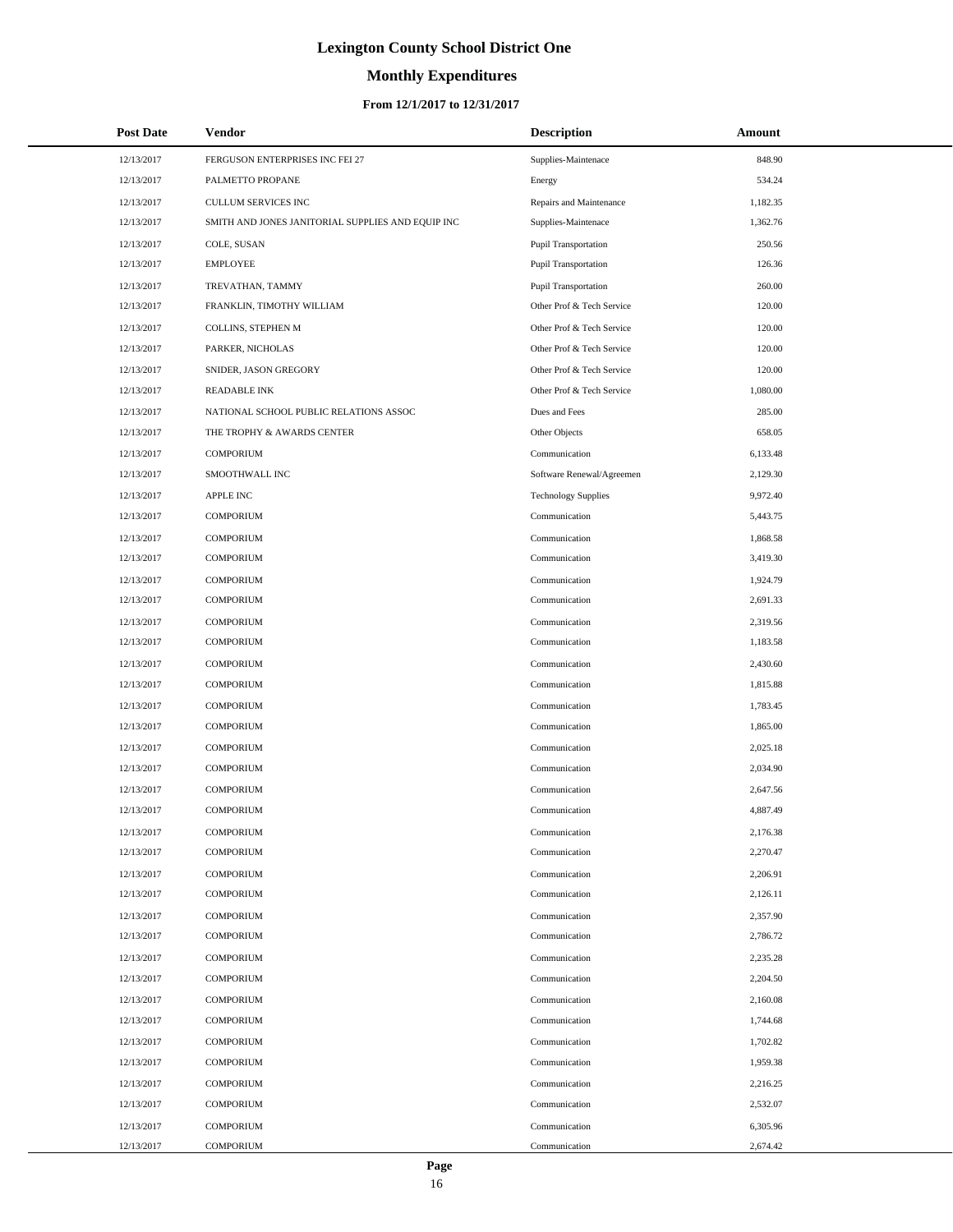# **Monthly Expenditures**

### **From 12/1/2017 to 12/31/2017**

| <b>Post Date</b> | Vendor                                             | <b>Description</b>             | Amount   |
|------------------|----------------------------------------------------|--------------------------------|----------|
| 12/13/2017       | SCHOOL SPECIALTY INC                               | Supplies                       | 139.97   |
| 12/13/2017       | STATE DEPARTMENT OF EDUCATION LEX DIST ONEBUS SHOP | Pupil Transportation           | 477.40   |
| 12/13/2017       | STATE DEPARTMENT OF EDUCATION LEX DIST ONEBUS SHOP | Pupil Transportation           | 248.00   |
| 12/13/2017       | <b>NCS PEARSON</b>                                 | Software Renewal/Agreemen      | 192.60   |
| 12/13/2017       | <b>NCS PEARSON</b>                                 | <b>Supplies</b>                | 502.33   |
| 12/13/2017       | STATE DEPARTMENT OF EDUCATION LEX DIST ONEBUS SHOP | Pupil Transportation           | 1,221.40 |
| 12/13/2017       | STATE DEPARTMENT OF EDUCATION LEX DIST ONEBUS SHOP | <b>Pupil Transportation</b>    | 1,733.52 |
| 12/13/2017       | STATE DEPARTMENT OF EDUCATION LEX DIST ONEBUS SHOP | Pupil Transportation           | 2,860.68 |
| 12/13/2017       | DELTA EDUCATION                                    | <b>Supplies</b>                | 115.56   |
| 12/13/2017       | <b>HEINEMANN</b>                                   | <b>Supplies</b>                | 383.58   |
| 12/13/2017       | CDWG ACCT 305089                                   | <b>Technology Supplies</b>     | 1,337.50 |
| 12/13/2017       | MECHANICAL DESIGN                                  | Other Prof & Tech Service      | 1,300.00 |
| 12/13/2017       | MECHANICAL DESIGN                                  | Other Prof & Tech Service      | 2,015.00 |
| 12/13/2017       | MECHANICAL DESIGN                                  | Other Prof & Tech Service      | 1,300.00 |
| 12/13/2017       | <b>GS2 ENGINEERING INC</b>                         | Improv Other Than Bldg         | 189.90   |
| 12/13/2017       | MECHANICAL DESIGN                                  | Other Prof & Tech Service      | 1,300.00 |
| 12/13/2017       | MECHANICAL DESIGN                                  | Other Prof & Tech Service      | 1,300.00 |
| 12/13/2017       | <b>GS2 ENGINEERING INC</b>                         | Improv Other Than Bldg         | 195.30   |
| 12/13/2017       | MECHANICAL DESIGN                                  | Other Prof & Tech Service      | 1,300.00 |
| 12/13/2017       | <b>GS2 ENGINEERING INC</b>                         | Improv Other Than Bldg         | 1,215.30 |
| 12/13/2017       | TRIDENT BEVERAGE INC                               | Food                           | 306.00   |
| 12/13/2017       | TRIDENT BEVERAGE INC                               | Food                           | 1,122.00 |
| 12/13/2017       | TRIDENT BEVERAGE INC                               | Food                           | 918.00   |
| 12/13/2017       | TRIDENT BEVERAGE INC                               | Food                           | 306.00   |
| 12/13/2017       | TRIDENT BEVERAGE INC                               | Food                           | 408.00   |
| 12/13/2017       | TRIDENT BEVERAGE INC                               | Food                           | 510.00   |
| 12/13/2017       | TRIDENT BEVERAGE INC                               | Food                           | 408.00   |
| 12/13/2017       | TRIDENT BEVERAGE INC                               | Food                           | 510.00   |
| 12/13/2017       | TRIDENT BEVERAGE INC                               | Food                           | 816.00   |
| 12/13/2017       | TRIDENT BEVERAGE INC                               | Food                           | 306.00   |
| 12/13/2017       | TRIDENT BEVERAGE INC                               | Food                           | 1,020.00 |
| 12/13/2017       | HERSHEYS ICE CREAM                                 | Food                           | 144.00   |
| 12/13/2017       | HERSHEYS ICE CREAM                                 | Food                           | 228.00   |
| 12/13/2017       | HERSHEYS ICE CREAM                                 | Food                           | 342.00   |
| 12/13/2017       | RIVER BLUFF HIGH SCHOOL                            | Pupil Act-Fee/Collection Refnd | 271.00   |
| 12/13/2017       | <b>US AWARDS INC</b>                               | Pupil Activity                 | 171.60   |
| 12/13/2017       | US INK AND TONER INC                               | Pupil Activity                 | 2,106.86 |
| 12/13/2017       | WHITE KNOLL HIGH SCHOOL                            | Pupil Act-Fee/Collection Refnd | 327.99   |
| 12/13/2017       | SCHOOL SPECIALTY INC                               | Pupil Activity                 | 341.87   |
| 12/13/2017       | RIVER BLUFF HIGH SCHOOL                            | Pupil Act-Fee/Collection Refnd | 758.00   |
| 12/13/2017       | SARGENT WELCH LLC A VWR CO                         | Pupil Activity                 | 168.23   |
| 12/13/2017       | WHITE KNOLL HIGH SCHOOL                            | Pupil Act-Fee/Collection Refnd | 150.00   |
| 12/13/2017       | REED, JOHN MARCUS                                  | Pupil Activity                 | 105.00   |
| 12/13/2017       | PICKENS, CHARLIE W                                 | Pupil Activity                 | 104.10   |
| 12/13/2017       | HALL, RUDOLPH                                      | Pupil Activity                 | 108.60   |
| 12/13/2017       | HOLLAND, PAUL                                      | Pupil Activity                 | 127.50   |
| 12/13/2017       | TUCKER, CLAYTON                                    | Pupil Activity                 | 122.10   |
| 12/13/2017       | IMAGE INK                                          | Pupil Activity                 | 140.00   |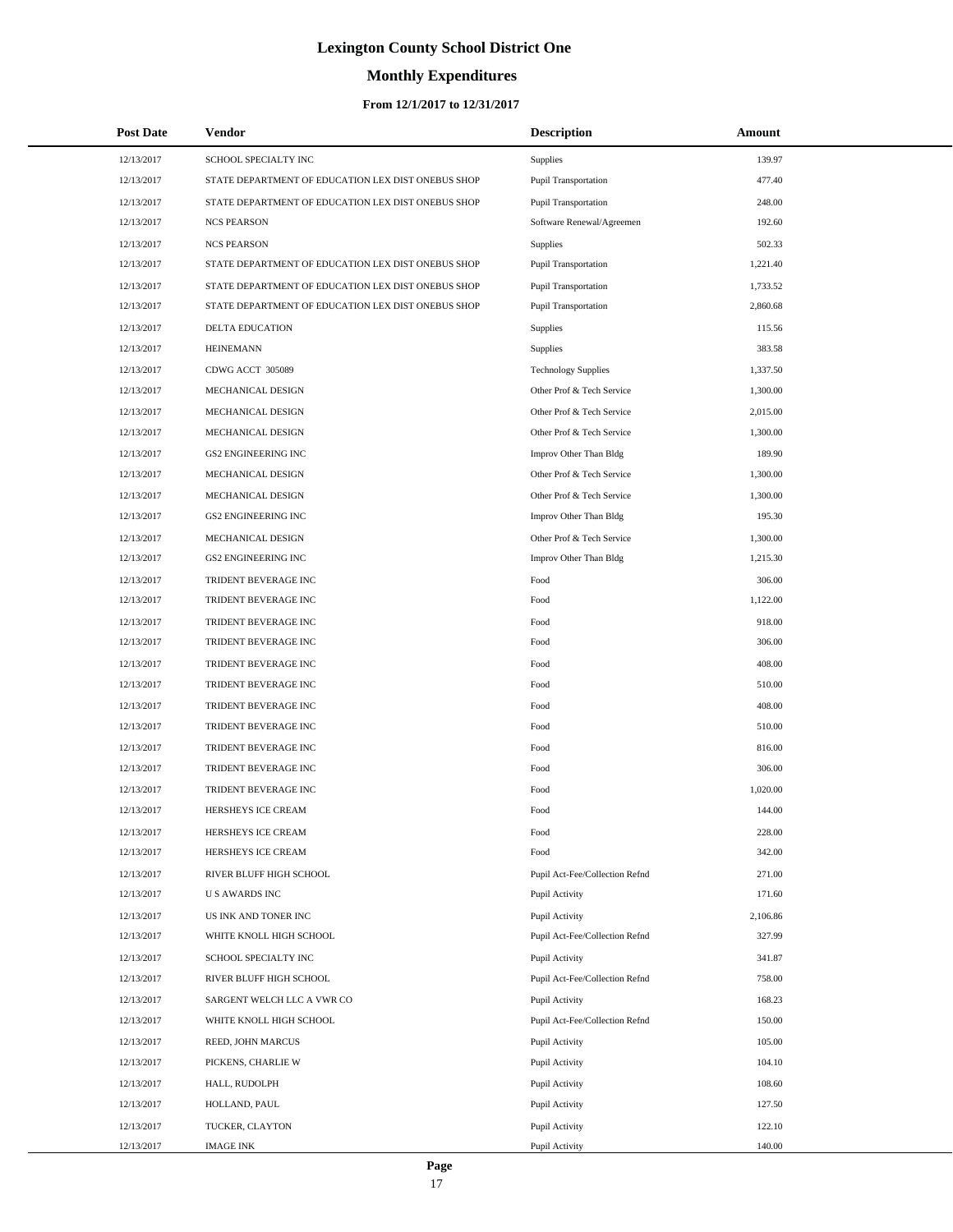# **Monthly Expenditures**

### **From 12/1/2017 to 12/31/2017**

| <b>Post Date</b> | Vendor                                             | <b>Description</b>         | Amount    |
|------------------|----------------------------------------------------|----------------------------|-----------|
| 12/13/2017       | BELLAMY, AGUSTA D                                  | Pupil Activity             | 104.10    |
| 12/13/2017       | GRAY, SIDNEY L                                     | Pupil Activity             | 119.40    |
| 12/13/2017       | PICKENS, CHARLIE W                                 | Pupil Activity             | 104.10    |
| 12/13/2017       | WISEMAN, DARREN MARK                               | Pupil Activity             | 180.00    |
| 12/13/2017       | BLAND, CHAUNTEL                                    | Pupil Activity             | 142.44    |
| 12/13/2017       | ESTES, DAVID FRANCIS                               | Pupil Activity             | 137.94    |
| 12/13/2017       | LINER, KEITH                                       | Pupil Activity             | 167.64    |
| 12/13/2017       | STATE DEPARTMENT OF EDUCATION LEX DIST ONEBUS SHOP | Pupil Transportation       | 148.80    |
| 12/14/2017       | <b>HEINEMANN</b>                                   | Supplies                   | 215.00    |
| 12/14/2017       | <b>EMPLOYEE</b>                                    | Travel                     | 128.40    |
| 12/14/2017       | TRIUNE MARKETING CO                                | Supplies                   | 358.45    |
| 12/14/2017       | MUSICAL INNOVATIONS                                | Repairs and Maintenance    | 101.65    |
| 12/14/2017       | LEXINGTON COUNTY SCHOOL DIST 1                     | Pupil Transportation       | 619.38    |
| 12/14/2017       | MUSICAL INNOVATIONS                                | Supplies                   | 218.28    |
| 12/14/2017       | PECKNEL MUSIC CO INC                               | Repairs and Maintenance    | 150.00    |
| 12/14/2017       | EXPEDITIONARY LEARNING OUTWARD BOUND INC           | Inst Prog Improvement      | 40,200.00 |
| 12/14/2017       | SHUPING EQUIPMENT INC                              | Repairs and Maintenance    | 2,081.20  |
| 12/14/2017       | MSC INDUSTRIAL SUPPLY CO                           | <b>Supplies</b>            | 380.69    |
| 12/14/2017       | PORTER, JANA D                                     | Other Prof & Tech Service  | 3,930.00  |
| 12/14/2017       | <b>EMPLOYEE</b>                                    | Travel                     | 128.40    |
| 12/14/2017       | <b>EMPLOYEE</b>                                    | Travel                     | 253.96    |
| 12/14/2017       | <b>EMPLOYEE</b>                                    | Travel                     | 102.99    |
| 12/14/2017       | <b>EMPLOYEE</b>                                    | Travel                     | 202.50    |
| 12/14/2017       | <b>EMPLOYEE</b>                                    | Travel                     | 226.73    |
| 12/14/2017       | <b>EMPLOYEE</b>                                    | Travel                     | 197.95    |
| 12/14/2017       | <b>EMPLOYEE</b>                                    | Travel                     | 553.78    |
| 12/14/2017       | <b>CAMCOR</b>                                      | <b>Technology Supplies</b> | 599.47    |
| 12/14/2017       | <b>MACKIN LIBRARY MEDIA</b>                        | Library Books              | 609.58    |
| 12/14/2017       | CERTIFIED TRANSLATION SERVICES                     | Other Prof & Tech Service  | 1,143.82  |
| 12/14/2017       | <b>HEINEMANN</b>                                   | Supplies                   | 215.00    |
| 12/14/2017       | <b>EMPLOYEE</b>                                    | Travel                     | 102.72    |
| 12/14/2017       | <b>EMPLOYEE</b>                                    | Travel                     | 125.19    |
| 12/14/2017       | <b>EMPLOYEE</b>                                    | Travel                     | 113.21    |
| 12/14/2017       | <b>EMPLOYEE</b>                                    | Travel                     | 256.32    |
| 12/14/2017       | <b>EMPLOYEE</b>                                    | Travel                     | 107.27    |
| 12/14/2017       | CULLUM SERVICES INC                                | Repairs and Maintenance    | 4,834.08  |
| 12/14/2017       | SIMPLEXGRINNELL                                    | Repairs and Maintenance    | 2,151.32  |
| 12/14/2017       | T AND T SPORTS                                     | Supplies-Maintenace        | 612.31    |
| 12/14/2017       | <b>EMPLOYEE</b>                                    | Travel                     | 163.07    |
| 12/14/2017       | <b>EMPLOYEE</b>                                    | Travel                     | 367.55    |
| 12/14/2017       | <b>EMPLOYEE</b>                                    | Travel                     | 416.23    |
| 12/14/2017       | <b>EMPLOYEE</b>                                    | Travel                     | 423.19    |
| 12/14/2017       | HINZ, BRIAN E                                      | Other Prof & Tech Service  | 120.00    |
| 12/14/2017       | <b>EMPLOYEE</b>                                    | Travel                     | 109.68    |
| 12/14/2017       | <b>EMPLOYEE</b>                                    | Travel                     | 211.33    |
| 12/14/2017       | <b>EMPLOYEE</b>                                    | Travel                     | 117.70    |
| 12/14/2017       | BUSINESS ORIENTED SOFTWARE SOLUTIONS INC           | Software Renewal/Agreemen  | 16,820.00 |
| 12/14/2017       | SC DEPARTMENT OF REVENUE (SALES TAX RETURN)        | Software Renewal/Agreemen  | 1,177.40  |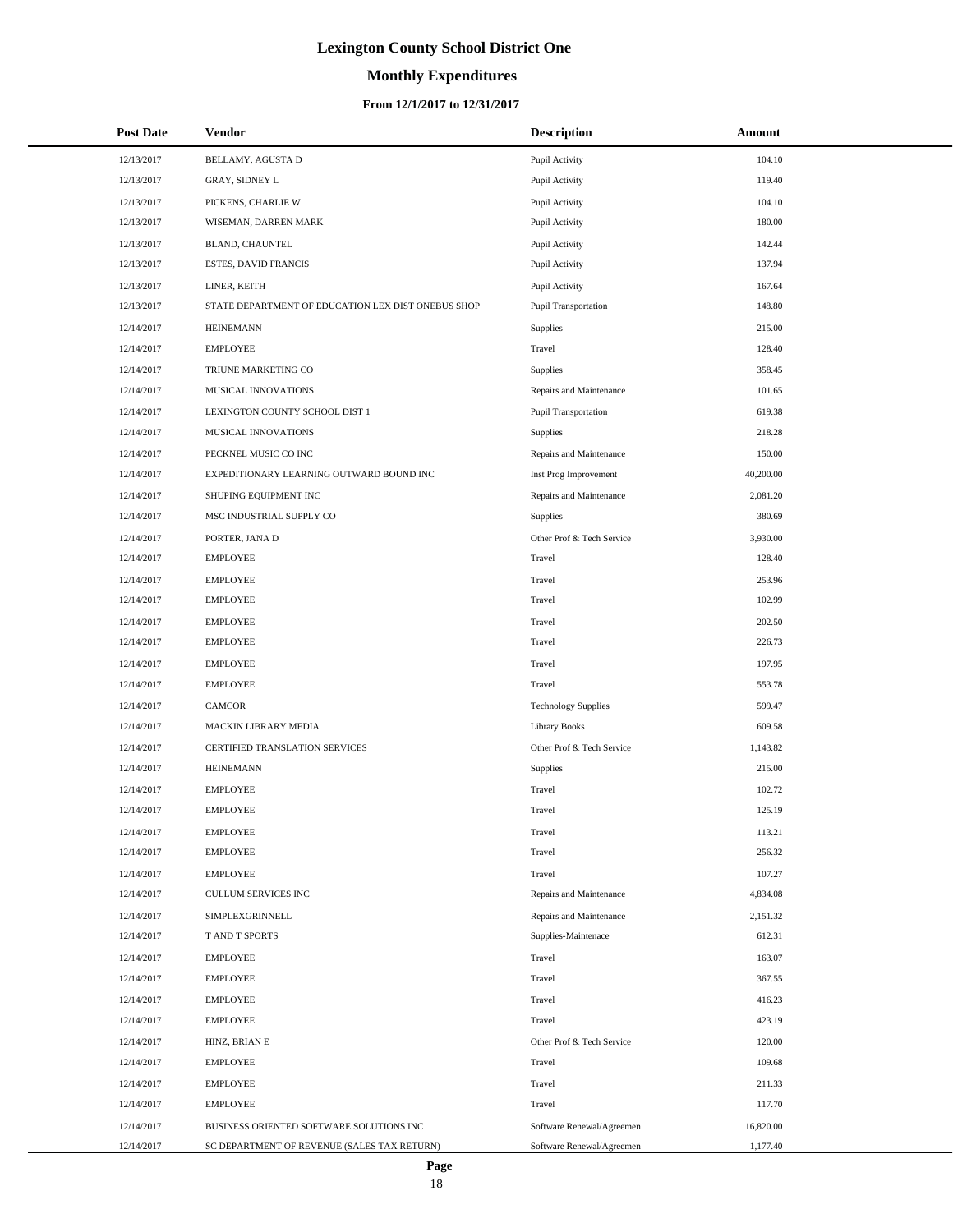# **Monthly Expenditures**

### **From 12/1/2017 to 12/31/2017**

| <b>Post Date</b> | Vendor                               | <b>Description</b>         | Amount   |
|------------------|--------------------------------------|----------------------------|----------|
| 12/14/2017       | CAMCOR                               | <b>Technology Supplies</b> | 1,368.53 |
| 12/14/2017       | DIGITAL OFFICE SOLUTIONS INC         | Repairs and Maintenance    | 691.54   |
| 12/14/2017       | DIGITAL OFFICE SOLUTIONS INC         | Repairs and Maintenance    | 328.47   |
| 12/14/2017       | <b>CAMCOR</b>                        | <b>Technology Supplies</b> | 766.43   |
| 12/14/2017       | TELCOM OF SOUTH CAROLINA INC         | <b>Technology Supplies</b> | 3,812.55 |
| 12/14/2017       | <b>EMPLOYEE</b>                      | Travel                     | 300.40   |
| 12/14/2017       | <b>EMPLOYEE</b>                      | Travel                     | 208.97   |
| 12/14/2017       | <b>EMPLOYEE</b>                      | Travel                     | 243.96   |
| 12/14/2017       | <b>EMPLOYEE</b>                      | Travel                     | 162.38   |
| 12/14/2017       | <b>EMPLOYEE</b>                      | Travel                     | 285.69   |
| 12/14/2017       | <b>EMPLOYEE</b>                      | Travel                     | 145.79   |
| 12/14/2017       | <b>EMPLOYEE</b>                      | Travel                     | 219.89   |
| 12/14/2017       | <b>EMPLOYEE</b>                      | Travel                     | 285.64   |
| 12/14/2017       | <b>EMPLOYEE</b>                      | Travel                     | 106.47   |
| 12/14/2017       | <b>EMPLOYEE</b>                      | Travel                     | 202.23   |
| 12/14/2017       | <b>EMPLOYEE</b>                      | Travel                     | 195.54   |
| 12/14/2017       | <b>EMPLOYEE</b>                      | Travel                     | 125.19   |
| 12/14/2017       | <b>EMPLOYEE</b>                      | Travel                     | 223.90   |
| 12/14/2017       | <b>EMPLOYEE</b>                      | Travel                     | 116.63   |
| 12/14/2017       | <b>EMPLOYEE</b>                      | Travel                     | 102.45   |
| 12/14/2017       | <b>EMPLOYEE</b>                      | Travel                     | 137.23   |
| 12/14/2017       | <b>EMPLOYEE</b>                      | Travel                     | 177.89   |
| 12/14/2017       | <b>EMPLOYEE</b>                      | Travel                     | 295.05   |
| 12/14/2017       | <b>EMPLOYEE</b>                      | Travel                     | 166.65   |
| 12/14/2017       | <b>EMPLOYEE</b>                      | Travel                     | 214.54   |
| 12/14/2017       | LEARNING LABS INC                    | Supplies                   | 8,350.67 |
| 12/14/2017       | AIKIDO ACADEMY OF SELF DEFENSE LLC   | Other Prof & Tech Service  | 150.00   |
| 12/14/2017       | PROVIDENCE HOSPITAL LLC              | Other Prof & Tech Service  | 480.00   |
| 12/14/2017       | CAMCOR                               | Supplies                   | 1,026.00 |
| 12/14/2017       | <b>CAMCOR</b>                        | Supplies                   | 500.00   |
| 12/14/2017       | <b>GEIGER CAROLINAS</b>              | Supplies                   | 357.91   |
| 12/14/2017       | SMARTPHONE MEDIC LLC                 | Pupil Activity             | 452.00   |
| 12/14/2017       | PECKNEL MUSIC CO INC                 | Pupil Activity             | 121.34   |
| 12/14/2017       | NEW PROVIDENCE ELEMENTARY            | Pupil Activity             | 230.00   |
| 12/14/2017       | PEE DEE REGIONAL EMS INC             | Pupil Activity             | 280.00   |
| 12/14/2017       | PROVIDENCE HOSPITAL LLC              | Pupil Activity             | 260.00   |
| 12/14/2017       | FORMS AND SUPPLY INC (FSI)           | Pupil Activity             | 2,878.30 |
| 12/14/2017       | T AND T SPORTS                       | Pupil Activity             | 1,781.55 |
| 12/15/2017       | <b>EMPLOYEE</b>                      | Travel                     | 102.72   |
| 12/15/2017       | FORMS AND SUPPLY INC (FSI)           | Supplies                   | 137.15   |
| 12/15/2017       | US INK AND TONER INC                 | Supplies                   | 737.06   |
| 12/15/2017       | PINE PRESS OF LEXINGTON INC          | Printing and Binding       | 105.50   |
| 12/15/2017       | FORMS AND SUPPLY INC (FSI)           | Supplies                   | 2,878.30 |
| 12/15/2017       | US INK AND TONER INC                 | Supplies                   | 217.52   |
| 12/15/2017       | MCWATERS INC (OFFICE FURNITURE ONLY) | Supplies                   | 1,056.09 |
| 12/15/2017       | <b>EMPLOYEE</b>                      | Travel                     | 106.50   |
| 12/15/2017       | <b>EMPLOYEE</b>                      | Travel                     | 105.93   |
| 12/15/2017       | <b>EMPLOYEE</b>                      | Travel                     | 226.09   |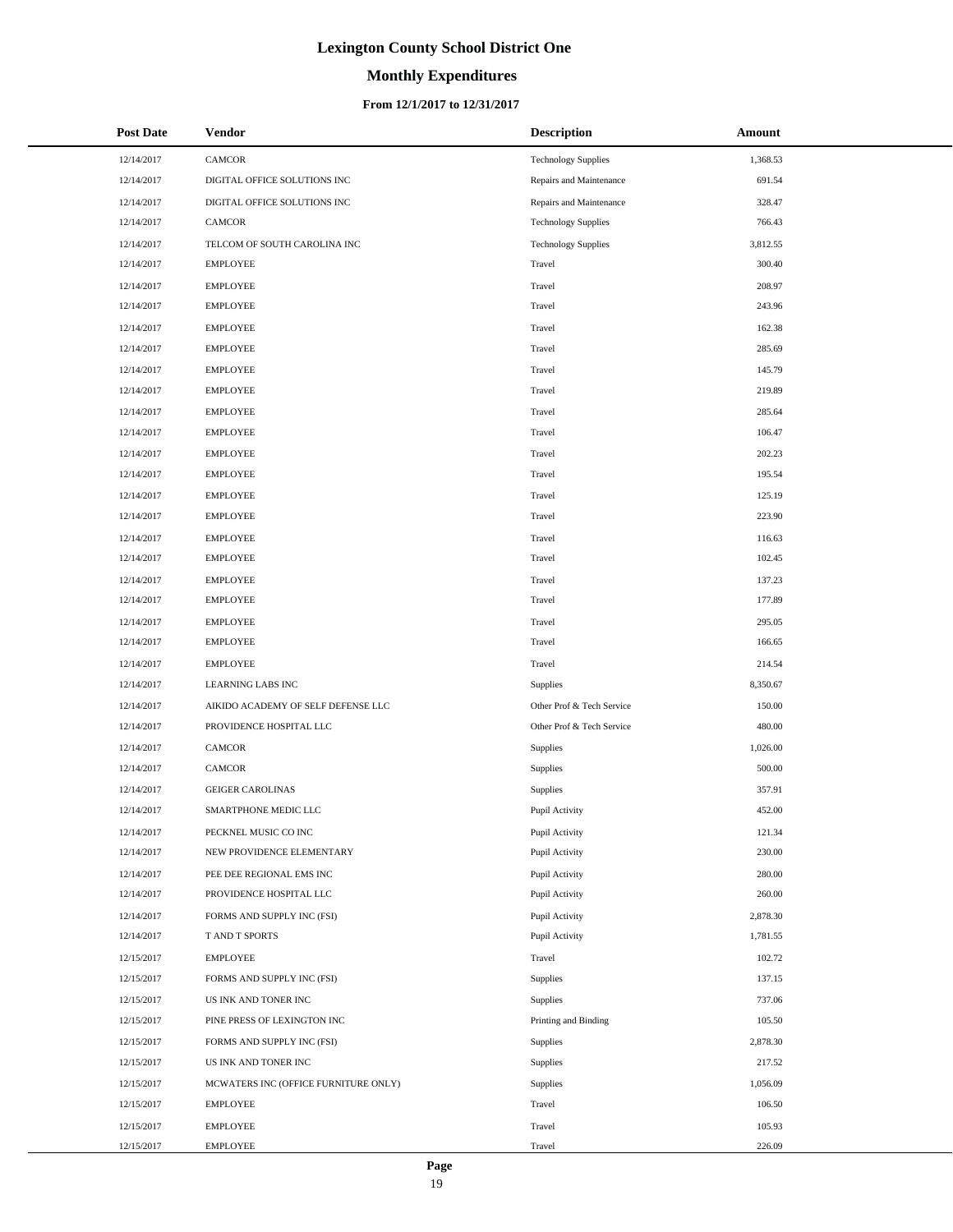# **Monthly Expenditures**

### **From 12/1/2017 to 12/31/2017**

| <b>Post Date</b> | Vendor                                       | <b>Description</b>        | Amount     |
|------------------|----------------------------------------------|---------------------------|------------|
| 12/15/2017       | MUSICIAN SUPPLY                              | Supplies                  | 521.42     |
| 12/15/2017       | <b>EMPLOYEE</b>                              | Travel                    | 137.28     |
| 12/15/2017       | <b>EMPLOYEE</b>                              | Travel                    | 206.19     |
| 12/15/2017       | <b>EMPLOYEE</b>                              | Travel                    | 218.76     |
| 12/15/2017       | CERTIFIED TRANSLATION SERVICES               | Other Prof & Tech Service | 130.00     |
| 12/15/2017       | <b>EMPLOYEE</b>                              | Travel                    | 129.00     |
| 12/15/2017       | <b>EMPLOYEE</b>                              | Travel                    | 131.00     |
| 12/15/2017       | HALLIGAN MAHONEY AND WILLIAMS                | <b>Legal Services</b>     | 14,261.42  |
| 12/15/2017       | SC SCHOOL BOARDS ASSOCIATION INSURANCE TRUST | Insurance and Judgments   | 325,662.00 |
| 12/15/2017       | THE COLLEGE BOARD                            | Dues and Fees             | 400.00     |
| 12/15/2017       | SCHOOL SPECIALTY INC                         | Supplies                  | 217.34     |
| 12/15/2017       | <b>EMPLOYEE</b>                              | Travel                    | 126.80     |
| 12/15/2017       | <b>EMPLOYEE</b>                              | Travel                    | 313.09     |
| 12/15/2017       | LESESNE INDUSTRIES INC                       | Other Objects             | 892.39     |
| 12/15/2017       | SCE&G                                        | <b>Public Utilities</b>   | 329.19     |
| 12/15/2017       | SCE&G                                        | <b>Public Utilities</b>   | 765.67     |
| 12/15/2017       | L R HOOK TIRE CO INC                         | Repairs and Maintenance   | 330.54     |
| 12/15/2017       | MILONE AND MACBROOM INC                      | Other Prof & Tech Service | 1,250.00   |
| 12/15/2017       | SCE&G                                        | <b>Public Utilities</b>   | 537.42     |
| 12/15/2017       | SCE&G                                        | <b>Public Utilities</b>   | 11,117.63  |
| 12/15/2017       | <b>SCE&amp;G</b>                             | <b>Public Utilities</b>   | 7,538.72   |
| 12/15/2017       | SCE&G                                        | <b>Public Utilities</b>   | 21,418.13  |
| 12/15/2017       | <b>BARNES PROPANE</b>                        | Energy                    | 597.86     |
| 12/15/2017       | SCE&G                                        | <b>Public Utilities</b>   | 12,197.56  |
| 12/15/2017       | SCE&G                                        | <b>Public Utilities</b>   | 7,793.50   |
| 12/15/2017       | SCE&G                                        | <b>Public Utilities</b>   | 8,147.11   |
| 12/15/2017       | <b>SCE&amp;G</b>                             | <b>Public Utilities</b>   | 42,441.07  |
| 12/15/2017       | SCE&G                                        | <b>Public Utilities</b>   | 8,383.41   |
| 12/15/2017       | SIMPLEXGRINNELL                              | Repairs and Maintenance   | 561.70     |
| 12/15/2017       | SCE&G                                        | <b>Public Utilities</b>   | 10,024.16  |
| 12/15/2017       | SCE&G                                        | <b>Public Utilities</b>   | 12,876.42  |
| 12/15/2017       | TERMINIX COMMERCIAL                          | Repairs and Maintenance   | 968.00     |
| 12/15/2017       | SCE&G                                        | <b>Public Utilities</b>   | 7,788.41   |
| 12/15/2017       | SCE&G                                        | <b>Public Utilities</b>   | 2,516.02   |
| 12/15/2017       | SCE&G                                        | <b>Public Utilities</b>   | 18,015.06  |
| 12/15/2017       | SCE&G                                        | <b>Public Utilities</b>   | 9,825.25   |
| 12/15/2017       | SCE&G                                        | <b>Public Utilities</b>   | 9,065.45   |
| 12/15/2017       | POWER SYSTEMS INC                            | Repairs and Maintenance   | 639.33     |
| 12/15/2017       | SCE&G                                        | <b>Public Utilities</b>   | 9,261.71   |
| 12/15/2017       | SCE&G                                        | <b>Public Utilities</b>   | 16,860.25  |
| 12/15/2017       | SCE&G                                        | <b>Public Utilities</b>   | 45,281.83  |
| 12/15/2017       | SCE&G                                        | <b>Public Utilities</b>   | 8,385.55   |
| 12/15/2017       | SCE&G                                        | <b>Public Utilities</b>   | 184.22     |
| 12/15/2017       | SC SCHOOL BOARDS ASSOCIATION INSURANCE TRUST | Insurance and Judgments   | 81,416.00  |
| 12/15/2017       | SPIVEY, STEPHEN J                            | Other Prof & Tech Service | 120.00     |
| 12/15/2017       | LINT, CHARLES ROBERT                         | Other Prof & Tech Service | 120.00     |
| 12/15/2017       | DIGITAL OFFICE SOLUTIONS INC                 | Repairs and Maintenance   | 368.11     |
| 12/15/2017       | DIGITAL OFFICE SOLUTIONS INC                 | Repairs and Maintenance   | 1,249.26   |

÷.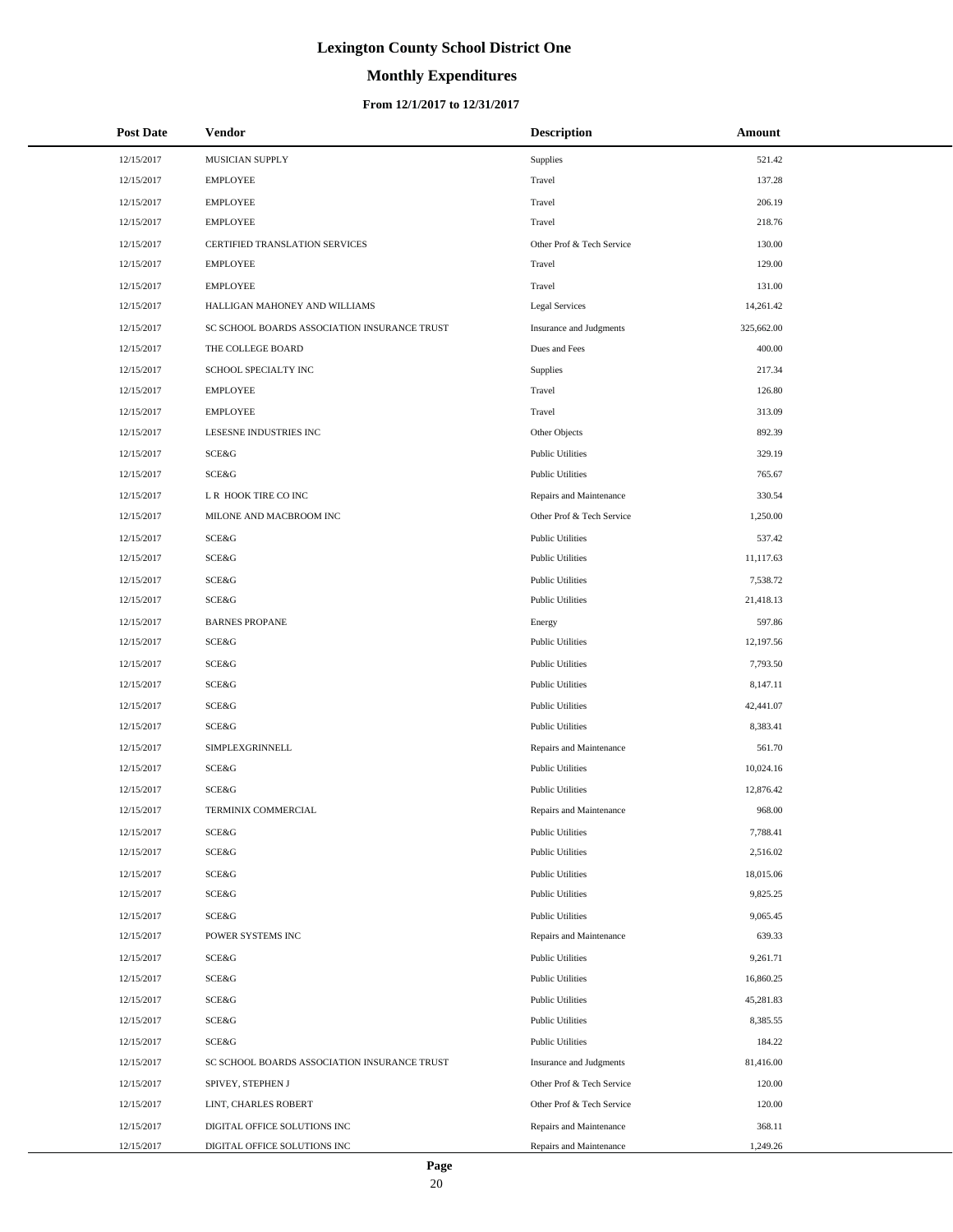# **Monthly Expenditures**

### **From 12/1/2017 to 12/31/2017**

| <b>Post Date</b> | Vendor                                            | <b>Description</b>         | Amount    |
|------------------|---------------------------------------------------|----------------------------|-----------|
| 12/15/2017       | DIGITAL OFFICE SOLUTIONS INC                      | Repairs and Maintenance    | 1,088.28  |
| 12/15/2017       | <b>EMPLOYEE</b>                                   | Travel                     | 1,513.35  |
| 12/15/2017       | <b>EMPLOYEE</b>                                   | Travel                     | 164.97    |
| 12/15/2017       | <b>EMPLOYEE</b>                                   | Travel                     | 117.06    |
| 12/15/2017       | <b>EMPLOYEE</b>                                   | Travel                     | 120.91    |
| 12/15/2017       | <b>EMPLOYEE</b>                                   | Travel                     | 146.32    |
| 12/15/2017       | ROBOTICS EDUCATION AND COMPETITION FOUNDATION INC | Pupil Transportation       | 240.00    |
| 12/15/2017       | PUBLIC CONSULTING GROUP INC (PCG)                 | Software Renewal/Agreemen  | 5,000.00  |
| 12/15/2017       | SC DEPARTMENT OF REVENUE (SALES TAX RETURN)       | Software Renewal/Agreemen  | 350.00    |
| 12/15/2017       | <b>EMPLOYEE</b>                                   | Travel                     | 291.53    |
| 12/15/2017       | <b>LENOVO US</b>                                  | <b>Technology Supplies</b> | 749.00    |
| 12/15/2017       | EDCON INC                                         | <b>Building</b>            | 79,264.52 |
| 12/15/2017       | H G REYNOLDS COMPANY INC                          | <b>Building</b>            | 26,460.72 |
| 12/15/2017       | SC SCHOOL BOARDS ASSOCIATION INSURANCE TRUST      | Building                   | 20,028.00 |
| 12/15/2017       | <b>GS2 ENGINEERING INC</b>                        | Improv Other Than Bldg     | 1,422.20  |
| 12/15/2017       | PIEDMONT BOTTLING PARTNERSHIP                     | Pupil Activity             | 1,707.40  |
| 12/15/2017       | SC ATHLETIC COACHES ASSOCIATION                   | Pupil Activity             | 200.00    |
| 12/15/2017       | NATIONAL ATHLETIC TRAINERS ASSOC (NATA)           | Pupil Activity             | 232.00    |
| 12/15/2017       | <b>BSN SPORTS</b>                                 | Pupil Activity             | 470.80    |
| 12/15/2017       | YANKEE CANDLE FUNDRAISER                          | Pupil Activity             | 33.02     |
| 12/15/2017       | <b>BILES, LOUIS WINSLOW</b>                       | Pupil Activity             | 157.77    |
| 12/15/2017       | CHEATHAM, JARROD                                  | Pupil Activity             | 172.17    |
| 12/15/2017       | HIERS, LANDIS D                                   | Pupil Activity             | 195.57    |
| 12/15/2017       | HUNT, AMBER RENEE                                 | Pupil Activity             | 163.17    |
| 12/15/2017       | STEMBRIDGE, JEFFREY SCOTT                         | Pupil Activity             | 195.57    |
| 12/15/2017       | AIRPORT HIGH SCHOOL                               | Pupil Activity             | 225.00    |
| 12/15/2017       | DUTCH FORK HIGH SCHOOL                            | Pupil Activity             | 225.00    |
| 12/15/2017       | <b>BODYSHOP ATHLETICS INC</b>                     | Pupil Activity             | 1,500.00  |
| 12/15/2017       | T AND T SPORTS                                    | Pupil Activity             | 1,958.10  |
| 12/15/2017       | CLEMSON UNIVERSITY OUTDOOR LAB                    | Pupil Activity             | 1,105.00  |
| 12/18/2017       | RENAISSANCE LEARNING                              | Inst Prog Improvement      | 399.00    |
| 12/18/2017       | SCHOOL SPECIALTY INC                              | <b>Supplies</b>            | 591.97    |
| 12/18/2017       | <b>ANOTHER PRINTER</b>                            | Printing and Binding       | 398.75    |
| 12/18/2017       | SCHOOL SPECIALTY INC                              | Supplies                   | 140.79    |
| 12/18/2017       | SCHOOL SPECIALTY INC                              | Supplies                   | 227.95    |
| 12/18/2017       | US INK AND TONER INC                              | Supplies                   | 2,002.75  |
| 12/18/2017       | DELL COMPUTERS                                    | Supplies                   | 1,566.62  |
| 12/18/2017       | PINE PRESS OF LEXINGTON INC                       | Printing and Binding       | 433.10    |
| 12/18/2017       | FORMS AND SUPPLY INC (FSI)                        | Supplies                   | 170.49    |
| 12/18/2017       | CAMCOR                                            | <b>Technology Supplies</b> | 766.43    |
| 12/18/2017       | FIRST PRIORITY INC                                | Other Prof & Tech Service  | 1,500.00  |
| 12/18/2017       | FOLLETT SCHOOL SOLUTIONS INC                      | <b>Library Books</b>       | 749.09    |
| 12/18/2017       | OVERSTREET, NORMAN                                | Other Prof & Tech Service  | 3,000.00  |
| 12/18/2017       | SC SCHOOL BOARDS ASSOCIATION INSURANCE TRUST      | Insurance and Judgments    | 30,037.00 |
| 12/18/2017       | DAVIS FRAWLEY ATTORNEYS AT LAW                    | Legal Services             | 1,115.85  |
| 12/18/2017       | GATEWAY SUPPLY CO INC                             | Supplies-Maintenace        | 374.67    |
| 12/18/2017       | SC SCHOOL BOARDS ASSOCIATION INSURANCE TRUST      | Insurance and Judgments    | 7,509.00  |
| 12/18/2017       | MIXON, CHRISTOPHER DOUGLAS                        | Other Prof & Tech Service  | 120.00    |

L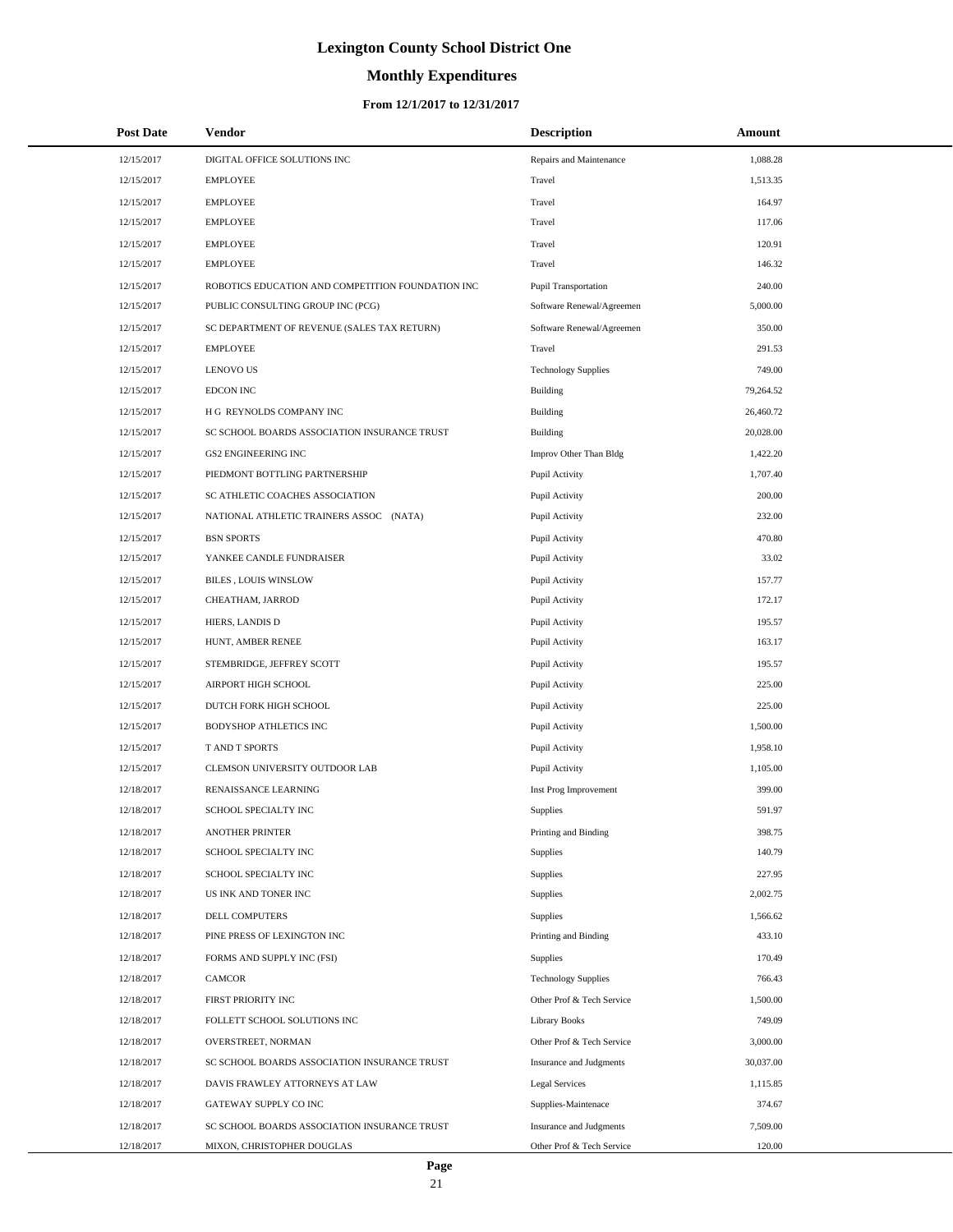# **Monthly Expenditures**

### **From 12/1/2017 to 12/31/2017**

| <b>Post Date</b> | <b>Vendor</b>                               | <b>Description</b>            | Amount     |  |
|------------------|---------------------------------------------|-------------------------------|------------|--|
| 12/18/2017       | YOUNG, MATTHEW                              | Other Prof & Tech Service     | 120.00     |  |
| 12/18/2017       | SNIDER, JASON GREGORY                       | Other Prof & Tech Service     | 120.00     |  |
| 12/18/2017       | PINE PRESS OF LEXINGTON INC                 | Printing and Binding          | 538.15     |  |
| 12/18/2017       | EGGS UP GRILL 16                            | Other Objects                 | 1,598.63   |  |
| 12/18/2017       | DELL COMPUTERS                              | Software Renewal/Agreemen     | 5,032.00   |  |
| 12/18/2017       | DIGITAL OFFICE SOLUTIONS INC                | Repairs and Maintenance       | 629.87     |  |
| 12/18/2017       | FORMS AND SUPPLY INC (FSI)                  | <b>Supplies</b>               | 109.97     |  |
| 12/18/2017       | RESOURCES FOR READING                       | Supplies                      | 1,579.05   |  |
| 12/18/2017       | SC DEPARTMENT OF REVENUE (SALES TAX RETURN) | Supplies                      | 100.49     |  |
| 12/18/2017       | MOORE MEDICAL CORP                          | Supplies                      | 788.41     |  |
| 12/18/2017       | WM BUILDING ENVELOPE CONSULTANTS LLC        | Building                      | 2,625.00   |  |
| 12/18/2017       | NICK RAIL MUSIC                             | Supplies                      | 3,849.00   |  |
| 12/18/2017       | SC DEPARTMENT OF REVENUE (SALES TAX RETURN) | Supplies                      | 605.29     |  |
| 12/18/2017       | <b>TAYLOR MUSIC INC</b>                     | Supplies                      | 5,754.00   |  |
| 12/18/2017       | NICK RAIL MUSIC                             | Supplies                      | 1,168.00   |  |
| 12/18/2017       | DAVIS FRAWLEY ATTORNEYS AT LAW              | <b>Legal Services</b>         | 250.00     |  |
| 12/18/2017       | H G REYNOLDS COMPANY INC                    | Building                      | 550,365.56 |  |
| 12/18/2017       | <b>APPLE INC</b>                            | <b>Technology Supplies</b>    | 667.68     |  |
| 12/18/2017       | <b>GS2 ENGINEERING INC</b>                  | Improv Other Than Bldg        | 210.00     |  |
| 12/18/2017       | THOMPSON TURNER CONSTRUCTION                | Improv Other Than Bldg        | 214,984.70 |  |
| 12/18/2017       | THOMPSON TURNER CONSTRUCTION                | Improv Other Than Bldg        | 284,962.19 |  |
| 12/18/2017       | <b>US FOODS</b>                             | Supplies                      | 1,154.34   |  |
| 12/18/2017       | EARTHGRAINS BAKING COMPANIES INC            | <b>Bread</b>                  | 212.50     |  |
| 12/18/2017       | BORDEN DAIRY CO OF SC LLC                   | Milk                          | 835.02     |  |
| 12/18/2017       | SENN BROTHERS INC                           | Produce                       | 213.75     |  |
| 12/18/2017       | <b>US FOODS</b>                             | Supplies                      | 976.84     |  |
| 12/18/2017       | EARTHGRAINS BAKING COMPANIES INC            | <b>Bread</b>                  | 116.25     |  |
| 12/18/2017       | BORDEN DAIRY CO OF SC LLC                   | Milk                          | 1,318.95   |  |
| 12/18/2017       | SENN BROTHERS INC                           | Produce                       | 102.67     |  |
| 12/18/2017       | <b>US FOODS</b>                             | Supplies                      | 1,479.54   |  |
| 12/18/2017       | EARTHGRAINS BAKING COMPANIES INC            | <b>Bread</b>                  | 106.25     |  |
| 12/18/2017       | <b>BORDEN DAIRY CO OF SC LLC</b>            | Milk                          | 1,028.33   |  |
| 12/18/2017       | <b>US FOODS</b>                             | Supplies                      | 913.33     |  |
| 12/18/2017       | EARTHGRAINS BAKING COMPANIES INC            | <b>Bread</b>                  | 106.25     |  |
| 12/18/2017       | BORDEN DAIRY CO OF SC LLC                   | Milk                          | 2,524.34   |  |
| 12/18/2017       | SENN BROTHERS INC                           | Produce                       | 104.00     |  |
| 12/18/2017       | <b>US FOODS</b>                             | Supplies                      | 723.05     |  |
| 12/18/2017       | BORDEN DAIRY CO OF SC LLC                   | Milk                          | 798.29     |  |
| 12/18/2017       | <b>US FOODS</b>                             | Supplies                      | 866.66     |  |
| 12/18/2017       | EARTHGRAINS BAKING COMPANIES INC            | <b>Bread</b>                  | 112.50     |  |
| 12/18/2017       | BORDEN DAIRY CO OF SC LLC                   | Milk                          | 2,787.63   |  |
| 12/18/2017       | SENN BROTHERS INC                           | Produce                       | 115.50     |  |
| 12/18/2017       | <b>US FOODS</b>                             | Supplies                      | 282.55     |  |
| 12/18/2017       | <b>US FOODS</b>                             | Supplies                      | 814.49     |  |
| 12/18/2017       | BORDEN DAIRY CO OF SC LLC                   | Milk                          | 539.09     |  |
| 12/18/2017       | SENN BROTHERS INC                           | Produce                       | 291.34     |  |
| 12/18/2017       | <b>US FOODS</b>                             | Commodity Distribution Charge | $-9.45$    |  |
| 12/18/2017       | US FOODS                                    | Supplies                      | 1,248.87   |  |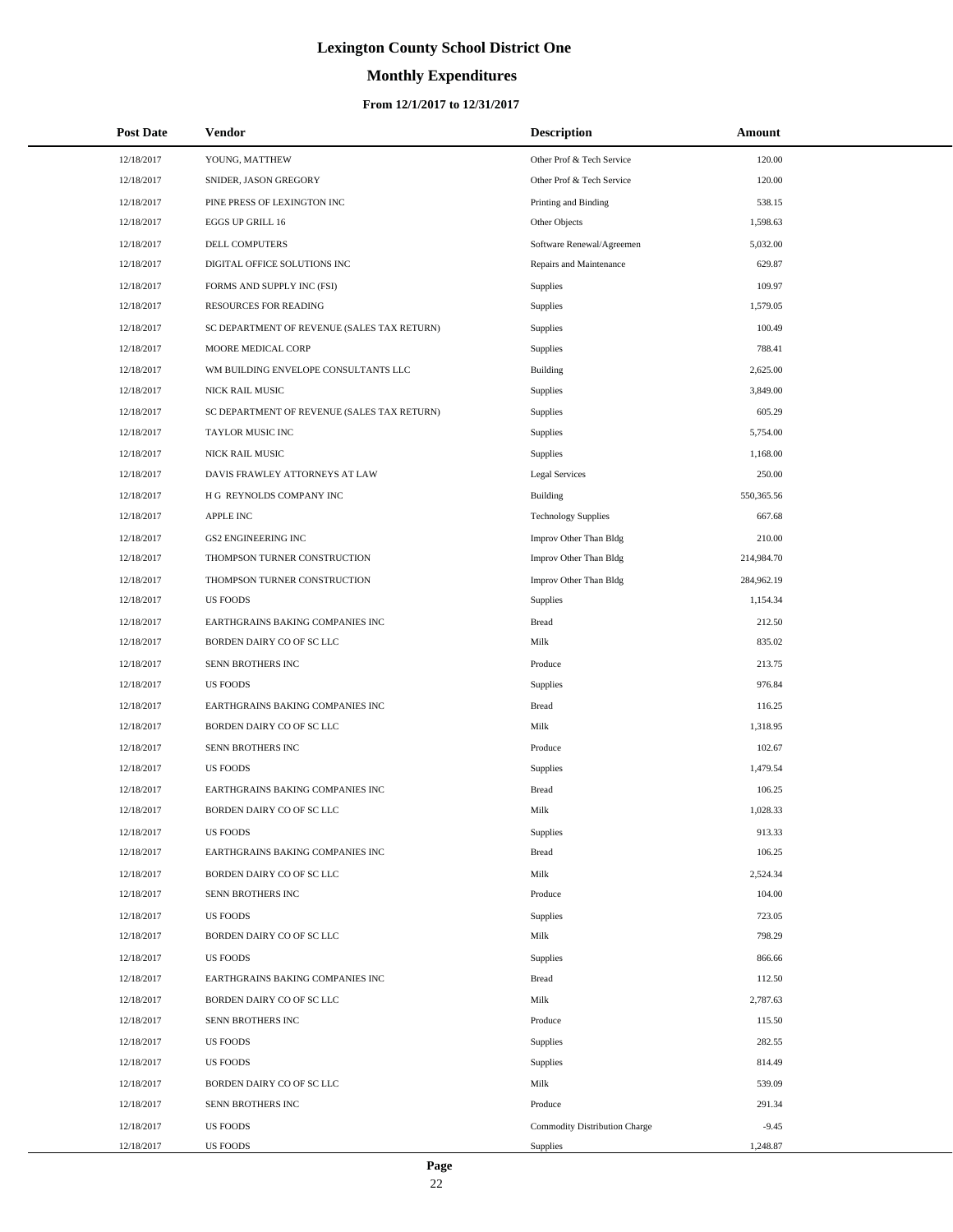# **Monthly Expenditures**

### **From 12/1/2017 to 12/31/2017**

| <b>Post Date</b> | <b>Vendor</b>                    | <b>Description</b>            | Amount   |
|------------------|----------------------------------|-------------------------------|----------|
| 12/18/2017       | BORDEN DAIRY CO OF SC LLC        | Milk                          | 1,548.48 |
| 12/18/2017       | US FOODS                         | Supplies                      | 1,853.43 |
| 12/18/2017       | EARTHGRAINS BAKING COMPANIES INC | <b>Bread</b>                  | 117.50   |
| 12/18/2017       | BORDEN DAIRY CO OF SC LLC        | Milk                          | 3,176.64 |
| 12/18/2017       | SENN BROTHERS INC                | Produce                       | 223.92   |
| 12/18/2017       | <b>US FOODS</b>                  | Supplies                      | 1,270.62 |
| 12/18/2017       | EARTHGRAINS BAKING COMPANIES INC | <b>Bread</b>                  | 106.25   |
| 12/18/2017       | BORDEN DAIRY CO OF SC LLC        | Milk                          | 1,135.40 |
| 12/18/2017       | US FOODS                         | Supplies                      | 585.50   |
| 12/18/2017       | BORDEN DAIRY CO OF SC LLC        | Milk                          | 2,644.84 |
| 12/18/2017       | SENN BROTHERS INC                | Produce                       | 440.50   |
| 12/18/2017       | <b>US FOODS</b>                  | Supplies                      | 1,004.20 |
| 12/18/2017       | BORDEN DAIRY CO OF SC LLC        | Milk                          | 1,315.37 |
| 12/18/2017       | SENN BROTHERS INC                | Produce                       | 140.50   |
| 12/18/2017       | <b>US FOODS</b>                  | Supplies                      | 1,254.60 |
| 12/18/2017       | EARTHGRAINS BAKING COMPANIES INC | <b>Bread</b>                  | 102.50   |
| 12/18/2017       | BORDEN DAIRY CO OF SC LLC        | Milk                          | 1,382.44 |
| 12/18/2017       | <b>US FOODS</b>                  | Supplies                      | 952.29   |
| 12/18/2017       | EARTHGRAINS BAKING COMPANIES INC | <b>Bread</b>                  | 355.00   |
| 12/18/2017       | BORDEN DAIRY CO OF SC LLC        | Milk                          | 1,137.31 |
| 12/18/2017       | SENN BROTHERS INC                | Produce                       | 125.75   |
| 12/18/2017       | <b>US FOODS</b>                  | Commodity Distribution Charge | 151.20   |
| 12/18/2017       | <b>US FOODS</b>                  | Supplies                      | 1,251.61 |
| 12/18/2017       | EARTHGRAINS BAKING COMPANIES INC | <b>Bread</b>                  | 127.75   |
| 12/18/2017       | BORDEN DAIRY CO OF SC LLC        | Milk                          | 1,198.80 |
| 12/18/2017       | SENN BROTHERS INC                | Produce                       | 125.75   |
| 12/18/2017       | <b>US FOODS</b>                  | Supplies                      | 803.86   |
| 12/18/2017       | BORDEN DAIRY CO OF SC LLC        | Milk                          | 1,177.60 |
| 12/18/2017       | SENN BROTHERS INC                | Produce                       | 106.50   |
| 12/18/2017       | <b>US FOODS</b>                  | Supplies                      | 465.28   |
| 12/18/2017       | BORDEN DAIRY CO OF SC LLC        | Milk                          | 979.96   |
| 12/18/2017       | SENN BROTHERS INC                | Produce                       | 111.00   |
| 12/18/2017       | <b>US FOODS</b>                  | Supplies                      | 1,602.14 |
| 12/18/2017       | BORDEN DAIRY CO OF SC LLC        | Milk                          | 1,589.30 |
| 12/18/2017       | SENN BROTHERS INC                | Produce                       | 134.75   |
| 12/18/2017       | <b>US FOODS</b>                  | Supplies                      | 933.68   |
| 12/18/2017       | BORDEN DAIRY CO OF SC LLC        | Milk                          | 722.80   |
| 12/18/2017       | <b>US FOODS</b>                  | Supplies                      | 1,508.42 |
| 12/18/2017       | BORDEN DAIRY CO OF SC LLC        | Milk                          | 1,118.70 |
| 12/18/2017       | <b>US FOODS</b>                  | Supplies                      | 1,382.13 |
| 12/18/2017       | EARTHGRAINS BAKING COMPANIES INC | <b>Bread</b>                  | 150.00   |
| 12/18/2017       | BORDEN DAIRY CO OF SC LLC        | Milk                          | 1,316.80 |
| 12/18/2017       | SENN BROTHERS INC                | Produce                       | 364.67   |
| 12/18/2017       | <b>US FOODS</b>                  | Supplies                      | 1,041.75 |
| 12/18/2017       | BORDEN DAIRY CO OF SC LLC        | Milk                          | 1,784.24 |
| 12/18/2017       | SENN BROTHERS INC                | Produce                       | 154.00   |
| 12/18/2017       | <b>US FOODS</b>                  | Supplies                      | 1,261.38 |
| 12/18/2017       | BORDEN DAIRY CO OF SC LLC        | Milk                          | 1,440.34 |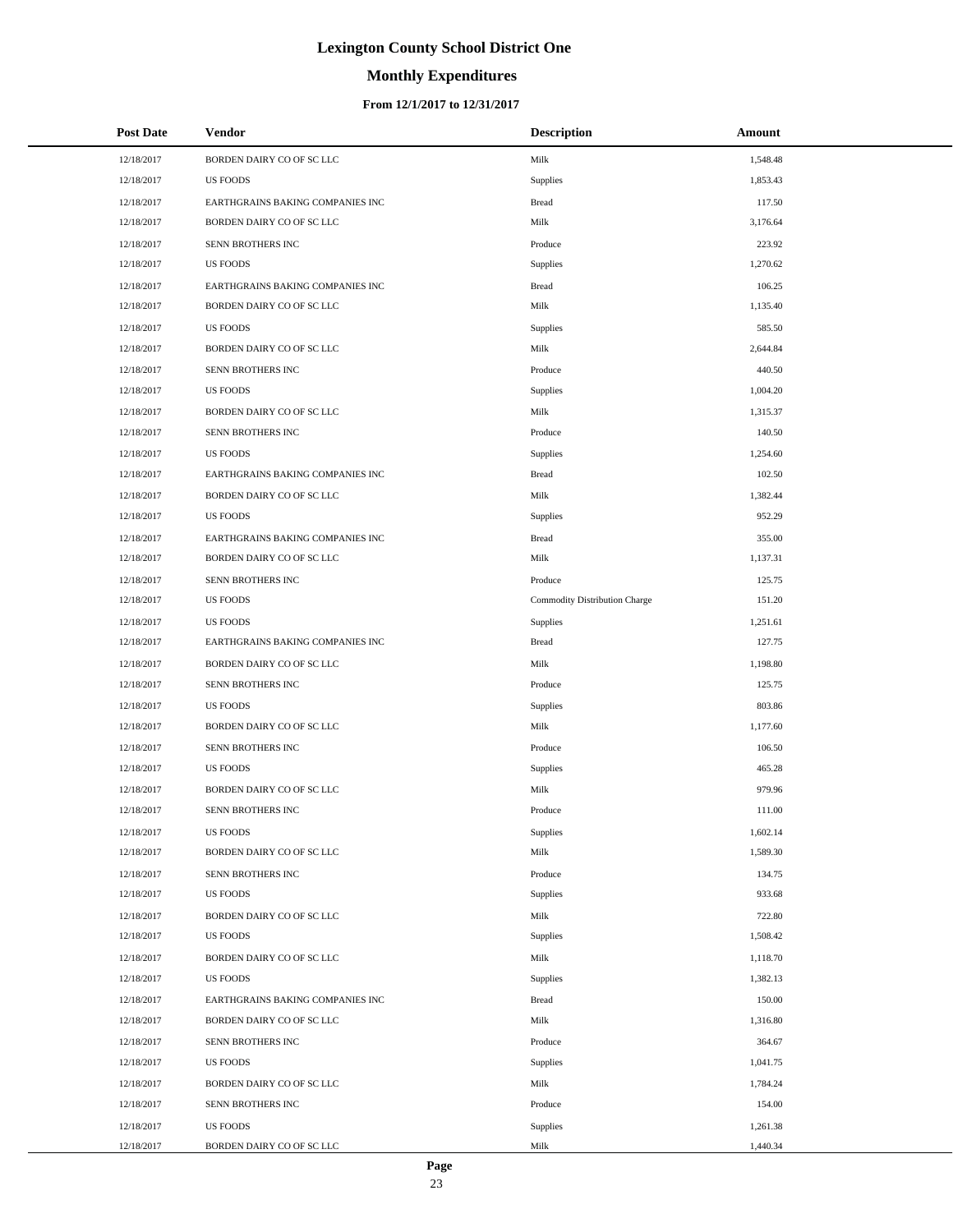# **Monthly Expenditures**

| <b>Post Date</b> | Vendor                                      | <b>Description</b>            | Amount   |
|------------------|---------------------------------------------|-------------------------------|----------|
| 12/18/2017       | SENN BROTHERS INC                           | Produce                       | 145.75   |
| 12/18/2017       | <b>US FOODS</b>                             | Commodity Distribution Charge | $-3.15$  |
| 12/18/2017       | <b>US FOODS</b>                             | Supplies                      | 610.32   |
| 12/18/2017       | BORDEN DAIRY CO OF SC LLC                   | Milk                          | 1,622.81 |
| 12/18/2017       | <b>US FOODS</b>                             | Supplies                      | 817.93   |
| 12/18/2017       | BORDEN DAIRY CO OF SC LLC                   | Milk                          | 1,367.98 |
| 12/18/2017       | <b>US FOODS</b>                             | Supplies                      | 2,848.81 |
| 12/18/2017       | EARTHGRAINS BAKING COMPANIES INC            | Bread                         | 138.75   |
| 12/18/2017       | BORDEN DAIRY CO OF SC LLC                   | Milk                          | 2,204.20 |
| 12/18/2017       | SENN BROTHERS INC                           | Produce                       | 251.50   |
| 12/18/2017       | <b>US FOODS</b>                             | Supplies                      | 805.66   |
| 12/18/2017       | BORDEN DAIRY CO OF SC LLC                   | Milk                          | 957.68   |
| 12/18/2017       | <b>US FOODS</b>                             | Supplies                      | 2,391.96 |
| 12/18/2017       | EARTHGRAINS BAKING COMPANIES INC            | Bread                         | 124.50   |
| 12/18/2017       | BORDEN DAIRY CO OF SC LLC                   | Milk                          | 1,183.39 |
| 12/18/2017       | <b>US FOODS</b>                             | Supplies                      | 944.32   |
| 12/18/2017       | BORDEN DAIRY CO OF SC LLC                   | Milk                          | 1,358.17 |
| 12/18/2017       | US INK AND TONER INC                        | Pupil Activity                | 461.68   |
| 12/18/2017       | NEWSELA INC                                 | Pupil Activity                | 5,000.00 |
| 12/18/2017       | SC DEPARTMENT OF REVENUE (SALES TAX RETURN) | Pupil Activity                | 350.00   |
| 12/18/2017       | SCHOOL SPECIALTY INC                        | Pupil Activity                | 1,086.12 |
| 12/18/2017       | FOLLETT SCHOOL SOLUTIONS INC                | Pupil Activity                | 864.79   |
| 12/18/2017       | MUSICIAN SUPPLY                             | Pupil Activity                | 837.81   |
| 12/18/2017       | <b>BSN SPORTS</b>                           | Pupil Activity                | 1,946.17 |
| 12/18/2017       | <b>CAROLINA IDEAS</b>                       | Pupil Activity                | 829.25   |
| 12/18/2017       | GWYN, JAIME L                               | Pupil Activity                | 105.00   |
| 12/18/2017       | LINT, CHARLES ROBERT                        | Pupil Activity                | 225.00   |
| 12/18/2017       | FORMYDUVAL, KIM                             | Pupil Activity                | 112.20   |
| 12/18/2017       | <b>GIVENS, MARK A</b>                       | Pupil Activity                | 122.10   |
| 12/18/2017       | HENDRICKS, KINZELL                          | Pupil Activity                | 105.00   |
| 12/18/2017       | MADISON, ZELL                               | Pupil Activity                | 105.00   |
| 12/18/2017       | <b>OSBORNE, ARTHUR</b>                      | Pupil Activity                | 109.50   |
| 12/18/2017       | POPE, ANDREW                                | Pupil Activity                | 101.40   |
| 12/18/2017       | RHODES, REGINAL L                           | Pupil Activity                | 114.90   |
| 12/18/2017       | SMITH, PAUL ANTHONY                         | Pupil Activity                | 105.00   |
| 12/18/2017       | REED, JOHN MARCUS                           | Pupil Activity                | 120.00   |
| 12/18/2017       | BROWN, JAMAAL                               | Pupil Activity                | 102.70   |
| 12/18/2017       | PRESTON, KEITH                              | Pupil Activity                | 103.20   |
| 12/18/2017       | COOPER, JOEL L                              | Pupil Activity                | 120.00   |
| 12/18/2017       | HIRES, CHRYSSANDRA                          | Pupil Activity                | 105.00   |
| 12/18/2017       | LEWIS, DARRELL                              | Pupil Activity                | 132.00   |
| 12/18/2017       | MCMILLAN, JAMES                             | Pupil Activity                | 122.10   |
| 12/18/2017       | HOWELL, MARVIN M                            | Pupil Activity                | 112.20   |
| 12/18/2017       | JONES, TERRY D                              | Pupil Activity                | 123.90   |
| 12/18/2017       | LEYEN, THOMAS                               | Pupil Activity                | 181.20   |
| 12/18/2017       | ALLEN, SETH WALLACE                         | Pupil Activity                | 258.00   |
| 12/18/2017       | BLAND, CHAUNTEL                             | Pupil Activity                | 232.80   |
| 12/18/2017       | MIXON, HUNTER EVANS                         | Pupil Activity                | 148.74   |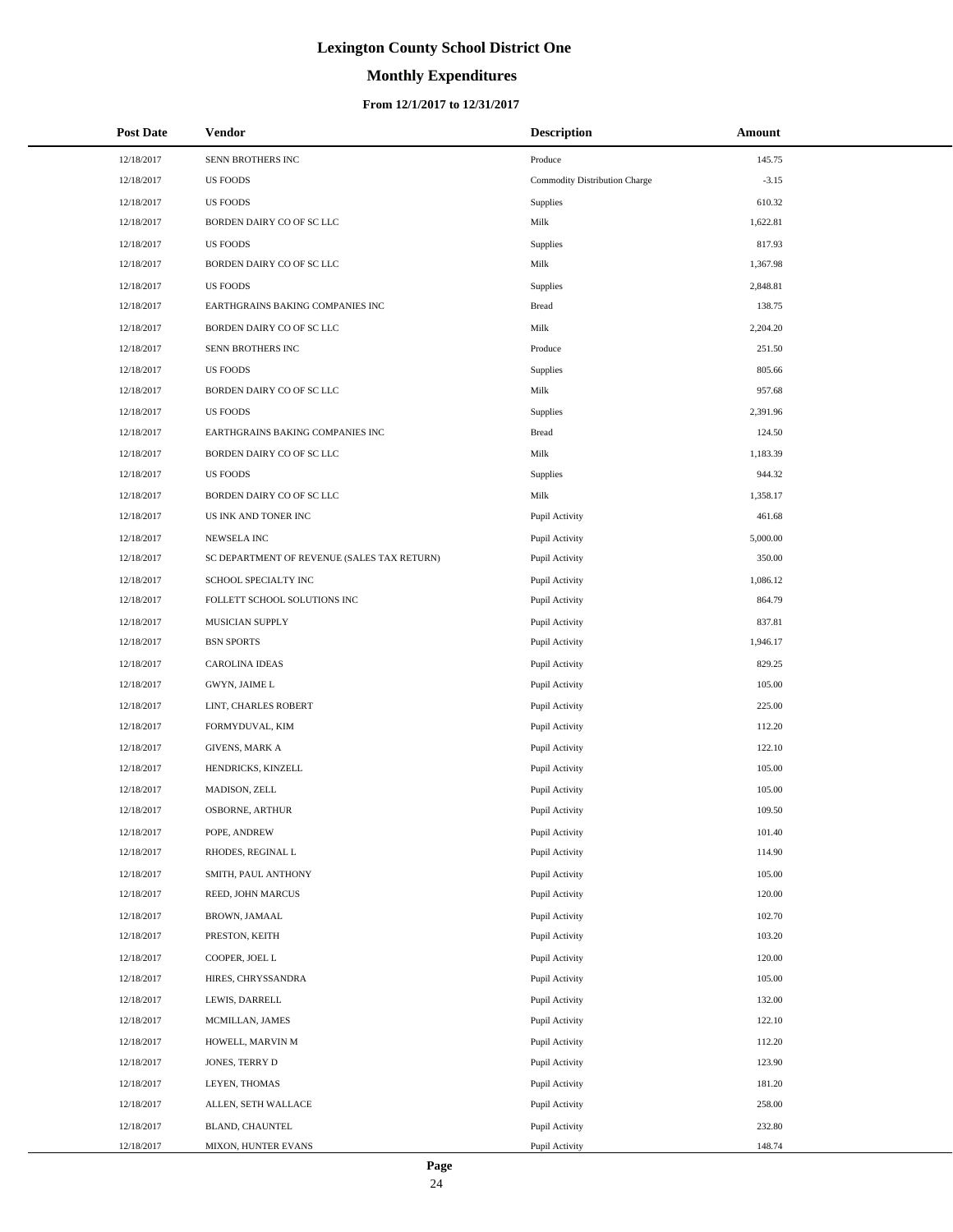# **Monthly Expenditures**

| <b>Post Date</b> | Vendor                                            | <b>Description</b>            | Amount    |
|------------------|---------------------------------------------------|-------------------------------|-----------|
| 12/18/2017       | IRON BREW COFFEE COMPANY INC                      | Pupil Activity                | 1,275.26  |
| 12/18/2017       | PONGE, ALMOND SEE                                 | Pupil Activity                | 250.00    |
| 12/18/2017       | PANGALOS, CHRIS                                   | <b>Instructional Services</b> | 625.00    |
| 12/19/2017       | <b>EMPLOYEE</b>                                   | Travel                        | 326.19    |
| 12/19/2017       | LIGHTHOUSE CARE CENTER OF AUGUSTA                 | Tuition-LEA                   | 3,510.00  |
| 12/19/2017       | FORMS AND SUPPLY INC (FSI)                        | Supplies                      | 964.29    |
| 12/19/2017       | SCANTRON CORP (FORMS SOFTWARE SCANNER)            | Supplies                      | 748.46    |
| 12/19/2017       | FORMS AND SUPPLY INC (FSI)                        | Supplies                      | 229.74    |
| 12/19/2017       | PRESENTATION SYSTEMS SOUTH INC                    | Supplies                      | 935.12    |
| 12/19/2017       | DELL COMPUTERS                                    | Supplies                      | 1,525.22  |
| 12/19/2017       | DISCOUNT DANCE SUPPLY                             | Supplies                      | 393.54    |
| 12/19/2017       | MILLER PADS AND PAPER                             | Supplies                      | 312.98    |
| 12/19/2017       | SCANTRON CORP (FORMS SOFTWARE SCANNER)            | Supplies                      | 823.31    |
| 12/19/2017       | <b>EMPLOYEE</b>                                   | Printing and Binding          | 160.50    |
| 12/19/2017       | MBH OF ELGIN LLC DBA PINE GROVE YOUTH ACADEMY     | Tuition                       | 1,668.32  |
| 12/19/2017       | <b>EMPLOYEE</b>                                   | Printing and Binding          | 187.14    |
| 12/19/2017       | MUSICIAN SUPPLY                                   | Repairs and Maintenance       | 180.00    |
| 12/19/2017       | FOLLETT SCHOOL SOLUTIONS INC                      | <b>Library Books</b>          | 153.55    |
| 12/19/2017       | FOLLETT SCHOOL SOLUTIONS INC                      | <b>Library Books</b>          | 137.24    |
| 12/19/2017       | <b>EMPLOYEE</b>                                   | Travel                        | 128.35    |
| 12/19/2017       | LEXINGTON HIGH SCHOOL                             | Travel                        | 330.00    |
| 12/19/2017       | <b>EMPLOYEE</b>                                   | Travel                        | 334.64    |
| 12/19/2017       | SWEET MAGNOLIAS CATERING                          | Other Objects                 | 192.60    |
| 12/19/2017       | <b>EMPLOYEE</b>                                   | Travel                        | 313.74    |
| 12/19/2017       | <b>EMPLOYEE</b>                                   | Travel                        | 102.19    |
| 12/19/2017       | SC ASSOCIATION SCHOOL BUSINESS OFFICIALS          | Dues and Fees                 | 210.00    |
| 12/19/2017       | REPUBLIC SERVICES INC                             | Other Property Services       | 831.39    |
| 12/19/2017       | REPUBLIC SERVICES INC                             | Supplies-Maintenace           | 831.39    |
| 12/19/2017       | <b>CARTS PLUS</b>                                 | Supplies-Maintenace           | 387.32    |
| 12/19/2017       | PROVIDENCE ENVIRONMENTAL CONCEPTS/SERVICES        | Repairs and Maintenance       | 220.00    |
| 12/19/2017       | REPUBLIC SERVICES INC                             | Supplies-Maintenace           | 831.39    |
| 12/19/2017       | <b>SUPPLY WORKS</b>                               | Supplies-Maintenace           | 1,015.38  |
| 12/19/2017       | REPUBLIC SERVICES INC                             | Supplies-Maintenace           | 1,553.64  |
| 12/19/2017       | PALMETTO PROPANE                                  | Energy                        | 526.65    |
| 12/19/2017       | REPUBLIC SERVICES INC                             | Supplies-Maintenace           | 831.39    |
| 12/19/2017       | REPUBLIC SERVICES INC                             | Supplies-Maintenace           | 831.39    |
| 12/19/2017       | SMITH AND JONES JANITORIAL SUPPLIES AND EQUIP INC | Supplies-Maintenace           | 187.04    |
| 12/19/2017       | CHECKER YELLOW CAB CO INC                         | <b>Pupil Transportation</b>   | 10,015.00 |
| 12/19/2017       | DATA IMAGING AND ASSOCIATES                       | <b>Supplies</b>               | 2,075.48  |
| 12/19/2017       | YOUNG, MATTHEW                                    | Other Prof & Tech Service     | 120.00    |
| 12/19/2017       | MCMANUS, JOHN-PATRICK A.                          | Other Prof & Tech Service     | 120.00    |
| 12/19/2017       | <b>EMPLOYEE</b>                                   | Travel                        | 154.08    |
| 12/19/2017       | SMOOTHWALL INC                                    | <b>Technology Supplies</b>    | 19,307.08 |
| 12/19/2017       | DIGITAL OFFICE SOLUTIONS INC                      | Repairs and Maintenance       | 1,356.49  |
| 12/19/2017       | DIGITAL OFFICE SOLUTIONS INC                      | Repairs and Maintenance       | 561.19    |
| 12/19/2017       | DIGITAL OFFICE SOLUTIONS INC                      | Repairs and Maintenance       | 572.44    |
| 12/19/2017       | DIGITAL OFFICE SOLUTIONS INC                      | Repairs and Maintenance       | 126.38    |
| 12/19/2017       | DIGITAL OFFICE SOLUTIONS INC                      | Repairs and Maintenance       | 933.50    |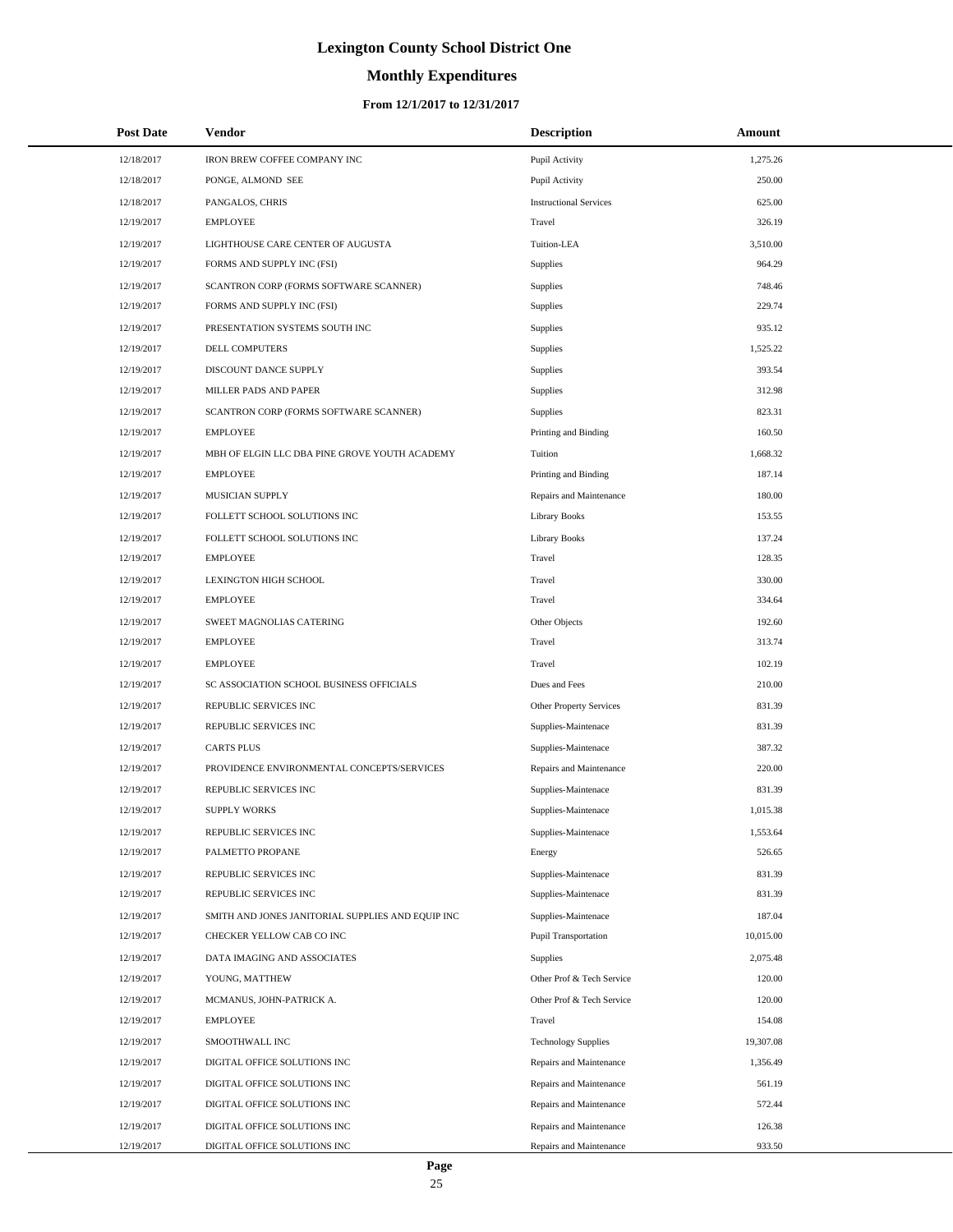# **Monthly Expenditures**

### **From 12/1/2017 to 12/31/2017**

| <b>Post Date</b> | <b>Vendor</b>                               | <b>Description</b>         | Amount     |
|------------------|---------------------------------------------|----------------------------|------------|
| 12/19/2017       | DIGITAL OFFICE SOLUTIONS INC                | Repairs and Maintenance    | 917.81     |
| 12/19/2017       | DIGITAL OFFICE SOLUTIONS INC                | Repairs and Maintenance    | 695.07     |
| 12/19/2017       | DIGITAL OFFICE SOLUTIONS INC                | Repairs and Maintenance    | 1,043.78   |
| 12/19/2017       | DIGITAL OFFICE SOLUTIONS INC                | Repairs and Maintenance    | 1,005.22   |
| 12/19/2017       | DIGITAL OFFICE SOLUTIONS INC                | Repairs and Maintenance    | 688.59     |
| 12/19/2017       | <b>EMPLOYEE</b>                             | Travel                     | 168.99     |
| 12/19/2017       | SCHOOL SPECIALTY INC                        | Supplies                   | 152.88     |
| 12/19/2017       | MOORE MEDICAL CORP                          | Supplies                   | 354.13     |
| 12/19/2017       | PITSCO EDUCATION HEARILY AND COMPANY        | Supplies                   | 1,366.67   |
| 12/19/2017       | <b>EMPLOYEE</b>                             | Travel                     | 329.40     |
| 12/19/2017       | <b>EMPLOYEE</b>                             | Travel                     | 147.50     |
| 12/19/2017       | <b>EMPLOYEE</b>                             | Travel                     | 329.40     |
| 12/19/2017       | <b>EMPLOYEE</b>                             | Travel                     | 329.40     |
| 12/19/2017       | <b>EMPLOYEE</b>                             | Travel                     | 147.50     |
| 12/19/2017       | <b>EMPLOYEE</b>                             | Travel                     | 329.40     |
| 12/19/2017       | NATIONAL CAREER DEVELOPMENT ASSOCIATION     | Travel                     | 820.00     |
| 12/19/2017       | <b>EMPLOYEE</b>                             | Travel                     | 329.40     |
| 12/19/2017       | <b>EMPLOYEE</b>                             | Travel                     | 147.50     |
| 12/19/2017       | <b>EMPLOYEE</b>                             | Travel                     | 388.40     |
| 12/19/2017       | BRABHAM FENCE COMPANY                       | Improv Other Than Bldg     | 13,670.00  |
| 12/19/2017       | LS3P ASSOCIATED LTD                         | <b>Building</b>            | 1,873.52   |
| 12/19/2017       | <b>GS2 ENGINEERING INC</b>                  | Other Prof & Tech Service  | 345.00     |
| 12/19/2017       | MUSIC AND ARTS CENTER                       | Supplies                   | 1,481.95   |
| 12/19/2017       | SC DEPARTMENT OF REVENUE (SALES TAX RETURN) | Supplies                   | 254.31     |
| 12/19/2017       | TAYLOR MUSIC INC                            | Supplies                   | 4,366.00   |
| 12/19/2017       | JUMPER CARTER SEASE ARCHITECTS P A          | <b>Building</b>            | 962,000.00 |
| 12/19/2017       | NUIDEA SCHOOL SUPPLY CO                     | Supplies                   | 853.86     |
| 12/19/2017       | <b>GS2 ENGINEERING INC</b>                  | Improv Other Than Bldg     | 970.00     |
| 12/19/2017       | THOMPSON TURNER CONSTRUCTION                | Improv Other Than Bldg     | 886,550.94 |
| 12/19/2017       | <b>GS2 ENGINEERING INC</b>                  | Other Prof & Tech Service  | 570.00     |
| 12/19/2017       | <b>EMPLOYEE</b>                             | Travel                     | 236.47     |
| 12/19/2017       | <b>MEAL VIEWER</b>                          | <b>Technology Supplies</b> | 900.00     |
| 12/19/2017       | SYSCO FOOD SERV OF COLUMBIA                 | Food                       | 12,242.83  |
| 12/19/2017       | <b>MEAL VIEWER</b>                          | <b>Technology Supplies</b> | 600.00     |
| 12/19/2017       | SYSCO FOOD SERV OF COLUMBIA                 | Food                       | 7,273.54   |
| 12/19/2017       | SYSCO FOOD SERV OF COLUMBIA                 | Food                       | 14,694.34  |
| 12/19/2017       | SYSCO FOOD SERV OF COLUMBIA                 | Food                       | 10,794.61  |
| 12/19/2017       | <b>MEAL VIEWER</b>                          | <b>Technology Supplies</b> | 600.00     |
| 12/19/2017       | SYSCO FOOD SERV OF COLUMBIA                 | Food                       | 8,559.47   |
| 12/19/2017       | BORDEN DAIRY CO OF SC LLC                   | Milk                       | 306.89     |
| 12/19/2017       | SENN BROTHERS INC                           | Produce                    | 125.75     |
| 12/19/2017       | <b>MEAL VIEWER</b>                          | <b>Technology Supplies</b> | 600.00     |
| 12/19/2017       | SYSCO FOOD SERV OF COLUMBIA                 | Food                       | 12,198.60  |
| 12/19/2017       | <b>MEAL VIEWER</b>                          | <b>Technology Supplies</b> | 300.00     |
| 12/19/2017       | SYSCO FOOD SERV OF COLUMBIA                 | Food                       | 3,572.81   |
| 12/19/2017       | <b>MEAL VIEWER</b>                          | <b>Technology Supplies</b> | 900.00     |
| 12/19/2017       | SYSCO FOOD SERV OF COLUMBIA                 | Food                       | 11,890.14  |
| 12/19/2017       | <b>MEAL VIEWER</b>                          | <b>Technology Supplies</b> | 600.00     |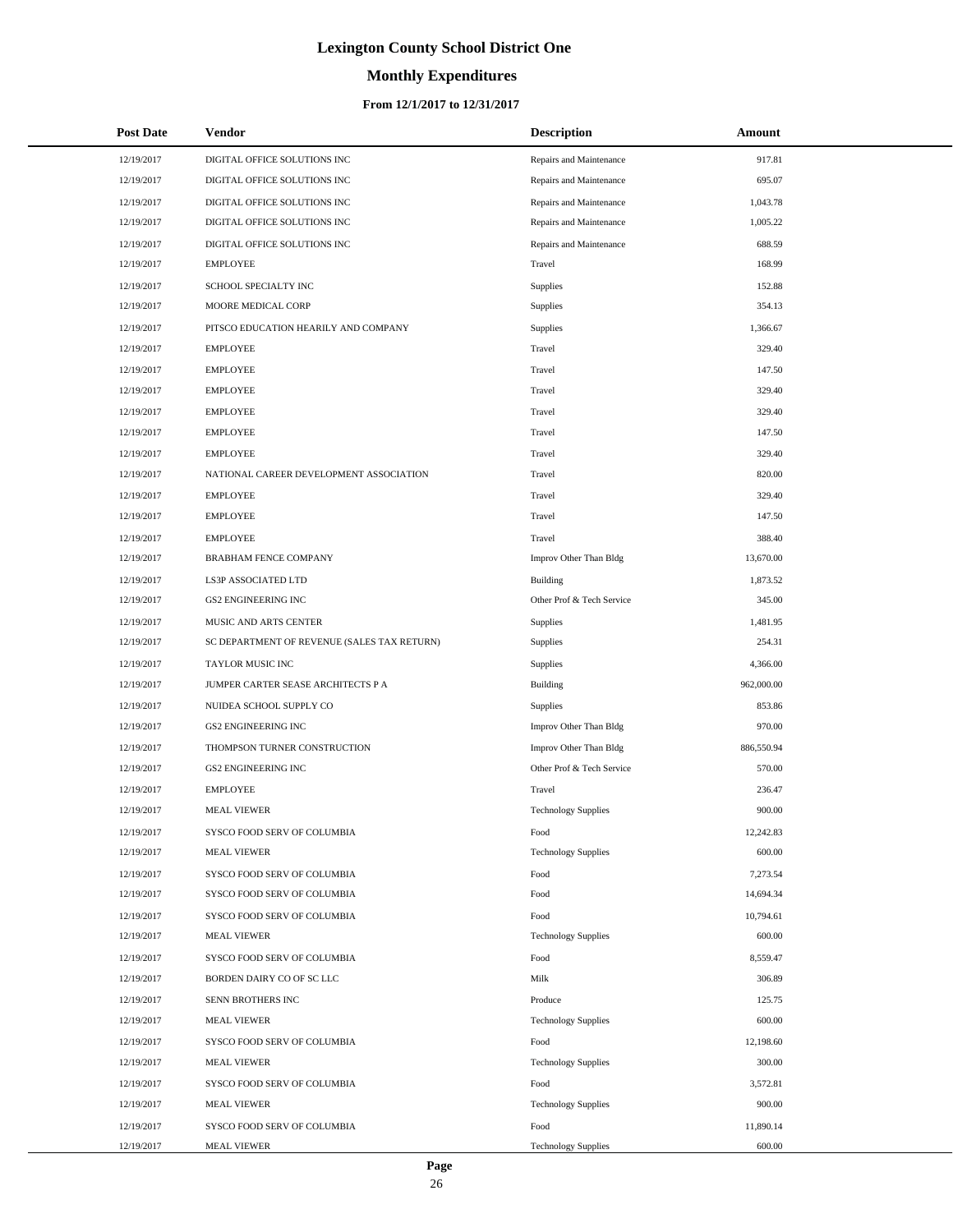# **Monthly Expenditures**

### **From 12/1/2017 to 12/31/2017**

| <b>Post Date</b> | Vendor                           | <b>Description</b>         | Amount    |
|------------------|----------------------------------|----------------------------|-----------|
| 12/19/2017       | SYSCO FOOD SERV OF COLUMBIA      | Food                       | 6,955.46  |
| 12/19/2017       | <b>MEAL VIEWER</b>               | <b>Technology Supplies</b> | 600.00    |
| 12/19/2017       | SYSCO FOOD SERV OF COLUMBIA      | Food                       | 16,727.63 |
| 12/19/2017       | BORDEN DAIRY CO OF SC LLC        | Milk                       | 271.14    |
| 12/19/2017       | PRO KITCHEN ONLINE LLC           | Supplies                   | 2,428.90  |
| 12/19/2017       | <b>MEAL VIEWER</b>               | <b>Technology Supplies</b> | 600.00    |
| 12/19/2017       | SYSCO FOOD SERV OF COLUMBIA      | Food                       | 12,760.74 |
| 12/19/2017       | BORDEN DAIRY CO OF SC LLC        | Milk                       | 585.61    |
| 12/19/2017       | SENN BROTHERS INC                | Produce                    | 125.75    |
| 12/19/2017       | HP INC                           | <b>Technology Supplies</b> | 138.03    |
| 12/19/2017       | <b>MEAL VIEWER</b>               | <b>Technology Supplies</b> | 600.00    |
| 12/19/2017       | SYSCO FOOD SERV OF COLUMBIA      | Food                       | 16,032.58 |
| 12/19/2017       | BORDEN DAIRY CO OF SC LLC        | Milk                       | 712.68    |
| 12/19/2017       | SENN BROTHERS INC                | Produce                    | 145.00    |
| 12/19/2017       | <b>MEAL VIEWER</b>               | <b>Technology Supplies</b> | 600.00    |
| 12/19/2017       | SYSCO FOOD SERV OF COLUMBIA      | Food                       | 4,052.14  |
| 12/19/2017       | TRIDENT BEVERAGE INC             | Food                       | 918.00    |
| 12/19/2017       | SYSCO FOOD SERV OF COLUMBIA      | Food                       | 23,566.19 |
| 12/19/2017       | EARTHGRAINS BAKING COMPANIES INC | <b>Bread</b>               | 122.50    |
| 12/19/2017       | BORDEN DAIRY CO OF SC LLC        | Milk                       | 618.91    |
| 12/19/2017       | SENN BROTHERS INC                | Produce                    | 266.25    |
| 12/19/2017       | <b>MEAL VIEWER</b>               | <b>Technology Supplies</b> | 600.00    |
| 12/19/2017       | SYSCO FOOD SERV OF COLUMBIA      | Food                       | 7,339.37  |
| 12/19/2017       | BORDEN DAIRY CO OF SC LLC        | Milk                       | 245.91    |
| 12/19/2017       | <b>MEAL VIEWER</b>               | <b>Technology Supplies</b> | 600.00    |
| 12/19/2017       | SYSCO FOOD SERV OF COLUMBIA      | Food                       | 9,613.32  |
| 12/19/2017       | <b>MEAL VIEWER</b>               | <b>Technology Supplies</b> | 600.00    |
| 12/19/2017       | SYSCO FOOD SERV OF COLUMBIA      | Food                       | 9,066.28  |
| 12/19/2017       | <b>MEAL VIEWER</b>               | <b>Technology Supplies</b> | 600.00    |
| 12/19/2017       | SYSCO FOOD SERV OF COLUMBIA      | Food                       | 5,553.24  |
| 12/19/2017       | <b>MEAL VIEWER</b>               | <b>Technology Supplies</b> | 600.00    |
| 12/19/2017       | SYSCO FOOD SERV OF COLUMBIA      | Food                       | 11,468.44 |
| 12/19/2017       | BORDEN DAIRY CO OF SC LLC        | Milk                       | 677.12    |
| 12/19/2017       | SENN BROTHERS INC                | Produce                    | 161.75    |
| 12/19/2017       | <b>MEAL VIEWER</b>               | <b>Technology Supplies</b> | 900.00    |
| 12/19/2017       | SYSCO FOOD SERV OF COLUMBIA      | Food                       | 13,850.84 |
| 12/19/2017       | <b>MEAL VIEWER</b>               | <b>Technology Supplies</b> | 600.00    |
| 12/19/2017       | SYSCO FOOD SERV OF COLUMBIA      | Food                       | 5,838.83  |
| 12/19/2017       | BORDEN DAIRY CO OF SC LLC        | Milk                       | 402.47    |
| 12/19/2017       | SENN BROTHERS INC                | Produce                    | 152.75    |
| 12/19/2017       | <b>MEAL VIEWER</b>               | <b>Technology Supplies</b> | 900.00    |
| 12/19/2017       | TRIDENT BEVERAGE INC             | Food                       | 1,122.00  |
| 12/19/2017       | SYSCO FOOD SERV OF COLUMBIA      | Food                       | 11,627.47 |
| 12/19/2017       | <b>MEAL VIEWER</b>               | <b>Technology Supplies</b> | 600.00    |
| 12/19/2017       | SYSCO FOOD SERV OF COLUMBIA      | Food                       | 13,391.00 |
| 12/19/2017       | BORDEN DAIRY CO OF SC LLC        | Milk                       | 562.66    |
| 12/19/2017       | SENN BROTHERS INC                | Produce                    | 111.00    |
| 12/19/2017       | <b>MEAL VIEWER</b>               | <b>Technology Supplies</b> | 600.00    |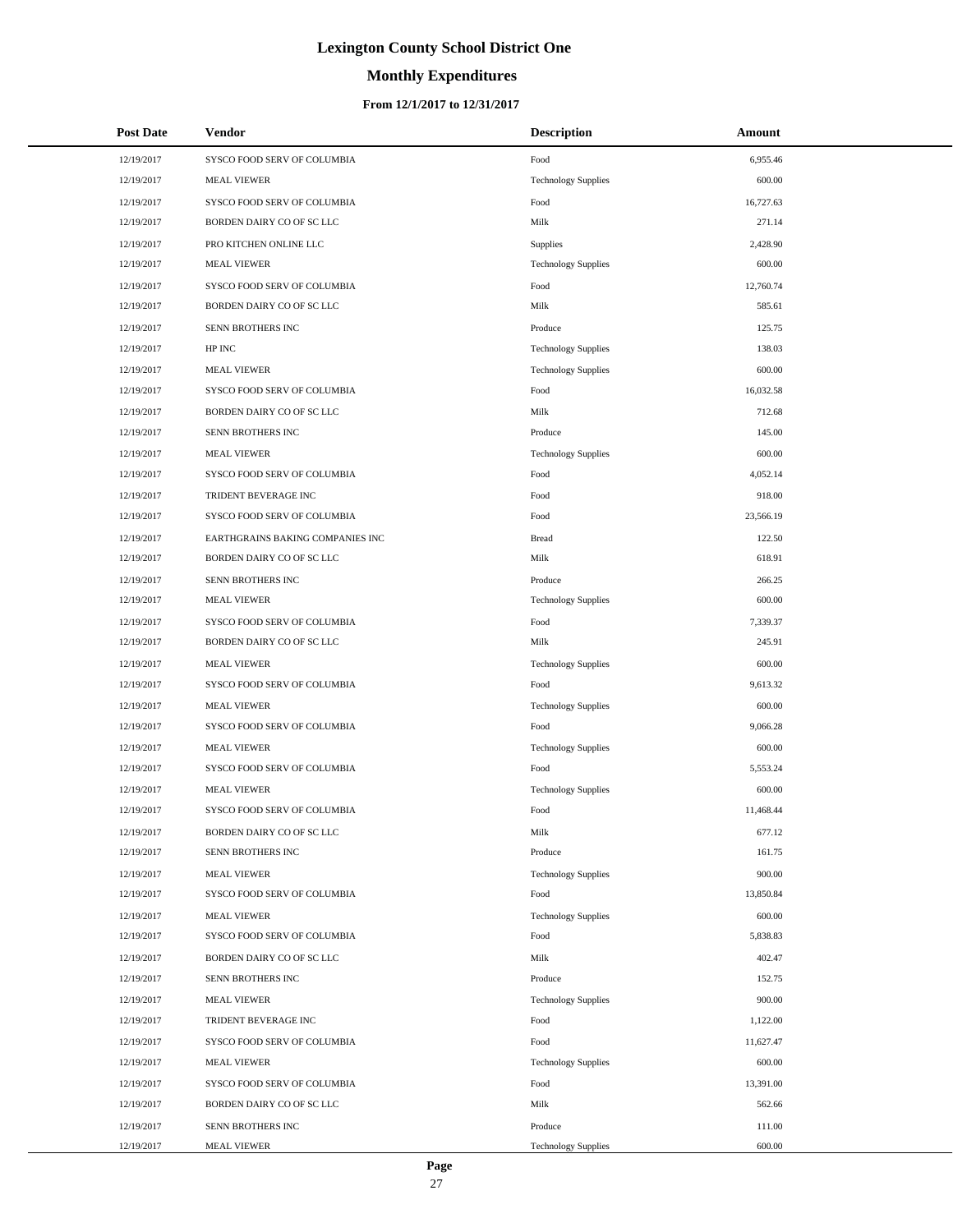# **Monthly Expenditures**

| <b>Post Date</b> | Vendor                                      | <b>Description</b>             | Amount    |
|------------------|---------------------------------------------|--------------------------------|-----------|
| 12/19/2017       | SYSCO FOOD SERV OF COLUMBIA                 | Food                           | 8,734.28  |
| 12/19/2017       | <b>MEAL VIEWER</b>                          | <b>Technology Supplies</b>     | 600.00    |
| 12/19/2017       | SYSCO FOOD SERV OF COLUMBIA                 | Food                           | 7,910.19  |
| 12/19/2017       | <b>MEAL VIEWER</b>                          | <b>Technology Supplies</b>     | 600.00    |
| 12/19/2017       | SYSCO FOOD SERV OF COLUMBIA                 | Food                           | 5,771.11  |
| 12/19/2017       | <b>MEAL VIEWER</b>                          | <b>Technology Supplies</b>     | 600.00    |
| 12/19/2017       | SYSCO FOOD SERV OF COLUMBIA                 | Food                           | 10,604.19 |
| 12/19/2017       | <b>MEAL VIEWER</b>                          | <b>Technology Supplies</b>     | 900.00    |
| 12/19/2017       | SYSCO FOOD SERV OF COLUMBIA                 | Food                           | 8,114.80  |
| 12/19/2017       | <b>MEAL VIEWER</b>                          | <b>Technology Supplies</b>     | 1,800.00  |
| 12/19/2017       | SC DEPARTMENT OF REVENUE (SALES TAX RETURN) | <b>Technology Supplies</b>     | 126.00    |
| 12/19/2017       | TRIDENT BEVERAGE INC                        | Food                           | 612.00    |
| 12/19/2017       | SYSCO FOOD SERV OF COLUMBIA                 | Food                           | 21,982.30 |
| 12/19/2017       | EARTHGRAINS BAKING COMPANIES INC            | <b>Bread</b>                   | 135.00    |
| 12/19/2017       | BORDEN DAIRY CO OF SC LLC                   | Milk                           | 460.51    |
| 12/19/2017       | SENN BROTHERS INC                           | Produce                        | 253.75    |
| 12/19/2017       | <b>MEAL VIEWER</b>                          | <b>Technology Supplies</b>     | 2,100.00  |
| 12/19/2017       | SYSCO FOOD SERV OF COLUMBIA                 | Food                           | 10,264.44 |
| 12/19/2017       | BORDEN DAIRY CO OF SC LLC                   | Milk                           | 379.20    |
| 12/19/2017       | SENN BROTHERS INC                           | Produce                        | 138.00    |
| 12/19/2017       | LEXINGTON HIGH SCHOOL                       | Pupil Act-Fee/Collection Refnd | 137.50    |
| 12/19/2017       | SCHOOL SPECIALTY INC                        | Pupil Activity                 | 643.16    |
| 12/19/2017       | EXPEDITIONARY LEARNING OUTWARD BOUND INC    | Pupil Activity                 | 1,200.00  |
| 12/19/2017       | SC DEPARTMENT OF EDUCATION                  | Pupil Activity                 | 330.11    |
| 12/19/2017       | T AND T SPORTS                              | Pupil Activity                 | 2,487.75  |
| 12/19/2017       | REED, JOHN MARCUS                           | Pupil Activity                 | 120.00    |
| 12/19/2017       | RITTER, WILLIAM KEITH                       | Pupil Activity                 | 107.70    |
| 12/19/2017       | CANNON, DARVIN                              | Pupil Activity                 | 164.07    |
| 12/19/2017       | <b>IRMO HIGH SCHOOL</b>                     | Pupil Activity                 | 210.00    |
| 12/19/2017       | <b>GILBERT HIGH SCHOOL</b>                  | Pupil Activity                 | 135.00    |
| 12/19/2017       | <b>EMPLOYEE</b>                             | Supplies                       | 135.28    |
| 12/20/2017       | SCHOOL SPECIALTY INC                        | Supplies                       | $-9.40$   |
| 12/20/2017       | FORMS AND SUPPLY INC (FSI)                  | Supplies                       | 2,302.64  |
| 12/20/2017       | <b>EMPLOYEE</b>                             | Travel                         | 224.00    |
| 12/20/2017       | HP INC                                      | <b>Technology Supplies</b>     | 127.33    |
| 12/20/2017       | AED SUPERSTORE ALLIED MEDICAL PRODUCTS      | <b>Supplies</b>                | 113.63    |
| 12/20/2017       | <b>EMPLOYEE</b>                             | Travel                         | 220.31    |
| 12/20/2017       | <b>EMPLOYEE</b>                             | Travel                         | 216.14    |
| 12/20/2017       | <b>EMPLOYEE</b>                             | Travel                         | 263.50    |
| 12/20/2017       | <b>APPLE INC</b>                            | <b>Technology Supplies</b>     | 159.43    |
| 12/20/2017       | FOLLETT SCHOOL SOLUTIONS INC                | <b>Library Books</b>           | 637.83    |
| 12/20/2017       | <b>EMPLOYEE</b>                             | Travel                         | 251.18    |
| 12/20/2017       | CERTIFIED TRANSLATION SERVICES              | Other Prof & Tech Service      | 170.32    |
| 12/20/2017       | AASA                                        | Dues and Fees                  | 450.00    |
| 12/20/2017       | DUFF AND CHILDS LLC                         | Legal Services                 | 26,455.85 |
| 12/20/2017       | HALLIGAN MAHONEY AND WILLIAMS               | Legal Services                 | 18,885.34 |
| 12/20/2017       | UNIVERSITY OF SOUTH CAROLINA                | Travel                         | 150.00    |
| 12/20/2017       | <b>EMPLOYEE</b>                             | Travel                         | 615.80    |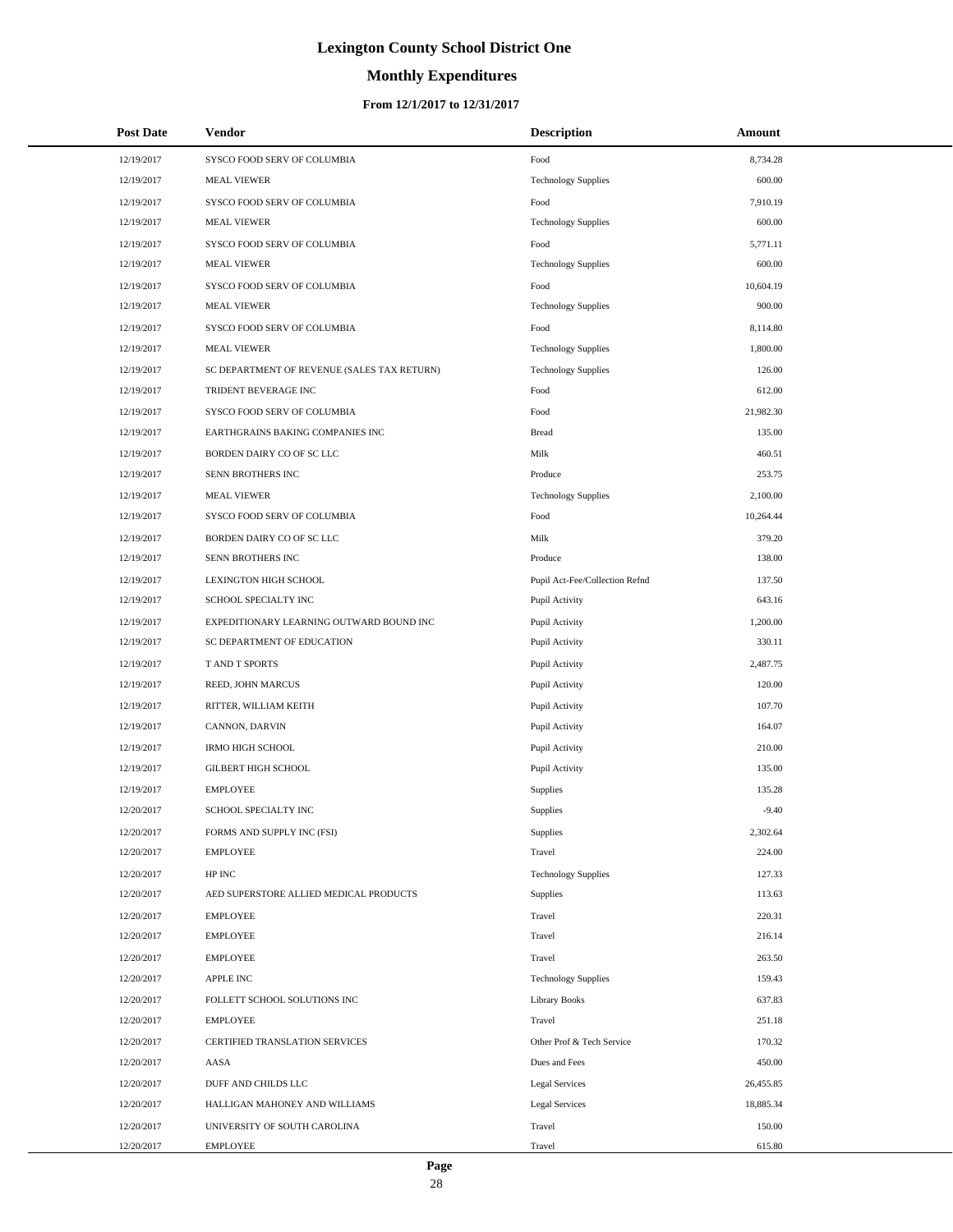# **Monthly Expenditures**

| <b>Post Date</b> | Vendor                                        | <b>Description</b>             | Amount   |  |
|------------------|-----------------------------------------------|--------------------------------|----------|--|
| 12/20/2017       | REPUBLIC SERVICES INC                         | Other Property Services        | 295.00   |  |
| 12/20/2017       | ADVANCED DISPOSAL SERVICES SOUTH CAROLINA LLC | Other Property Services        | 117.51   |  |
| 12/20/2017       | REPUBLIC SERVICES INC                         | Other Property Services        | 1,039.20 |  |
| 12/20/2017       | REPUBLIC SERVICES INC                         | Other Property Services        | 554.24   |  |
| 12/20/2017       | ADVANCED DISPOSAL SERVICES SOUTH CAROLINA LLC | Other Property Services        | 117.51   |  |
| 12/20/2017       | REPUBLIC SERVICES INC                         | Other Property Services        | 831.36   |  |
| 12/20/2017       | ADVANCED DISPOSAL SERVICES SOUTH CAROLINA LLC | Other Property Services        | 117.51   |  |
| 12/20/2017       | REPUBLIC SERVICES INC                         | Other Property Services        | 1,385.60 |  |
| 12/20/2017       | ADVANCED DISPOSAL SERVICES SOUTH CAROLINA LLC | <b>Other Property Services</b> | 117.51   |  |
| 12/20/2017       | REPUBLIC SERVICES INC                         | Other Property Services        | 831.36   |  |
| 12/20/2017       | ADVANCED DISPOSAL SERVICES SOUTH CAROLINA LLC | Other Property Services        | 147.16   |  |
| 12/20/2017       | REPUBLIC SERVICES INC                         | Other Property Services        | 1,108.48 |  |
| 12/20/2017       | REPUBLIC SERVICES INC                         | Other Property Services        | 277.12   |  |
| 12/20/2017       | ADVANCED DISPOSAL SERVICES SOUTH CAROLINA LLC | Other Property Services        | 117.51   |  |
| 12/20/2017       | REPUBLIC SERVICES INC                         | <b>Other Property Services</b> | 831.36   |  |
| 12/20/2017       | REPUBLIC SERVICES INC                         | <b>Other Property Services</b> | 554.24   |  |
| 12/20/2017       | REPUBLIC SERVICES INC                         | <b>Other Property Services</b> | 554.24   |  |
| 12/20/2017       | REPUBLIC SERVICES INC                         | Other Property Services        | 491.87   |  |
| 12/20/2017       | REPUBLIC SERVICES INC                         | Other Property Services        | 554.24   |  |
| 12/20/2017       | REPUBLIC SERVICES INC                         | Other Property Services        | 484.96   |  |
| 12/20/2017       | ADVANCED DISPOSAL SERVICES SOUTH CAROLINA LLC | Other Property Services        | 117.51   |  |
| 12/20/2017       | REPUBLIC SERVICES INC                         | Other Property Services        | 831.36   |  |
| 12/20/2017       | ADVANCED DISPOSAL SERVICES SOUTH CAROLINA LLC | Other Property Services        | 117.51   |  |
| 12/20/2017       | REPUBLIC SERVICES INC                         | Other Property Services        | 831.36   |  |
| 12/20/2017       | REPUBLIC SERVICES INC                         | Other Property Services        | 554.24   |  |
| 12/20/2017       | REPUBLIC SERVICES INC                         | Other Property Services        | 554.24   |  |
| 12/20/2017       | REPUBLIC SERVICES INC                         | Other Property Services        | 554.24   |  |
| 12/20/2017       | ADVANCED DISPOSAL SERVICES SOUTH CAROLINA LLC | Other Property Services        | 117.44   |  |
| 12/20/2017       | REPUBLIC SERVICES INC                         | Other Property Services        | 831.36   |  |
| 12/20/2017       | REPUBLIC SERVICES INC                         | <b>Other Property Services</b> | 554.24   |  |
| 12/20/2017       | REPUBLIC SERVICES INC                         | <b>Other Property Services</b> | 554.24   |  |
| 12/20/2017       | REPUBLIC SERVICES INC                         | Other Property Services        | 554.24   |  |
| 12/20/2017       | REPUBLIC SERVICES INC                         | Other Property Services        | 554.24   |  |
| 12/20/2017       | REPUBLIC SERVICES INC                         | Other Property Services        | 554.24   |  |
| 12/20/2017       | REPUBLIC SERVICES INC                         | Other Property Services        | 554.24   |  |
| 12/20/2017       | ADVANCED DISPOSAL SERVICES SOUTH CAROLINA LLC | Supplies-Maintenace            | 800.00   |  |
| 12/20/2017       | REPUBLIC SERVICES INC                         | Other Property Services        | 554.24   |  |
| 12/20/2017       | REPUBLIC SERVICES INC                         | Other Property Services        | 554.24   |  |
| 12/20/2017       | REPUBLIC SERVICES INC                         | Other Property Services        | 554.24   |  |
| 12/20/2017       | ADVANCED DISPOSAL SERVICES SOUTH CAROLINA LLC | Other Property Services        | 109.82   |  |
| 12/20/2017       | REPUBLIC SERVICES INC                         | Other Property Services        | 694.26   |  |
| 12/20/2017       | REPUBLIC SERVICES INC                         | Other Property Services        | 554.24   |  |
| 12/20/2017       | SC DEPARTMENT OF REVENUE (SALES TAX RETURN)   | Software Renewal/Agreemen      | 616.00   |  |
| 12/20/2017       | SCENARIO LEARNING LLC                         | Software Renewal/Agreemen      | 8,800.00 |  |
| 12/20/2017       | STILL, AIKEN ANDERSON                         | Other Prof & Tech Service      | 120.00   |  |
| 12/20/2017       | MIXON, CHRISTOPHER DOUGLAS                    | Other Prof & Tech Service      | 120.00   |  |
| 12/20/2017       | MCMANUS, JOHN-PATRICK A.                      | Other Prof & Tech Service      | 120.00   |  |
| 12/20/2017       | SC DEPARTMENT OF REVENUE (SALES TAX RETURN)   | Software Renewal/Agreemen      | 347.62   |  |